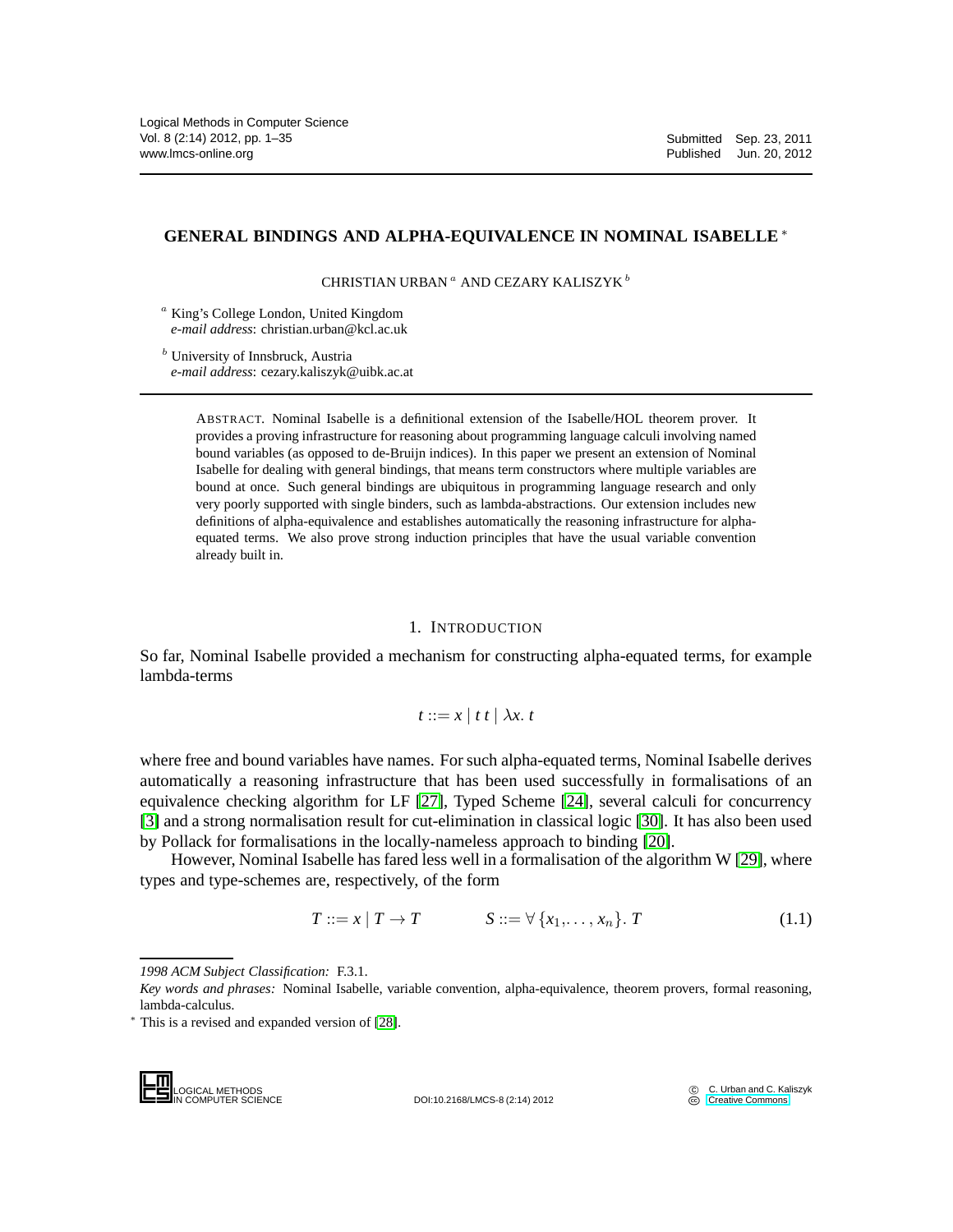and the ∀ -quantification binds a finite (possibly empty) set of type-variables. While it is possible to implement this kind of more general binders by iterating single binders, like  $\forall x_1.\forall x_2...\forall x_n$ .*T*, this leads to a rather clumsy formalisation of W. For example, the usual definition for a type being an instance of a type-scheme requires in the iterated version the following auxiliary *unbinding relation*:

$$
\overline{T \hookrightarrow ([], T)} \qquad \frac{S \hookrightarrow (xs, T)}{\forall x. S \hookrightarrow (x::xs, T)}
$$

Its purpose is to relate a type-scheme with a list of type-variables and a type. It is used to address the following problem: Given a type-scheme, say *S*, how does one get access to the bound typevariables and the type-part of *S*? The unbinding relation gives an answer to this problem, though in general it will only provide *a* list of type-variables together with *a* type that are "alpha-equivalent" to *S*. This is because unbinding is a relation; it cannot be a function for alpha-equated type-schemes. With the unbinding relation in place, we can define when a type *T* is an instance of a type-scheme *S* as follows:

$$
T \prec S \stackrel{def}{=} \exists x s \; T' \sigma. \; S \hookrightarrow (xs, T') \wedge dom \; \sigma = set \; xs \wedge \sigma(T') = T
$$

*def*

This means there exists a list of type-variables *xs* and a type *T* ′ to which the type-scheme *S* unbinds, and there exists a substitution  $\sigma$  whose domain is *xs* (seen as set) such that  $\sigma(T') = T$ . The problem with this definition is that we cannot follow the usual proofs that are by induction on the type-part of the type-scheme (since it is under an existential quantifier and only an alpha-variant). The implementation of type-schemes using iterations of single binders prevents us from directly "unbinding" the bound type-variables and the type-part. Clearly, a more dignified approach for formalising algorithm W is desirable. The purpose of this paper is to introduce general binders, which allow us to represent type-schemes so that they can bind multiple variables at once and as a result solve this problem more straightforwardly. The need of iterating single binders is also one reason why the existing Nominal Isabelle and similar theorem provers that only provide mechanisms for binding single variables have so far not fared very well with the more advanced tasks in the POPLmark challenge [\[2\]](#page-33-1), because also there one would like to bind multiple variables at once.

Binding multiple variables has interesting properties that cannot be captured easily by iterating single binders. For example in the case of type-schemes we do not want to make a distinction about the order of the bound variables. Therefore we would like to regard in [\(1.2\)](#page-1-0) below the first pair of type-schemes as alpha-equivalent, but assuming that *x*, *y* and *z* are distinct variables, the second pair should *not* be alpha-equivalent:

<span id="page-1-0"></span>
$$
\forall \{x, y\}.\ x \to y \approx_{\alpha} \forall \{x, y\}.\ y \to x \qquad \forall \{x, y\}.\ x \to y \not\approx_{\alpha} \forall \{z\}.\ z \to z \tag{1.2}
$$

Moreover, we like to regard type-schemes as alpha-equivalent, if they differ only on *vacuous* binders, such as

<span id="page-1-1"></span>
$$
\forall \{x\}. \ x \to y \ \approx_{\alpha} \ \forall \{x, z\}. \ x \to y \tag{1.3}
$$

where *z* does not occur freely in the type. In this paper we will give a general binding mechanism and associated notion of alpha-equivalence that can be used to faithfully represent this kind of binding in Nominal Isabelle. The difficulty of finding the right notion for alpha-equivalence can be appreciated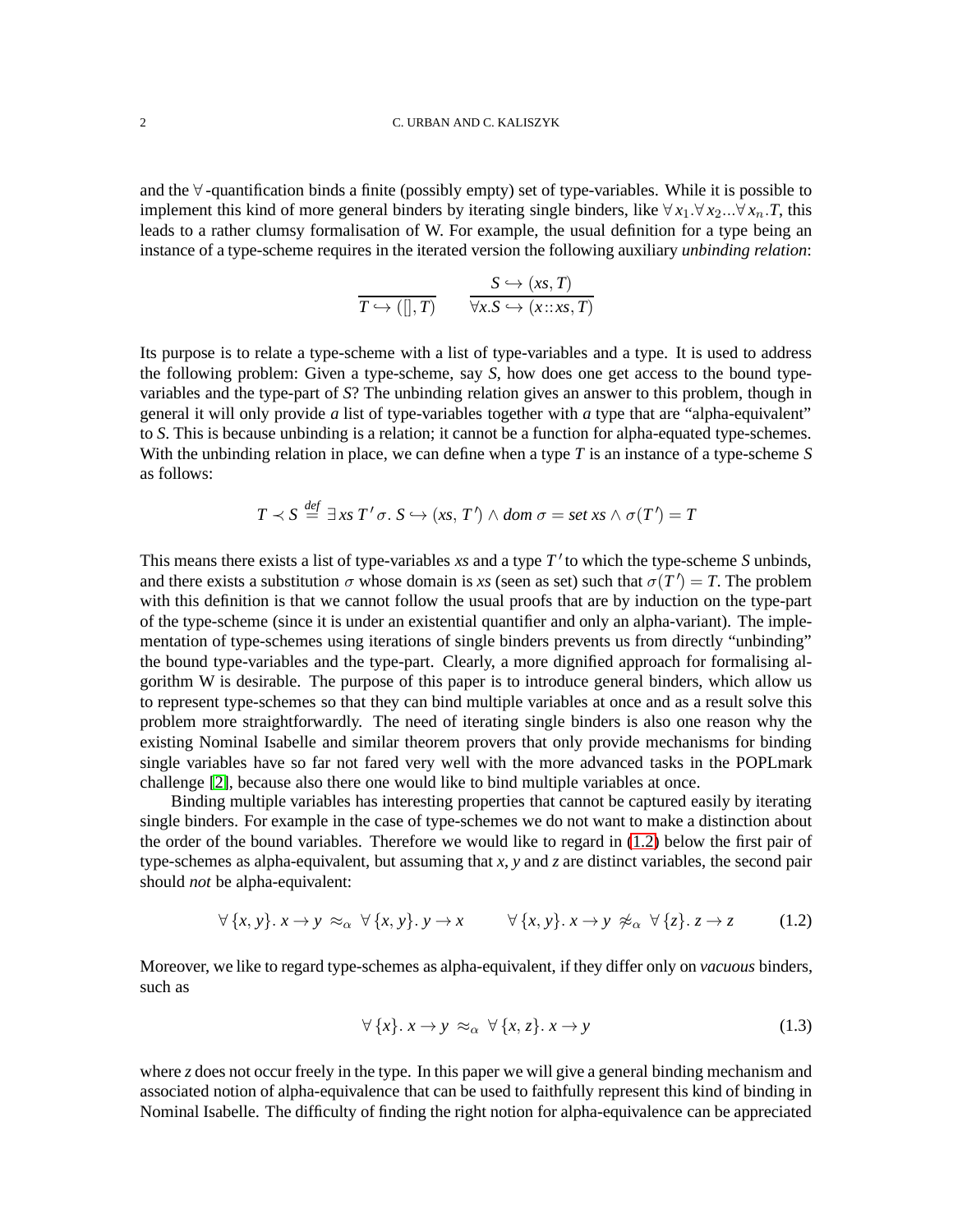in this case by considering that the definition given for type-schemes by Leroy in [\[13,](#page-33-2) Page 18–19] is incorrect (it omits a side-condition).

However, the notion of alpha-equivalence that is preserved by vacuous binders is not always wanted. For example in terms like

<span id="page-2-0"></span>
$$
let x = 3 and y = 2 in x - y end
$$
 (1.4)

we might not care in which order the assignments  $x = 3$  and  $y = 2$  are given, but it would be often unusual (particularly in strict languages) to regard [\(1.4\)](#page-2-0) as alpha-equivalent with

Let 
$$
x = 3
$$
 and  $y = 2$  and  $z = foo$  in  $x - y$  end

Therefore we will also provide a separate binding mechanism for cases in which the order of binders does not matter, but the 'cardinality' of the binders has to agree.

However, we found that this is still not sufficient for dealing with language constructs frequently occurring in programming language research. For example in lets containing patterns like

<span id="page-2-1"></span>
$$
let (x, y) = (3, 2) in x - y end
$$
 (1.5)

we want to bind all variables from the pattern inside the body of the let, but we also care about the order of these variables, since we do not want to regard [\(1.5\)](#page-2-1) as alpha-equivalent with

Let 
$$
(y, x) = (3, 2)
$$
 in  $x - y$  end

As a result, we provide three general binding mechanisms each of which binds multiple variables at once, and let the user choose which one is intended when formalising a term-calculus.

By providing these general binding mechanisms, however, we have to work around a problem that has been pointed out by Pottier [\[19\]](#page-34-6) and Cheney [\[7\]](#page-33-3): in let-constructs of the form

Let 
$$
x_1 = t_1
$$
 and ... and  $x_n = t_n$  in s end

we care about the information that there are as many bound variables  $x_i$  as there are  $t_i$ . We lose this information if we represent the let-constructor by something like

$$
\text{let } (\lambda x_1 \ldots x_n \ldots s) \ [t_1, \ldots, t_n]
$$

where the notation  $\lambda$ <sub>-</sub>.  $\bot$  indicates that the list of  $x_i$  becomes bound in *s*. In this representation the term let  $(\lambda x \cdot s)$   $[t_1, t_2]$  is a perfectly legal instance, but the lengths of the two lists do not agree. To exclude such terms, additional predicates about well-formed terms are needed in order to ensure that the two lists are of equal length. This can result in very messy reasoning (see for example [\[3\]](#page-33-0)). To avoid this, we will allow type specifications for lets as follows

```
\n
$$
trm ::= ...
$$
\n $| \text{let } as::assn \text{ s::trm } binds \text{ bn}(as) \text{ in } s$ \n $assn ::= \text{ani} \text{ a cons name } trm \text{ assn}$ \n
```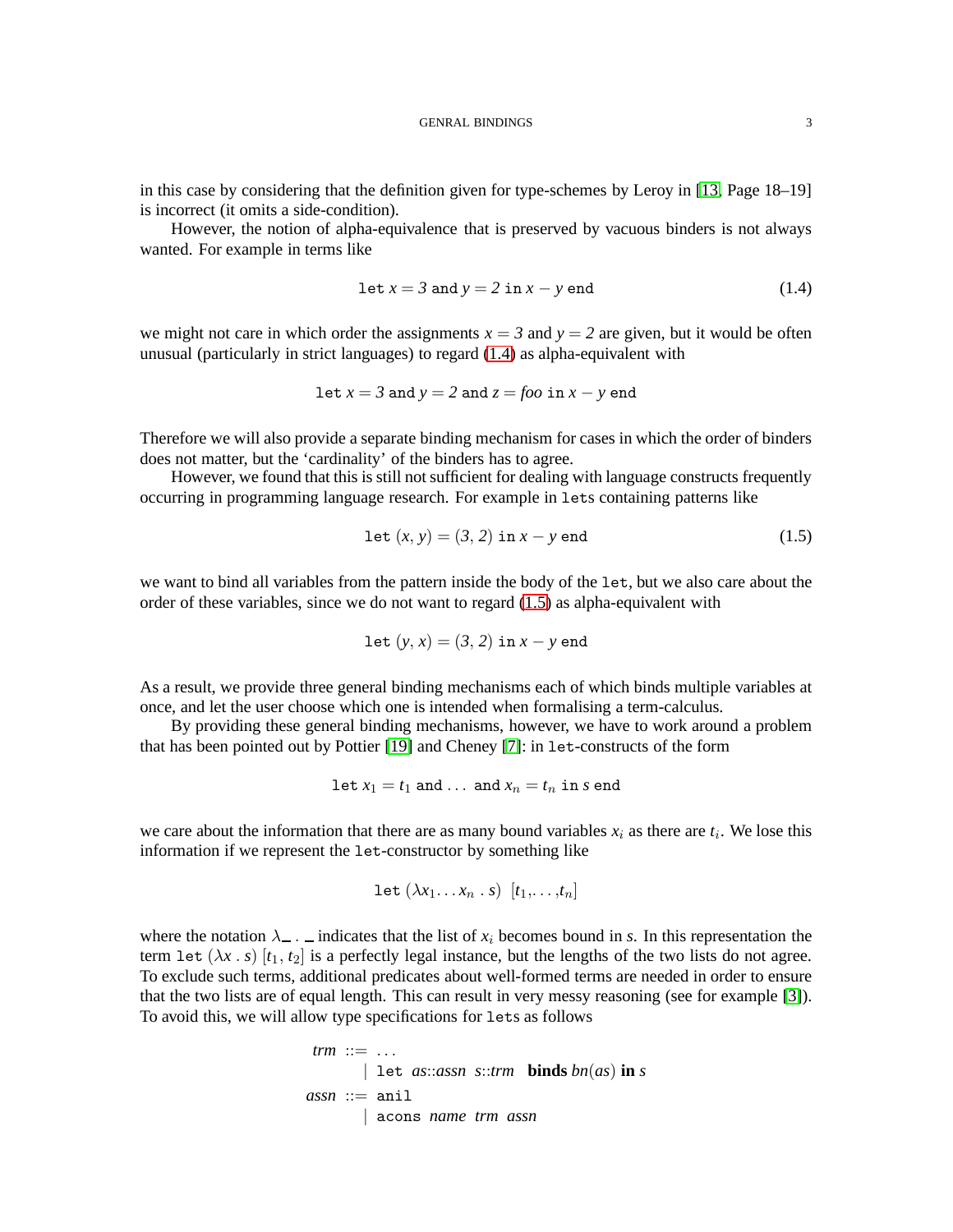where *assn* is an auxiliary type representing a list of assignments and *bn* an auxiliary function identifying the variables to be bound by the let. This function can be defined by recursion over *assn* as follows

$$
bn(\texttt{ani1}) = \varnothing \qquad bn(\texttt{acons} \ x \ t \ as) = \{x\} \cup bn(as)
$$

The scope of the binding is indicated by labels given to the types, for example *s*::*trm*, and a binding clause, in this case **binds**  $bn(a<sub>s</sub>)$  **in** *s*. This binding clause states that all the names the function *bn*(*as*) returns should be bound in *s*. This style of specifying terms and bindings is heavily inspired by the syntax of the Ott-tool [\[22\]](#page-34-7). Our work extends Ott in several aspects: one is that we support three binding modes—Ott has only one, namely the one where the order of binders matters. Another is that our reasoning infrastructure, like strong induction principles and the notion of free variables, is derived from first principles within the Isabelle/HOL theorem prover.

However, we will not be able to cope with all specifications that are allowed by Ott. One reason is that Ott lets the user specify 'empty' types like  $t := t \, t \mid \lambda x$ . *t* where no clause for variables is given. Arguably, such specifications make some sense in the context of Coq's type theory (which Ott supports), but not at all in a HOL-based environment where every datatype must have a nonempty set-theoretic model [\[4\]](#page-33-4). Another reason is that we establish the reasoning infrastructure for alpha-*equated* terms. In contrast, Ott produces a reasoning infrastructure in Isabelle/HOL for *non*alpha-equated, or 'raw', terms. While our alpha-equated terms and the 'raw' terms produced by Ott use names for bound variables, there is a key difference: working with alpha-equated terms means, for example, that the two type-schemes

$$
\forall \{x\}. \ x \rightarrow y = \forall \{x, z\}. \ x \rightarrow y
$$

are not just alpha-equal, but actually *equal*! As a result, we can only support specifications that make sense on the level of alpha-equated terms (offending specifications, which for example bind a variable according to a variable bound somewhere else, are not excluded by Ott, but we have to).

Our insistence on reasoning with alpha-equated terms comes from the wealth of experience we gained with the older version of Nominal Isabelle: for non-trivial properties, reasoning with alpha-equated terms is much easier than reasoning with 'raw' terms. The fundamental reason for this is that the HOL-logic underlying Nominal Isabelle allows us to replace 'equals-by-equals'. In contrast, replacing 'alpha-equals-by-alpha-equals' in a representation based on 'raw' terms requires a lot of extra reasoning work.

Although in informal settings a reasoning infrastructure for alpha-equated terms is nearly always taken for granted, establishing it automatically in Isabelle/HOL is a rather non-trivial task. For every specification we will need to construct type(s) containing as elements the alpha-equated terms. To do so, we use the standard HOL-technique of defining a new type by identifying a nonempty subset of an existing type. The construction we perform in Isabelle/HOL can be illustrated by the following picture:

<span id="page-3-0"></span>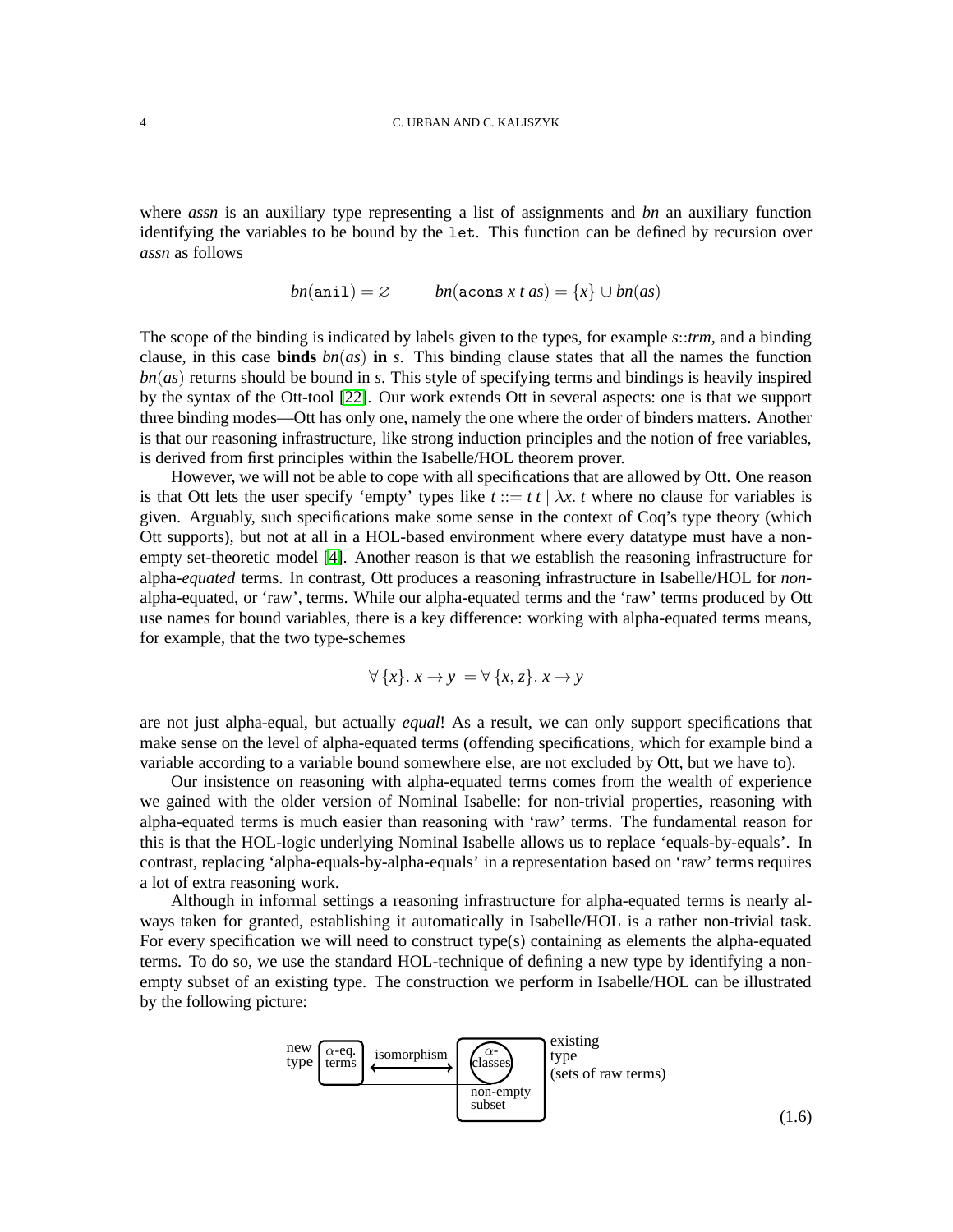We take as the starting point a definition of raw terms (defined as a datatype in Isabelle/HOL); then identify the alpha-equivalence classes in the type of sets of raw terms according to our alphaequivalence relation, and finally define the new type as these alpha-equivalence classes (the nonemptiness requirement is always satisfied whenever the raw terms are definable as datatype in Isabelle/HOL and our relation for alpha-equivalence is an equivalence relation).

The fact that we obtain an isomorphism between the new type and the non-empty subset shows that the new type is a faithful representation of alpha-equated terms. That is not the case for example for terms using the locally nameless representation of binders [\[14\]](#page-33-5): in this representation there are 'junk' terms that need to be excluded by reasoning about a well-formedness predicate.

The problem with introducing a new type in Isabelle/HOL is that in order to be useful, a reasoning infrastructure needs to be 'lifted' from the underlying subset to the new type. This is usually a tricky and arduous task. To ease it, we re-implemented in Isabelle/HOL [\[10\]](#page-33-6) the quotient package described by Homeier [\[8\]](#page-33-7) for the HOL4 system. This package allows us to lift definitions and theorems involving raw terms to definitions and theorems involving alpha-equated terms. For example if we define the free-variable function over raw lambda-terms as follows

$$
\begin{array}{ll}\nfv(x) & \stackrel{def}{=} \{x\} \\
fv(t_1 \ t_2) & \stackrel{def}{=} fv(t_1) \cup fv(t_2) \\
fv(\lambda x.t) & \stackrel{def}{=} fv(t) - \{x\}\n\end{array}
$$

then with the help of the quotient package we can obtain a function  $f(x)$ <sup> $\alpha$ </sup> operating on quotients, that is alpha-equivalence classes of lambda-terms. This lifted function is characterised by the equations

$$
\begin{array}{ll}\nf\nu^{\alpha}(x) &= \{x\} \\
f\nu^{\alpha}(t_1 \ t_2) = f\nu^{\alpha}(t_1) \cup f\nu^{\alpha}(t_2) \\
f\nu^{\alpha}(\lambda x.t) &= f\nu^{\alpha}(t) - \{x\}\n\end{array}
$$

(Note that this means also the term-constructors for variables, applications and lambda are lifted to the quotient level.) This construction, of course, only works if alpha-equivalence is indeed an equivalence relation, and the 'raw' definitions and theorems are respectful w.r.t. alpha-equivalence. For example, we will not be able to lift a bound-variable function. Although this function can be defined for raw terms, it does not respect alpha-equivalence and therefore cannot be lifted. To sum up, every lifting of theorems to the quotient level needs proofs of some respectfulness properties (see [\[8\]](#page-33-7)). In the paper we show that we are able to automate these proofs and as a result can automatically establish a reasoning infrastructure for alpha-equated terms.

The examples we have in mind where our reasoning infrastructure will be helpful include the term language of Core-Haskell (see Figure [1\)](#page-5-0). This term language involves patterns that have lists of type-, coercion- and term-variables, all of which are bound in case-expressions. In these patterns we do not know in advance how many variables need to be bound. Another example is the algorithm W, which includes multiple binders in type-schemes.

**Contributions:** We provide three new definitions for when terms involving general binders are alpha-equivalent. These definitions are inspired by earlier work of Pitts [\[18\]](#page-34-8). By means of automatically-generated proofs, we establish a reasoning infrastructure for alpha-equated terms, including properties about support, freshness and equality conditions for alpha-equated terms. We are also able to automatically derive strong induction principles that have the variable convention already built in. For this we simplify the earlier automated proofs by using the proving tools from the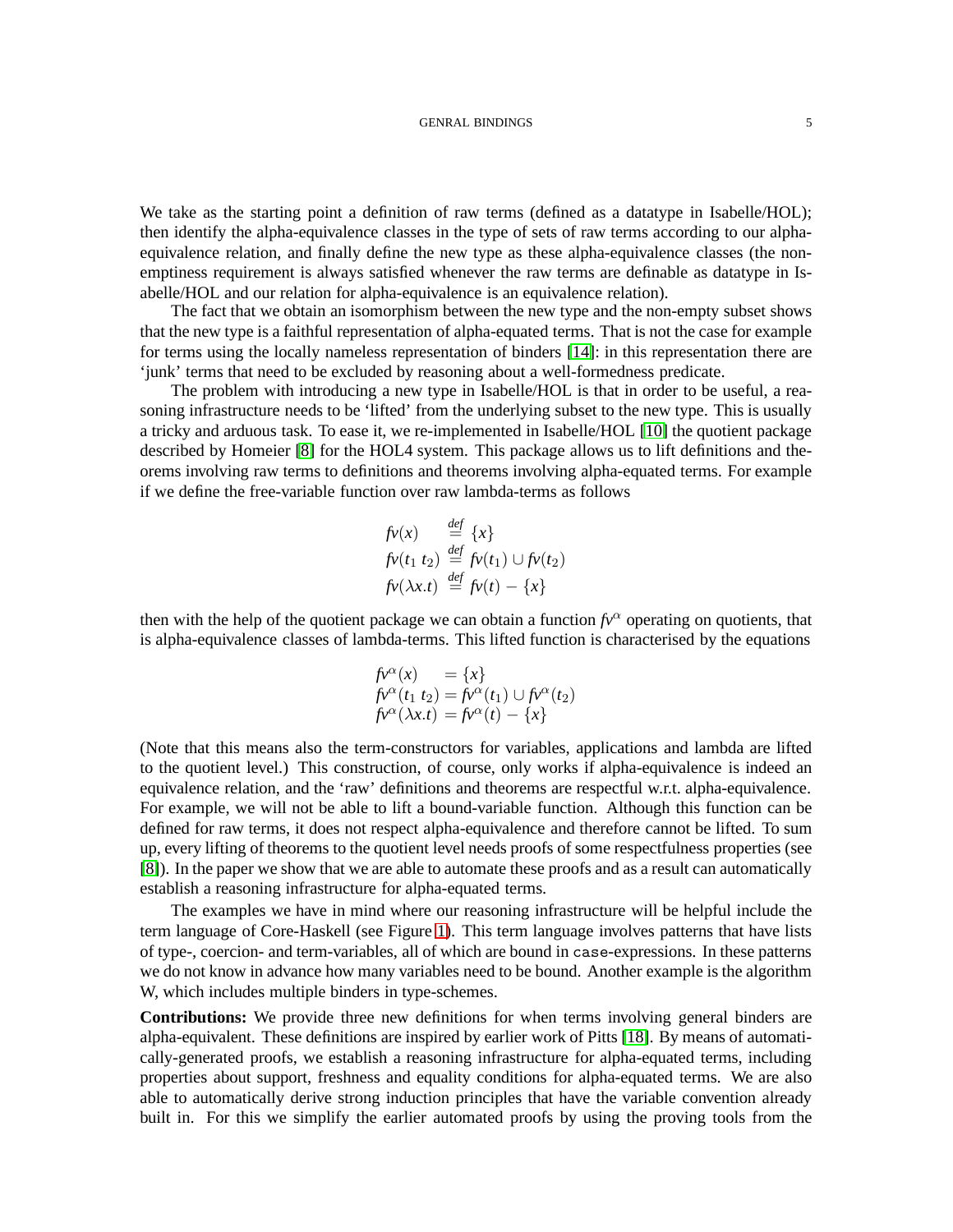```
Type Kinds
         \kappa ::= \star | \kappa_1 \rightarrow \kappa_2Coercion Kinds
         ι ::= σ_1 \sim σ_2Types
         \sigma ::= a | T | \sigma_1 \sigma_2 | S_n \overline{\sigma}^n | \forall a:\kappa \ldotp \sigma | \iota \Rightarrow \sigmaCoercion Types
         \gamma ::= c | C | \gamma_1 \gamma_2 | S_n \overline{\gamma}^n | \forall c:ι. \gamma | ι \Rightarrow \gamma | refl \sigma | sym \gamma | \gamma_1 \circ \gamma_2|\gamma \t0 σ | left \gamma | right \gamma | \gamma_1 \sim \gamma_2 | rightc \gamma | leftc \gamma | \gamma_1 \triangleright \gamma_2Terms
         e ::= x | K | \Lambda a:\kappa e | \Lambda c:\iota e | e \sigma | e \gamma | \lambda x:\sigma e | e_1 e_2| let x:\sigma = e_1 in e_2 | case e_1 of \overline{p \rightarrow e_2} | e \triangleright \gammaPatterns
        p ::= K \overline{a:\kappa} \overline{c:\iota} \overline{x:\sigma}Constants
                C coercion constants
                T value type constructors
              Sn n-ary type functions (which need to be fully applied)
               K data constructors
Variables
                a type variables
                 c coercion variables
                 x term variables
```

```
Figure 1: The System F_C[23], also often referred to as Core-Haskell. In this version of F_C we
          made a modification by separating the grammars for type kinds and coercion kinds, as
          well as for types and coercion types. For this paper the interesting term-constructor is
          case, which binds multiple type-, coercion- and term-variables (the overlines stand for
          lists).
```
function package [\[11\]](#page-33-8) of Isabelle/HOL. The method behind our specification of general binders is taken from the Ott-tool, but we introduce crucial restrictions, and also extensions, so that our specifications make sense for reasoning about alpha-equated terms. The main improvement over Ott is that we introduce three binding modes (only one is present in Ott), provide formalised definitions for alpha-equivalence and for free variables of our terms, and also derive a reasoning infrastructure for our specifications from 'first principles' inside a theorem prover.

### 2. A SHORT REVIEW OF THE NOMINAL LOGIC WORK

At its core, Nominal Isabelle is an adaptation of the nominal logic work by Pitts [\[17\]](#page-34-10). This adaptation for Isabelle/HOL is described in [\[9\]](#page-33-9) (including proofs). We shall briefly review this work to aid the description of what follows.

Two central notions in the nominal logic work are sorted atoms and sort-respecting permutations of atoms. We will use the letters  $a, b, c, \ldots$  to stand for atoms and  $\pi, \pi_1, \ldots$  to stand for permutations, which in Nominal Isabelle have type *perm*. The purpose of atoms is to represent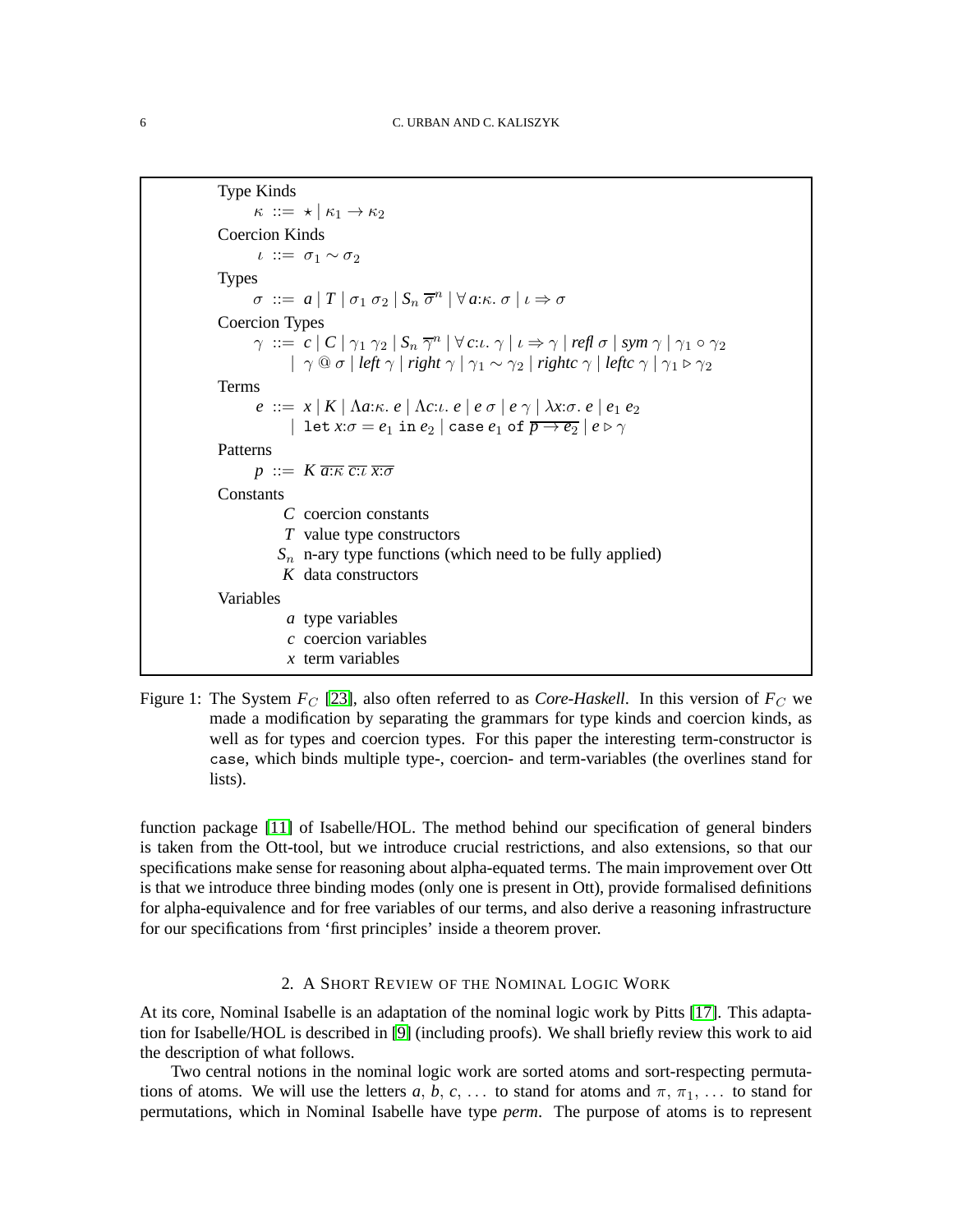variables, be they bound or free. The sorts of atoms can be used to represent different kinds of variables, such as the term-, coercion- and type-variables in Core-Haskell. It is assumed that there is an infinite supply of atoms for each sort. In the interest of brevity, we shall restrict ourselves in what follows to only one sort of atoms.

Permutations are bijective functions from atoms to atoms that are the identity everywhere except on a finite number of atoms. There is a two-place permutation operation written  $\rightarrow \rightarrow$  and having the type  $perm \Rightarrow \beta \Rightarrow \beta$  where the generic type  $\beta$  is the type of the object over which the permutation acts. In Nominal Isabelle, the identity permutation is written as *0*, the composition of two permutations  $\pi_1$  and  $\pi_2$  as  $\pi_1 + \pi_2$  (even if this operation is non-commutative), and the inverse permutation of  $\pi$  as  $-\pi$ . The permutation operation is defined over Isabelle/HOL's type-hierarchy [\[9\]](#page-33-9); for example permutations acting on atoms, products, lists, permutations, sets, functions and booleans are given by:

$$
\pi \cdot a \stackrel{\text{def}}{=} \pi a \qquad \pi \cdot \pi' \stackrel{\text{def}}{=} \pi + \pi' - \pi
$$
\n
$$
\pi \cdot (x, y) \stackrel{\text{def}}{=} (\pi \cdot x, \pi \cdot y) \qquad \pi \cdot X \stackrel{\text{def}}{=} {\pi \cdot x \mid x \in X}
$$
\n
$$
\pi \cdot \left[ \stackrel{\text{def}}{=} \right] \qquad \pi \cdot f \stackrel{\text{def}}{=} \lambda x. \pi \cdot (f(-\pi \cdot x))
$$
\n
$$
\pi \cdot (x::xx) \stackrel{\text{def}}{=} (\pi \cdot x) :: (\pi \cdot xs) \qquad \pi \cdot b \stackrel{\text{def}}{=} b \qquad (2.1)
$$

Concrete permutations in Nominal Isabelle are built up from swappings, written as (*a b*), which are permutations that behave as follows:

$$
(a b) = \lambda c
$$
. if  $a = c$  then  $b$  else if  $b = c$  then  $a$  else  $c$ 

The most original aspect of the nominal logic work of Pitts is a general definition for the notion of the 'set of free variables of an object *x*'. This notion, written *supp x*, is general in the sense that it applies not only to lambda-terms (alpha-equated or not), but also to lists, products, sets and even functions. Its definition depends only on the permutation operation and on the notion of equality defined for the type of *x*, namely:

<span id="page-6-1"></span>
$$
supp x \stackrel{def}{=} \{a \mid infinite \{b \mid (a \ b) \cdot x \neq x\}\}\tag{2.2}
$$

There is also the derived notion for when an atom *a* is *fresh* for an *x*, defined as

$$
a \# x \stackrel{\text{def}}{=} a \notin \text{supp } x
$$

We use for sets of atoms the abbreviation *as*  $#^* x$ , defined as  $\forall a \in a s$ . *a*  $\# x$ . A striking consequence of these definitions is that we can prove without knowing anything about the structure of *x* that swapping two fresh atoms, say *a* and *b*, leaves *x* unchanged, namely

<span id="page-6-0"></span>**Proposition 2.1.** *If a*  $\# x$  *and b*  $\# x$  *then*  $(a b) \cdot x = x$ .

While often the support of an object can be relatively easily described, for example for atoms, products, lists, function applications, booleans and permutations as follows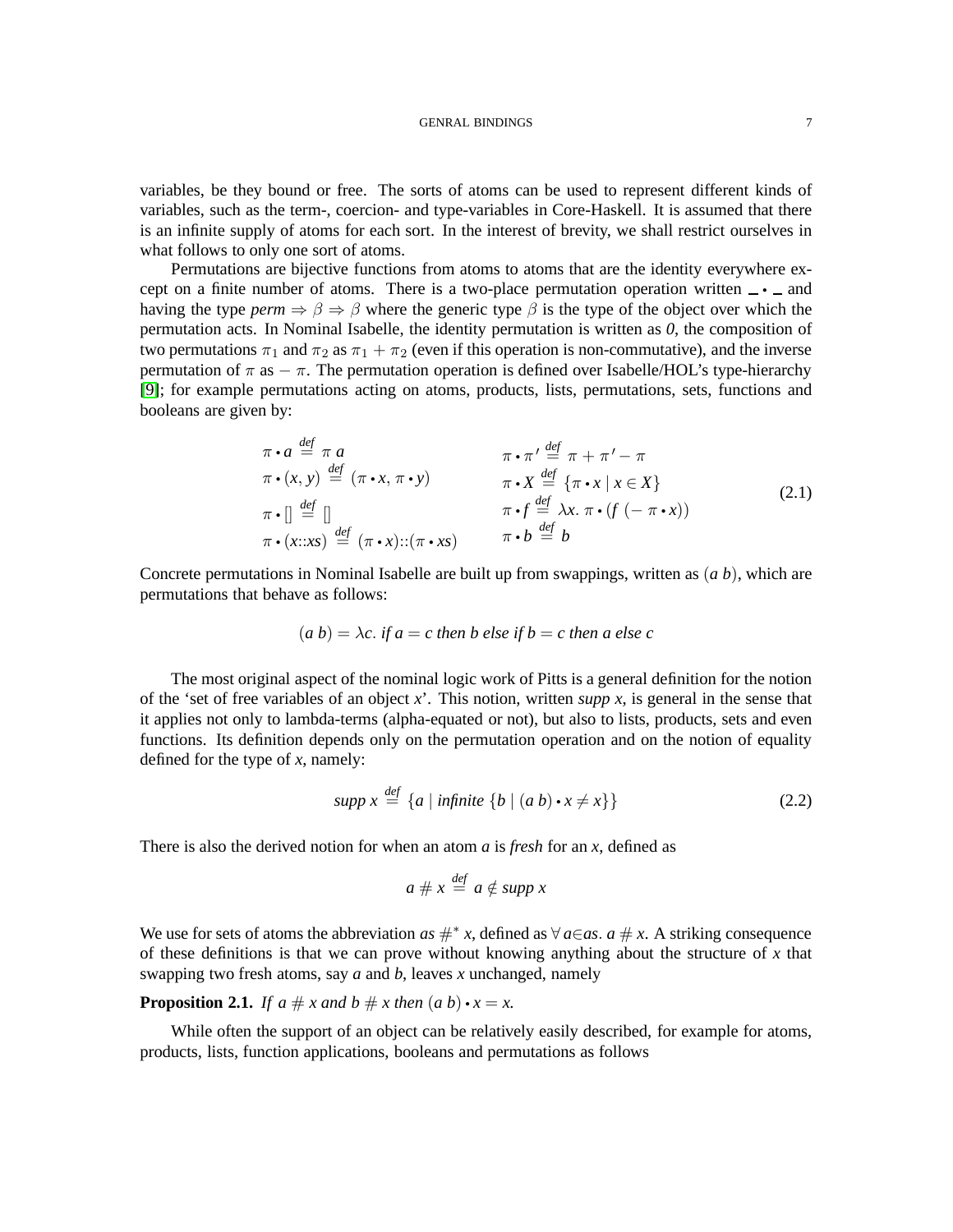<span id="page-7-5"></span>
$$
supp a = {a}
$$
  
\n
$$
supp (x, y) = supp x \cup supp y
$$
  
\n
$$
supp [] = \varnothing
$$
  
\n
$$
supp (x::xs) = supp x \cup supp xs
$$
  
\n
$$
supp x = {a | \pi \cdot a \neq a}
$$
  
\n
$$
supp x = {a | \pi \cdot a \neq a}
$$
  
\n(2.3)

in some cases it can be difficult to characterise the support precisely, and only an approximation can be established (as for function applications above). Reasoning about such approximations can be simplified with the notion *supports*, defined as follows:

**Definition 2.2.** A set *S supports x*, if for all atoms *a* and *b* not in *S* we have  $(a\ b) \cdot x = x$ .

The main point of *supports* is that we can establish the following two properties.

<span id="page-7-3"></span>**Proposition 2.3.** *Given a set bs of atoms. (i) If bs supports x and finite bs then supp*  $x \subseteq bs$ *. (ii)* (*supp x*) *supports x.*

Another important notion in the nominal logic work is *equivariance*. For a function *f* to be equivariant it is required that every permutation leaves *f* unchanged, that is

<span id="page-7-0"></span>
$$
\forall \pi. \ \pi \cdot f = f. \tag{2.4}
$$

If a function is of type  $\alpha \Rightarrow \beta$ , say, this definition is equivalent to the fact that a permutation applied to the application  $f x$  can be moved to the argument x. That means for such functions, we have for all permutations  $\pi$ :

<span id="page-7-4"></span>
$$
\pi \cdot f = f \quad \text{if and only if} \quad \forall x. \ \pi \cdot (fx) = f(\pi \cdot x). \tag{2.5}
$$

There is also a similar property for relations, which are in HOL functions of type  $\alpha \Rightarrow \beta \Rightarrow \text{bool}$ . Suppose a relation *R*, then for all permutations  $\pi$ :

$$
\pi \cdot R = R \quad \text{if and only if} \quad \forall x \, y. \, x \, R \, y \, \text{implies} \, (\pi \cdot x) \, R \, (\pi \cdot y) \, .
$$

Note that from property [\(2.4\)](#page-7-0) and the definition of *supp*, we can easily deduce that for a function being equivariant is equivalent to having empty support.

Using freshness, the nominal logic work provides us with general means for renaming binders. While in the older version of Nominal Isabelle, we used extensively Proposition [2.1](#page-6-0) to rename single binders, this property proved too unwieldy for dealing with multiple binders. For such binders the following generalisations turned out to be easier to use.

<span id="page-7-1"></span>**Proposition 2.4.** *If supp*  $x \#^* \pi$  *then*  $\pi \cdot x = x$ .

<span id="page-7-2"></span>**Proposition 2.5.** For a finite set as and a finitely supported x with as  $#^*$  x and also a finitely *supported c, there exists a permutation*  $\pi$  *such that*  $\pi \cdot as \#^* c$  *and supp*  $x \#^* \pi$ *.* 

The idea behind the second property is that given a finite set *as* of binders (being bound, or fresh, in *x* is ensured by the assumption  $as \#^* x$ , then there exists a permutation  $\pi$  such that the renamed binders  $\pi \cdot as$  avoid *c* (which can be arbitrarily chosen as long as it is finitely supported) and also π does not affect anything in the support of *x* (that is *supp x*  $\#^*$  π). The last fact and Property [2.4](#page-7-1) allow us to 'rename' just the binders *as* in *x*, because  $\pi \cdot x = x$ .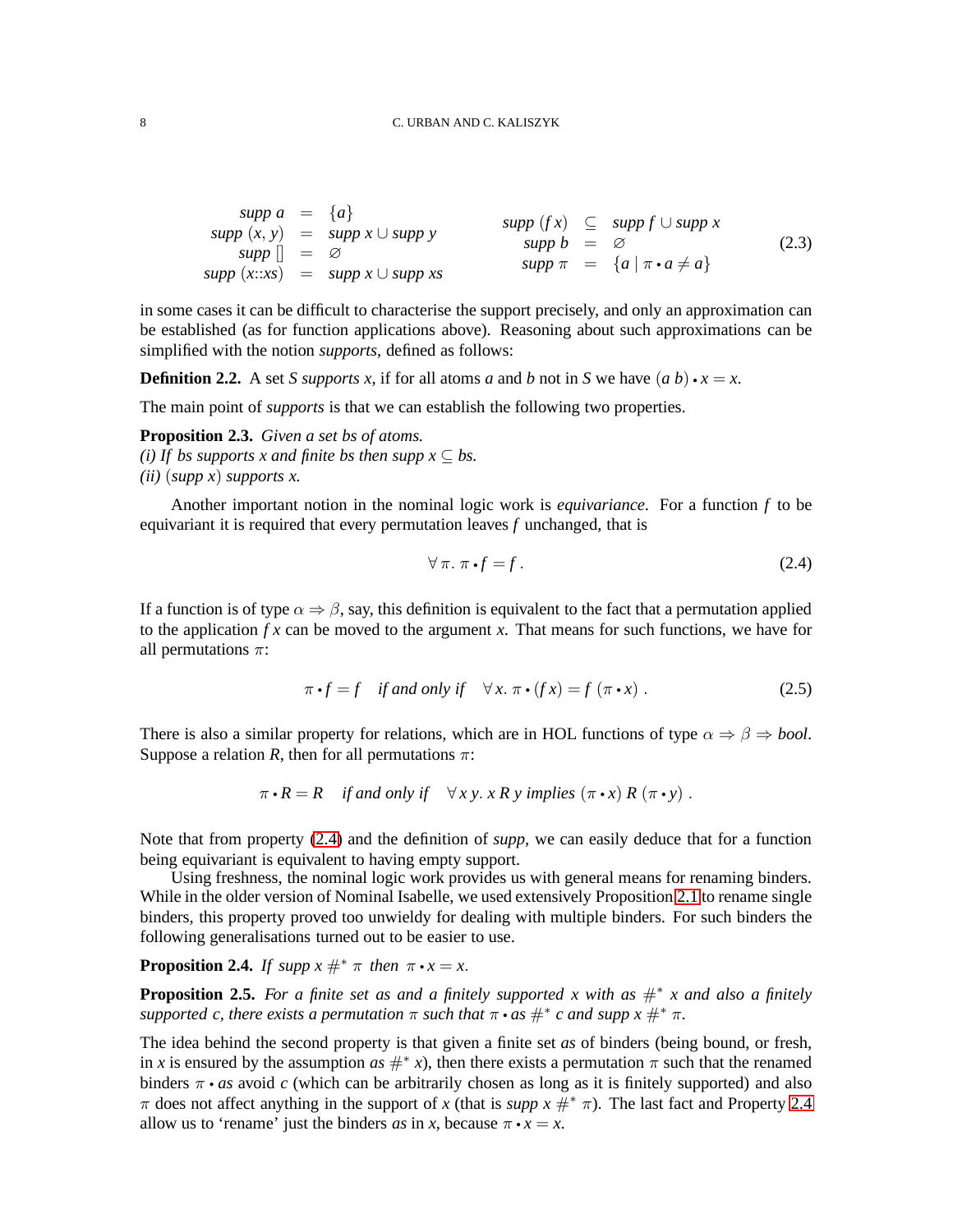Note that *supp*  $x \#^* \pi$  is equivalent with *supp*  $\pi \#^* x$ , which means we could also formulate Propositions [2.4](#page-7-1) and [2.5](#page-7-2) in the other 'direction'; however the reasoning infrastructure of Nominal Isabelle is set up so that it provides more automation for the formulation given above.

Most properties given in this section are described in detail in [\[9\]](#page-33-9) and all are formalised in Isabelle/HOL. In the next sections we will make use of these properties in order to define alphaequivalence in the presence of multiple binders.

#### 3. ABSTRACTIONS

<span id="page-8-2"></span>In Nominal Isabelle, the user is expected to write down a specification of a term-calculus and then a reasoning infrastructure is automatically derived from this specification (remember that Nominal Isabelle is a definitional extension of Isabelle/HOL, which does not introduce any new axioms).

In order to keep our work with deriving the reasoning infrastructure manageable, we will wherever possible state definitions and perform proofs on the 'user-level' of Isabelle/HOL, as opposed to writing custom ML-code that generates them anew for each specification. To that end, we will consider first pairs (*as*, *x*) of type (*atom set*)  $\times$   $\beta$ . These pairs are intended to represent the abstraction, or binding, of the set of atoms *as* in the body *x*.

The first question we have to answer is when two pairs  $(as, x)$  and  $(bs, y)$  are alpha-equivalent? (For the moment we are interested in the notion of alpha-equivalence that is *not* preserved by adding vacuous binders.) To answer this question, we identify four conditions: *(i)* given a free-atom function *fa* of type  $\beta \Rightarrow$  *atom set*, then (*as*, *x*) and (*bs*, *y*) need to have the same set of free atoms; moreover there must be a permutation  $\pi$  such that *(ii)*  $\pi$  leaves the free atoms of *(as, x)* and *(bs, y)* unchanged, but *(iii)* 'moves' their bound names so that we obtain modulo a relation, say  $-R$ , two equivalent terms. We also require that  $(iv)$   $\pi$  makes the sets of abstracted atoms *as* and *bs* equal. The requirements *(i)* to *(iv)* can be stated formally as:

<span id="page-8-0"></span>**Definition 3.1** (Alpha-Equivalence for Set-Bindings)**.**

$$
(as, x) \approx_{set}^{R, fa} (bs, y) \stackrel{def}{=} \text{if there exists a } \pi \text{ such that:}
$$
\n
$$
(i) \quad fa \ x - as = fa \ y - bs
$$
\n
$$
(ii) \quad fa \ x - as \ \#^* \ \pi
$$
\n
$$
(iii) \quad (\pi \cdot x) \ R \ y
$$
\n
$$
(iv) \quad \pi \cdot as = bs
$$

Note that the relation is dependent on a free-atom function *fa* and a relation *R*. The reason for this extra generality is that we will use  $\approx_{set}^{R,fa}$  for both raw terms and alpha-equated terms. In the latter case, *R* will be replaced by equality = and we will prove that *fa* is equal to *supp*.

Definition [3.1](#page-8-0) does not make any distinction between the order of abstracted atoms. If we want this, then we can define alpha-equivalence for pairs of the form  $(as, x)$  with type  $(atom list) \times \beta$  as follows

<span id="page-8-1"></span>**Definition 3.2** (Alpha-Equivalence for List-Bindings)**.**

 $(as, x) \approx \frac{R}{list}$   $(bs, y) \stackrel{def}{=}$ if there exists a  $\pi$  such that: *(i) fa x* − *set as* = *fa y* − *set bs (ii)*  $fa x - set as #^* \pi$  $(iii)$   $(\pi \cdot x)$  *Ry*  $(iv)$   $\pi \cdot as = bs$ 

where *set* is the function that coerces a list of atoms into a set of atoms. Now the last clause ensures that the order of the binders matters (since *as* and *bs* are lists of atoms).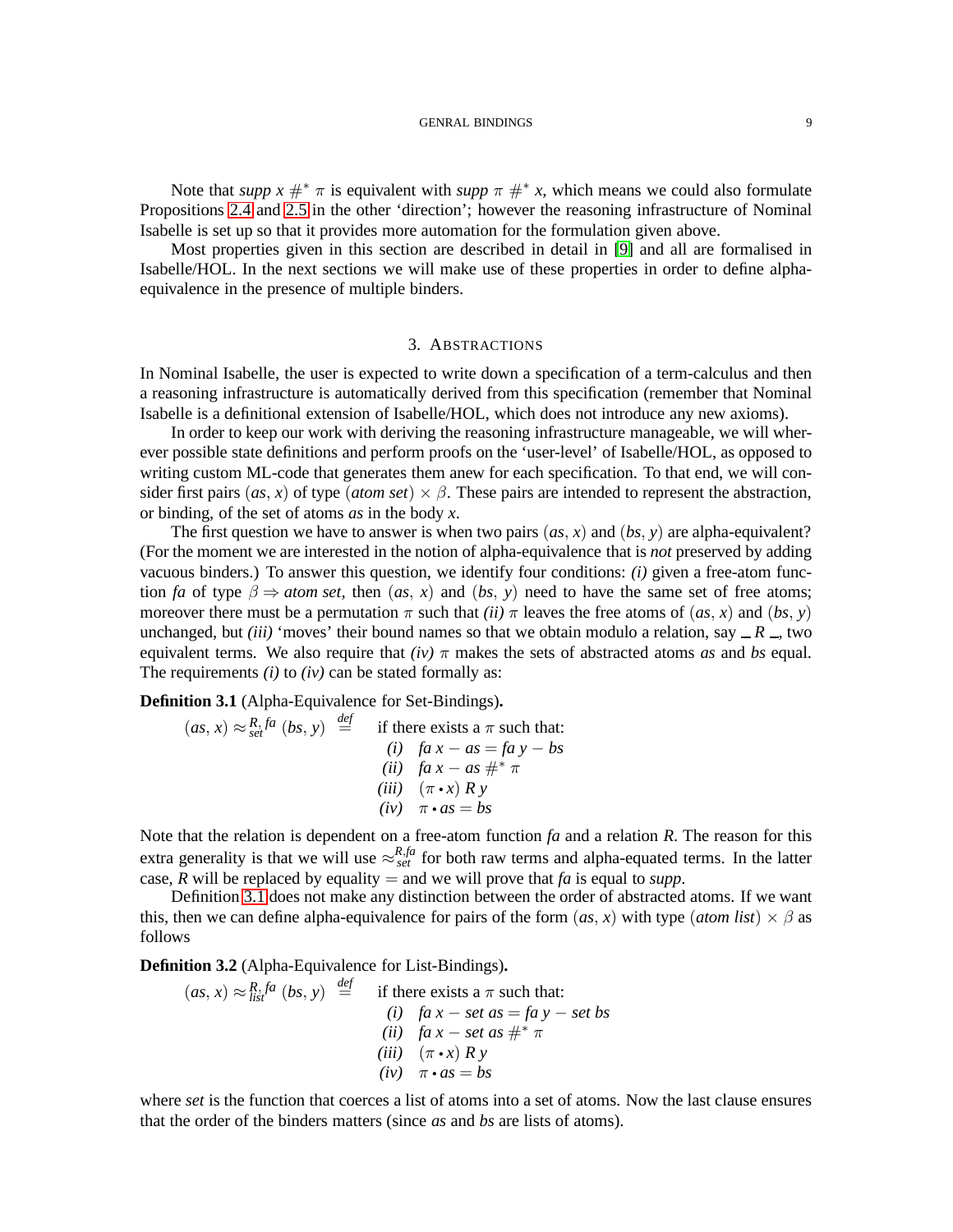If we do not want to make any difference between the order of binders *and* also allow vacuous binders, that means according to Pitts [\[18\]](#page-34-8) *restrict* atoms, then we keep sets of binders, but drop condition *(iv)* in Definition [3.1:](#page-8-0)

<span id="page-9-1"></span>**Definition 3.3** (Alpha-Equivalence for Set+-Bindings)**.**

$$
(as, x) \approx_{set^{+}}^{R, fa} (bs, y) \stackrel{def}{=} \text{if there exists a } \pi \text{ such that:}
$$
\n
$$
(i) \quad fa \ x - as = fa \ y - bs
$$
\n
$$
(ii) \quad fa \ x - as \#^* \pi
$$
\n
$$
(iii) \quad (\pi \cdot x) \ R \ y
$$

It might be useful to consider first some examples how these definitions of alpha-equivalence pan out in practice. For this consider the case of abstracting a set of atoms over types (as in typeschemes). We set *R* to be the usual equality = and for  $fa(T)$  we define

$$
fa(x) \stackrel{def}{=} \{x\} \qquad fa(T_1 \to T_2) \stackrel{def}{=} fa(T_1) \cup fa(T_2)
$$

Now recall the examples shown in [\(1.2\)](#page-1-0) and [\(1.3\)](#page-1-1). It can be easily checked that  $({x, y}, x \rightarrow y)$  and  $({x, y}, y \rightarrow x)$  are alpha-equivalent according to  $\approx_{set}$  and  $\approx_{set}$  by taking  $\pi$  to be the swapping  $(x y)$ . In case of  $x \neq y$ , then  $([x, y], x \rightarrow y) \not\approx$  *list*  $([y, x], x \rightarrow y)$  since there is no permutation that makes the lists  $[x, y]$  and  $[y, x]$  equal, and also leaves the type  $x \rightarrow y$  unchanged. Another example is  $({x}, x) \approx_{set+} ({x}, y, x)$  which holds by taking  $\pi$  to be the identity permutation. However, if  $x \neq y$ , then  $({x}, x) \not\approx_{set} ({x}, y)$ , *x*) since there is no permutation that makes the sets  ${x}$  and  ${x, y}$  equal (similarly for  $\approx$ <sub>*list*</sub>). It can also relatively easily be shown that all three notions of alpha-equivalence coincide, if we only abstract a single atom. In this case they also agree with the alpha-equivalence used in older versions of Nominal Isabelle  $[26]$ <sup>[1](#page-9-0)</sup>

In the rest of this section we are going to show that the alpha-equivalences really lead to abstractions where some atoms are bound (or more precisely removed from the support). For this we will consider three abstraction types that are quotients of the relations

$$
(as, x) \approx \frac{1}{set} \sup_{set} (bs, y)
$$
  
\n
$$
(as, x) \approx \frac{1}{set} \sup_{set} (bs, y)
$$
  
\n
$$
(as, x) \approx \frac{1}{list} \sup_{S} (bs, y)
$$
  
\n
$$
(3.1)
$$

Note that in these relations we replaced the free-atom function *fa* with *supp* and the relation *R* with equality. We can show the following two properties:

<span id="page-9-2"></span>**Lemma 3.4.** The relations  $\approx_{set}^{=,supp}$ ,  $\approx_{set}^{=,supp}$  and  $\approx_{list}^{=,supp}$  are equivalence relations and equivariant. *Proof.* Reflexivity is by taking  $\pi$  to be 0. For symmetry we have a permutation  $\pi$  and for the proof obligation take  $-\pi$ . In case of transitivity, we have two permutations  $\pi_1$  and  $\pi_2$ , and for the proof obligation use  $\pi_1 + \pi_2$ . Equivariance means  $(\pi \cdot as, \pi \cdot x) \approx \frac{1}{set} \sup_{s \in \mathcal{S}} \pi(\pi \cdot bs, \pi \cdot y)$  holds provided  $(as, x) \approx \frac{1}{set}$  *supp*  $(bs, y)$  holds. From the assumption we have a permutation  $\pi'$  and for the proof obligation use  $\pi \cdot \pi'$ . To show equivariance, we need to 'pull out' the permutations, which is possible since all operators, namely as  $\#^*$ , −, =, •, *set* and *supp*, are equivariant (see [\[9\]](#page-33-9)). Finally, we apply the permutation operation on booleans. П

<span id="page-9-0"></span><sup>1</sup>We omit a proof of this fact since the details are hairy and not really important for the purpose of this paper.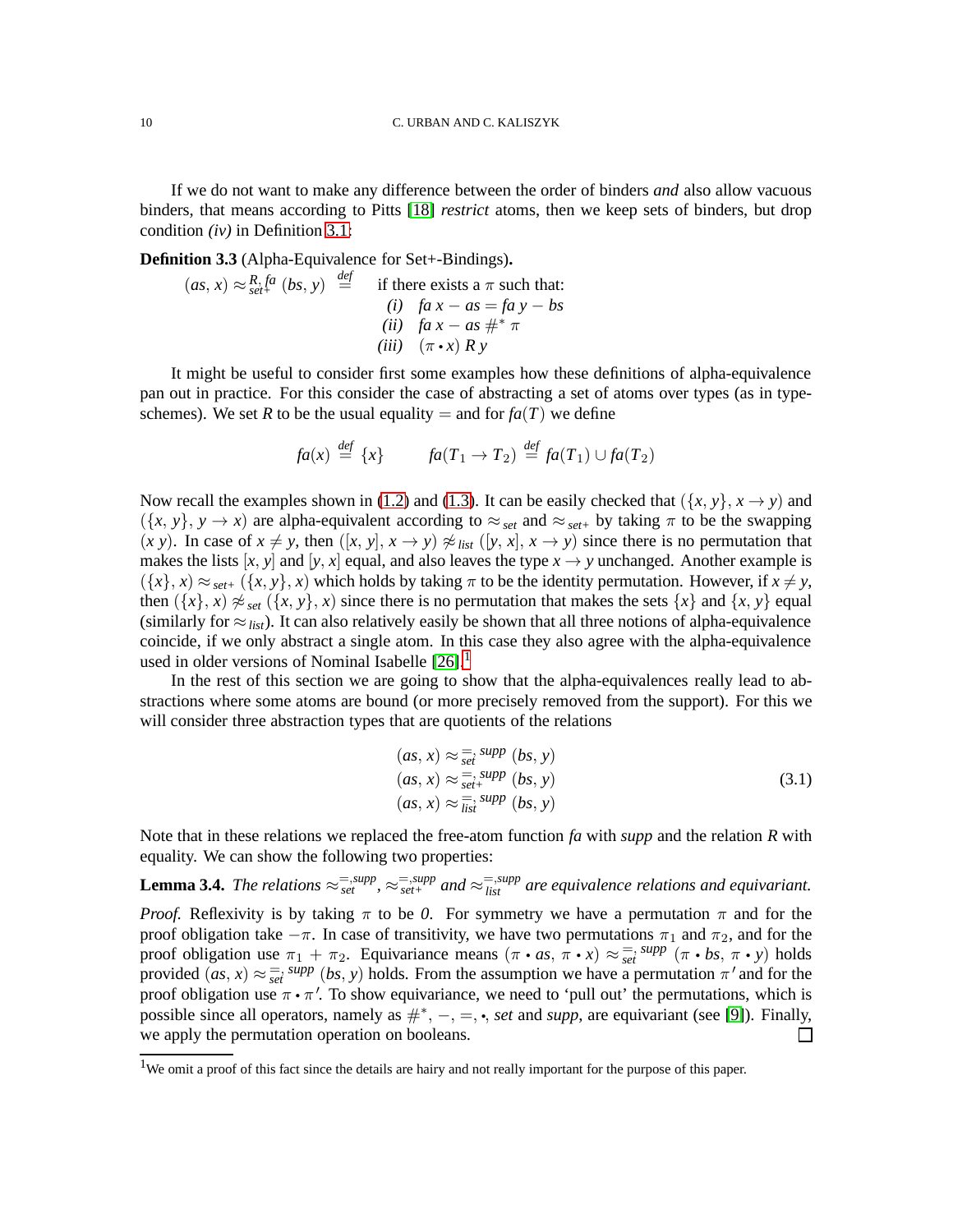Recall the picture shown in [\(1.6\)](#page-3-0) about new types in HOL. The lemma above allows us to use our quotient package for introducing new types  $\beta$  *abs*<sub>set</sub>,  $\beta$  *abs*<sub>set</sub>+ and  $\beta$  *abs*<sub>list</sub> representing alphaequivalence classes of pairs of type (*atom set*)  $\times \beta$  (in the first two cases) and of type (*atom list*)  $\times$  $\beta$  (in the third case). The elements in these types will be, respectively, written as

 $[as]_{set}.x$   $[as]_{set}.x$   $[as]_{list}.x$ 

indicating that a set (or list) of atoms *as* is abstracted in *x*. We will call the types *abstraction types* and their elements *abstractions*. The important property we need to derive is the support of abstractions, namely:

<span id="page-10-0"></span>**Theorem 3.5** (Support of Abstractions)**.** *Assuming x has finite support, then*

 $supp$   $[a_s]_{set}.x$  =  $supp x - as$  $supp$   $[a_s]_{set +}$ . $x = supp x - as$  $supp$   $[as]$ <sub>*list*</sub> $\cdot$ *x* = *supp x* – *set as* 

In effect, this theorem states that the atoms *as* are bound in the abstraction. As stated earlier, this can be seen as a litmus test that our Definitions [3.1,](#page-8-0) [3.2](#page-8-1) and [3.3](#page-9-1) capture the idea of alpha-equivalence relations. Below we will give the proof for the first equation of Theorem [3.5.](#page-10-0) The others follow by similar arguments. By definition of the abstraction type *absset* we have

<span id="page-10-1"></span>
$$
[as]_{set}.x = [bs]_{set}.y \text{ if and only if } (as, x) \approx \frac{1}{set} \text{ supp } (bs, y) \tag{3.2}
$$

and also set

<span id="page-10-2"></span>
$$
\pi \cdot [as]_{set} . x \stackrel{def}{=} [\pi \cdot as]_{set}.(\pi \cdot x) \tag{3.3}
$$

With this at our disposal, we can show the following lemma about swapping two atoms in an abstraction.

**Lemma 3.6.** *If a*  $\notin$  *supp*  $x - as$  *and*  $b \notin supp x - as$  *then*  $[as]_{set}$ . $x = [(a \ b) \cdot as]_{set}$ . $((a \ b) \cdot x)$ 

*Proof.* If  $a = b$  the lemma is immediate, since  $(a, b)$  is then the identity permutation. Also in the other case the lemma is straightforward using [\(3.2\)](#page-10-1) and observing that the assumptions give us (*a b*) • (*supp*  $x - as$ ) = *supp*  $x - as$ . We therefore can use the swapping (*a b*) as the permutation for the proof obligation. П

This lemma together with [\(3.3\)](#page-10-2) allows us to show

<span id="page-10-3"></span>
$$
(supp x - as) supports [as]_{set}.x \t(3.4)
$$

which by Property [2.3](#page-7-3) gives us 'one half' of Theorem [3.5.](#page-10-0) To establish the 'other half', we use a trick from [\[18\]](#page-34-8) and first define an auxiliary function *aux*, taking an abstraction as argument

$$
aux([as]_{set}.x) \stackrel{\text{def}}{=} supp x - as
$$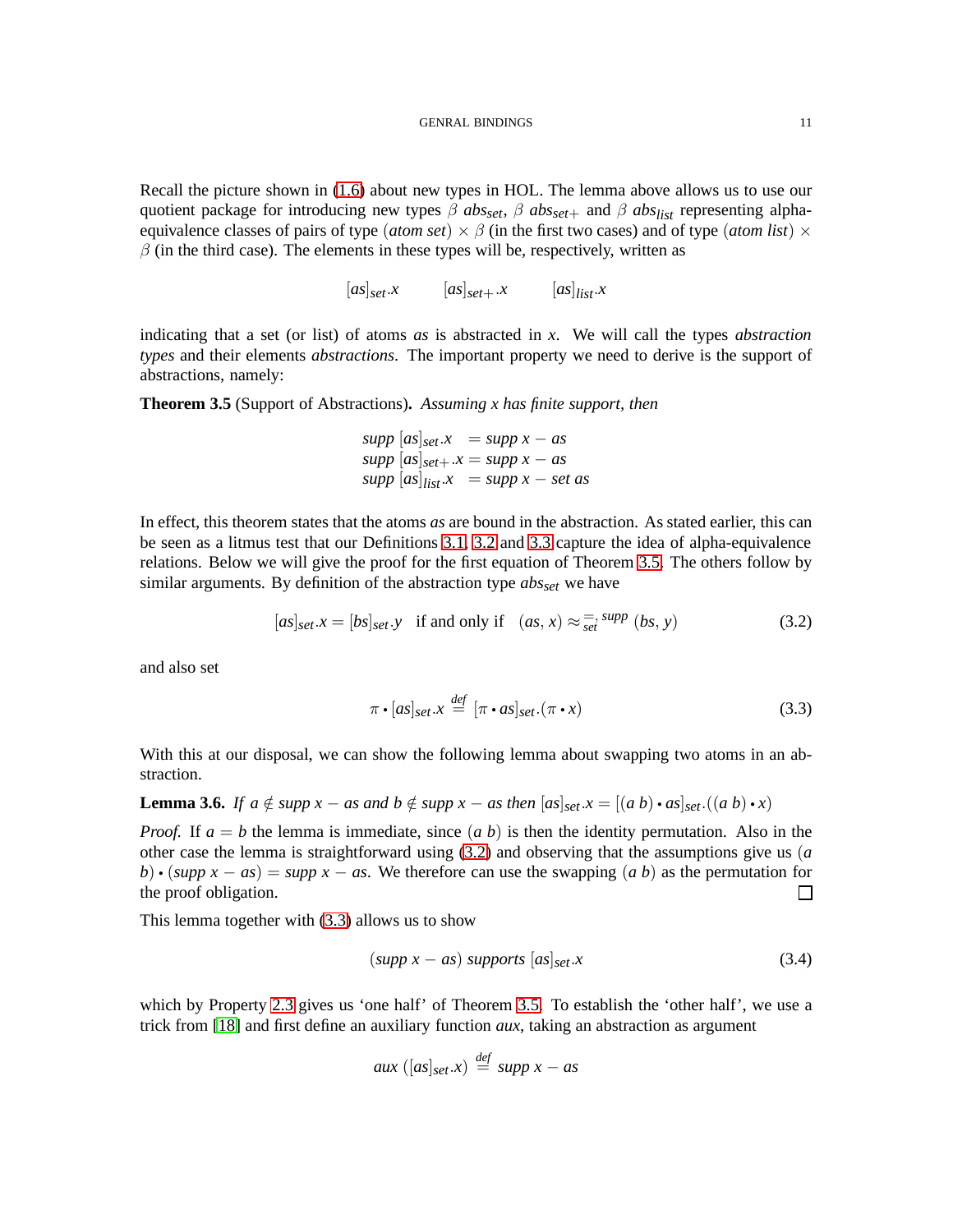Using the second equation in [\(2.5\)](#page-7-4), we can show that *aux* is equivariant (since  $\pi \cdot (supp x - as) =$ *supp*  $(\pi \cdot x) - \pi \cdot as$  and therefore has empty support. This in turn means

$$
supp (aux ([as]_{set}.x)) \subseteq supp [as]_{set}.x
$$

using the fact about the support of function applications in [\(2.3\)](#page-7-5). Assuming *supp*  $x - as$  is a finite set, we further obtain

<span id="page-11-1"></span>
$$
supp x - as \subseteq supp [as]_{set}.x \tag{3.5}
$$

This is because for every finite set of atoms, say *bs*, we have *supp*  $bs = bs$ <sup>[2](#page-11-0)</sup> Finally, taking [\(3.4\)](#page-10-3) and [\(3.5\)](#page-11-1) together establishes the first equation of Theorem [3.5.](#page-10-0) The others are similar.

Recall the definition of support given in [\(2.2\)](#page-6-1), and note the difference between the support of a raw pair and an abstraction

$$
supp (as, x) = supp as \cup supp x \qquad supp [as]_{set}.x = supp x - as
$$

While the permutation operations behave in both cases the same (a permutation is just moved to the arguments), the notion of equality is different for pairs and abstractions. Therefore we have different supports. In case of abstractions, we have established in Theorem [3.5](#page-10-0) that bound atoms are removed from the support of the abstractions' bodies.

The method of first considering abstractions of the form  $[as]_{set}.x$  etc is motivated by the fact that we can conveniently establish at the Isabelle/HOL level properties about them. It would be extremely laborious to write custom ML-code that derives automatically such properties for every term-constructor that binds some atoms. Also the generality of the definitions for alpha-equivalence will help us in the next sections.

#### 4. SPECIFYING GENERAL BINDINGS

Our choice of syntax for specifications is influenced by the existing datatype package of Isabelle/HOL [\[4\]](#page-33-4) and by the syntax of the Ott-tool [\[22\]](#page-34-7). For us a specification of a term-calculus is a collection of (possibly mutually recursive) type declarations, say  $ty_1^\alpha, \ldots, ty_n^\alpha$ , and an associated collection of binding functions, say  $bn_1^{\alpha}, \ldots, bn_m^{\alpha}$ . The syntax in Nominal Isabelle for such specifications is schematically as follows:

<span id="page-11-2"></span>

| type<br>declaration part | <b>nominal_datatype</b> $ty_1^{\alpha} = \dots$ |       |
|--------------------------|-------------------------------------------------|-------|
|                          | and $ty_2^{\alpha} = \ldots$                    |       |
|                          |                                                 |       |
|                          | and $ty_n^{\alpha} = \dots$                     | (4.1) |
| binding<br>function part | binder $bn_1^{\alpha}$ and  and $bn_m^{\alpha}$ |       |
|                          | where                                           |       |
|                          |                                                 |       |

<span id="page-11-0"></span><sup>2</sup>Note that this is not the case for infinite sets.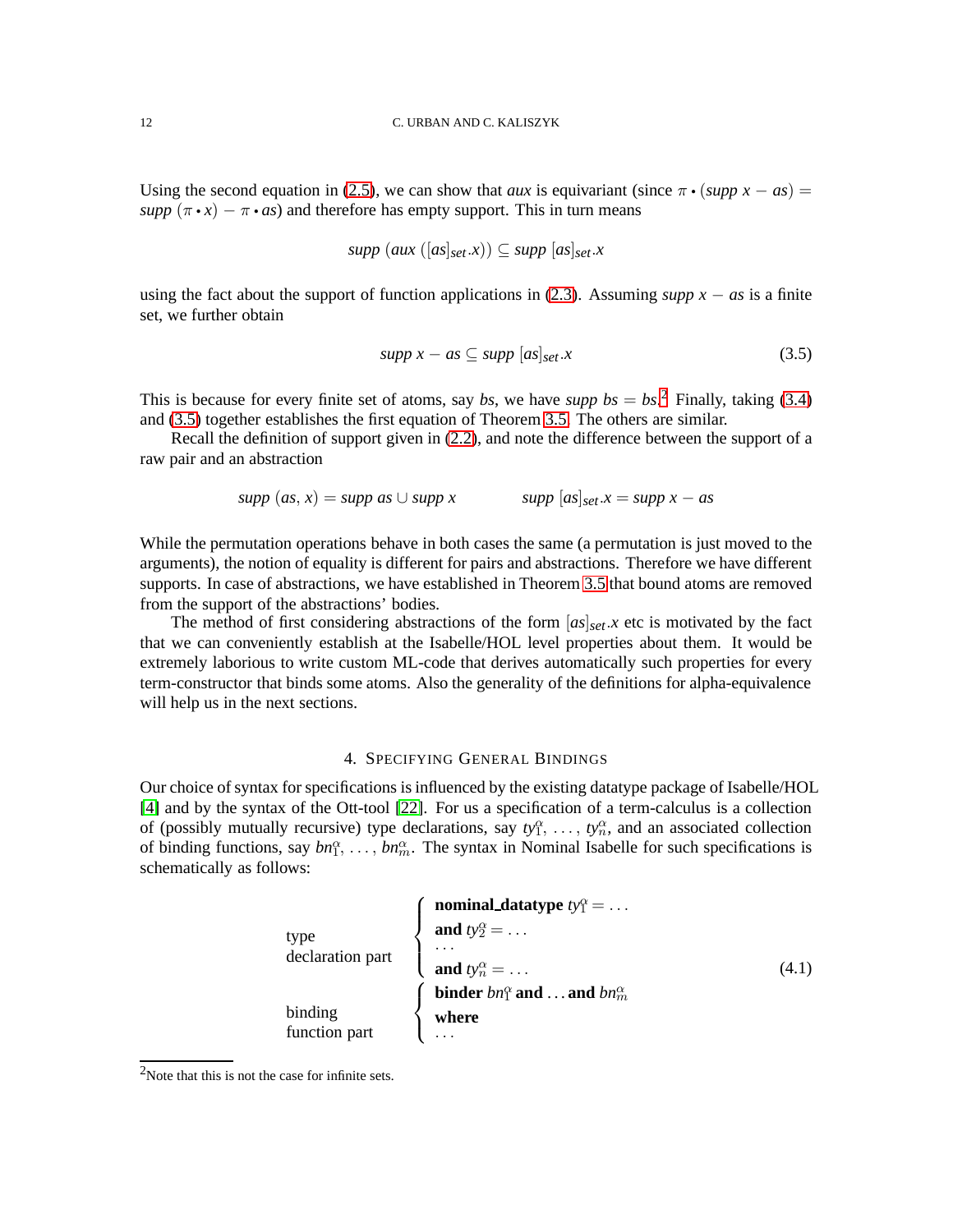Every type declaration  $ty_{1..n}^{\alpha}$  consists of a collection of term-constructors, each of which comes with a list of labelled types that stand for the types of the arguments of the term-constructor. For example a term-constructor  $C^{\alpha}$  might be specified with

$$
C^{\alpha} \ label_1 :: t y_1' \dots \ label_l :: t y_l' \quad binding\_clauses
$$

whereby some of the  $ty'_{1..l}$  (or their components) can be contained in the collection of  $ty^{\alpha}_{1..n}$  declared in [\(4.1\)](#page-11-2). In this case we will call the corresponding argument a *recursive argument* of  $C^{\alpha}$ . The types of such recursive arguments need to satisfy a 'positivity' restriction, which ensures that the type has a set-theoretic semantics (see [\[4\]](#page-33-4)). If the types are polymorphic, we require the type variables to stand for types that are finitely supported and over which a permutation operation is defined. The labels *label*<sub>1..l</sub> annotated on the types are optional. Their purpose is to be used in the (possibly empty) list of *binding clauses*, which indicate the binders and their scope in a term-constructor. They come in three *modes*:

> **binds** *binders* **in** *bodies* **binds (set)** *binders* **in** *bodies* **binds (set+)** *binders* **in** *bodies*

The first mode is for binding lists of atoms (the order of bound atoms matters); the second is for sets of binders (the order does not matter, but the cardinality does) and the last is for sets of binders (with vacuous binders preserving alpha-equivalence). As indicated, the labels in the '**in**-part' of a binding clause will be called *bodies*; the '**binds**-part' will be called *binders*. In contrast to Ott, we allow multiple labels in binders and bodies. For example we allow binding clauses of the form:

> *Foo*1 *x*::*name y*::*name t*::*trm s*::*trm* **binds** *x y* **in** *t s Foo*<sub>2</sub> *x*::*name y*::*name t*::*trm s*::*trm* **binds** *x y* **in** *t*, **binds** *x y* **in** *s*

Similarly for the other binding modes. Interestingly, in case of **binds (set)** and **binds (set+)** the binding clauses above will make a difference to the semantics of the specifications (the corresponding alpha-equivalence will differ). We will show this later with an example.

There are also some restrictions we need to impose on our binding clauses in comparison to Ott. The main idea behind these restrictions is that we obtain a notion of alpha-equivalence where it is ensured that within a given scope an atom occurrence cannot be both bound and free at the same time. The first restriction is that a body can only occur in *one* binding clause of a term constructor. So for example

### *Foo x*::*name y*::*name t*::*trm* **binds** *x* **in** *t*, **binds** *y* **in** *t*

is not allowed. This ensures that the bound atoms of a body cannot be free at the same time by specifying an alternative binder for the same body.

For binders we distinguish between *shallow* and *deep* binders. Shallow binders are just labels. The restriction we need to impose on them is that in case of **binds (set)** and **binds (set+)** the labels must either refer to atom types or to sets of atom types; in case of **binds** the labels must refer to atom types or to lists of atom types. Two examples for the use of shallow binders are the specification of lambda-terms, where a single name is bound, and type-schemes, where a finite set of names is bound: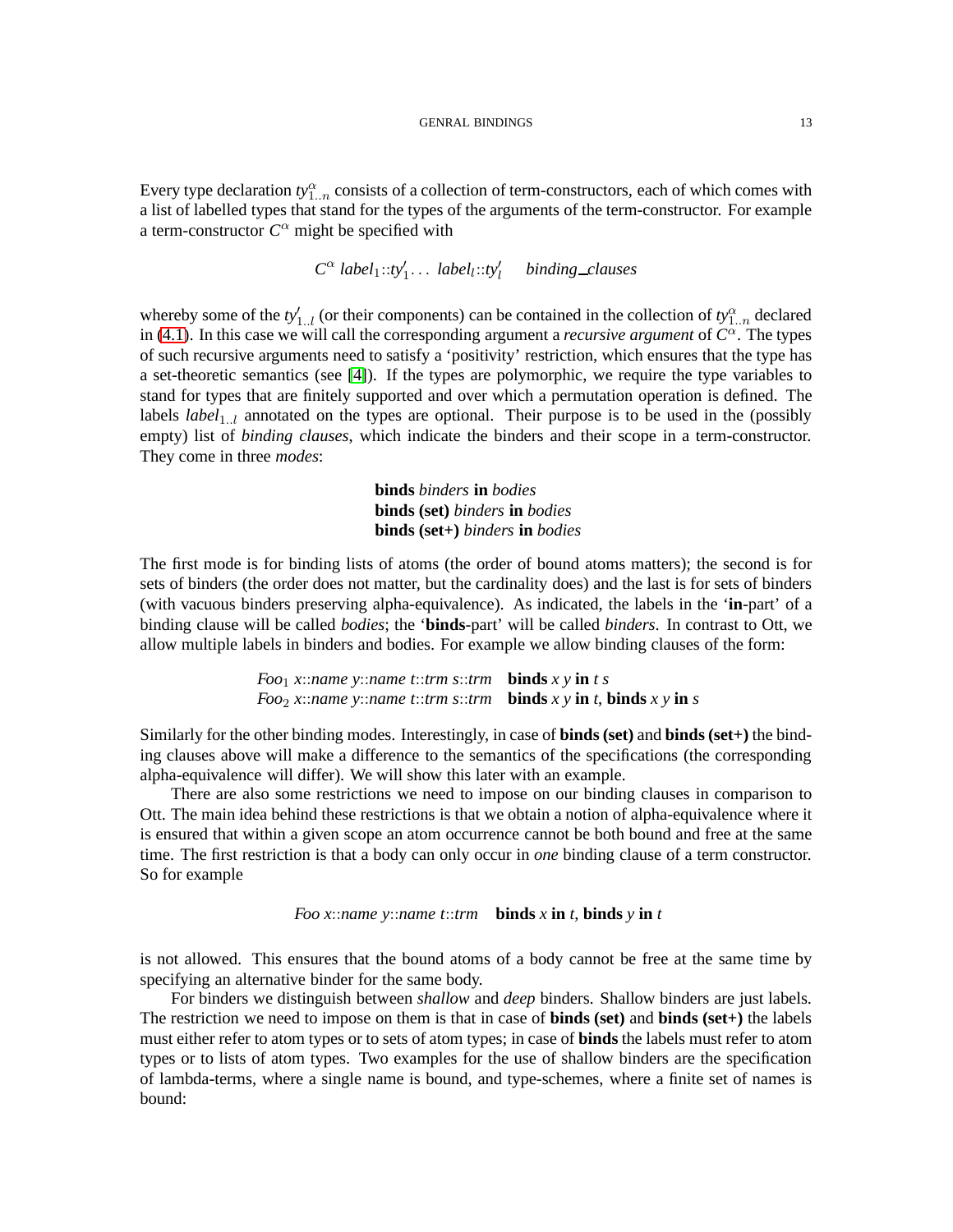| nominal_datatype $lam =$                             | nominal_datatype $ty =$                                          |
|------------------------------------------------------|------------------------------------------------------------------|
| Var name                                             | TVar name                                                        |
| $\vert$ App lam lam                                  | TFun ty ty                                                       |
| <i>Lam x::name t::lam</i> <b>binds</b> x <b>in</b> t | and $tsc =$                                                      |
|                                                      | TAll xs::(name fset) $T::ty$ <b>binds (set</b> +) xs <b>in</b> T |

In these specifications *name* refers to a (concrete) atom type, and *fset* to the type of finite sets. Note that for *Lam* it does not matter which binding mode we use. The reason is that we bind only a single *name*, in which case all three binding modes coincide. However, having **binds (set)** or just **binds** in the second case makes a difference to the semantics of the specification (which we will define in the next section).

A *deep* binder uses an auxiliary binding function that 'picks' out the atoms in one argument of the term-constructor, which can be bound in other arguments and also in the same argument (we will call such binders *recursive*, see below). The binding functions are expected to return either a set of atoms (for **binds (set)** and **binds (set+)**) or a list of atoms (for **binds**). They need to be defined by recursion over the corresponding type; the equations must be given in the binding function part of the scheme shown in [\(4.1\)](#page-11-2). For example a term-calculus containing *Let*s with tuple patterns may be specified as:

```
nominal datatype trm =
     Var name
    | App trm trm
    | Lam x::name t::trm binds x in t
    Let pat p::pat trm t::trm binds bn(p) in t
and pat =PVar name
    | PTup pat pat
binder bn::pat \Rightarrow atom list
where bn(PVar x) = [atom x]| \textit{bn}(PTup \ p_1 \ p_2) = \textit{bn}(p_1) \ @ \textit{bn}(p_2)(4.2)
```
In this specification the function *bn* determines which atoms of the pattern *p* (fifth line) are bound in the argument *t*. Note that in the second-last *bn*-clause the function *atom* coerces a name into the generic atom type of Nominal Isabelle [\[9\]](#page-33-9). This allows us to treat binders of different atom type uniformly.

For deep binders we allow binding clauses such as

```
Bar p::pat t::trm binds bn(p) in p t
```
where the argument of the deep binder also occurs in the body. We call such binders *recursive*. To see the purpose of such recursive binders, compare 'plain' *Let*s and *Let rec*s in the following specification: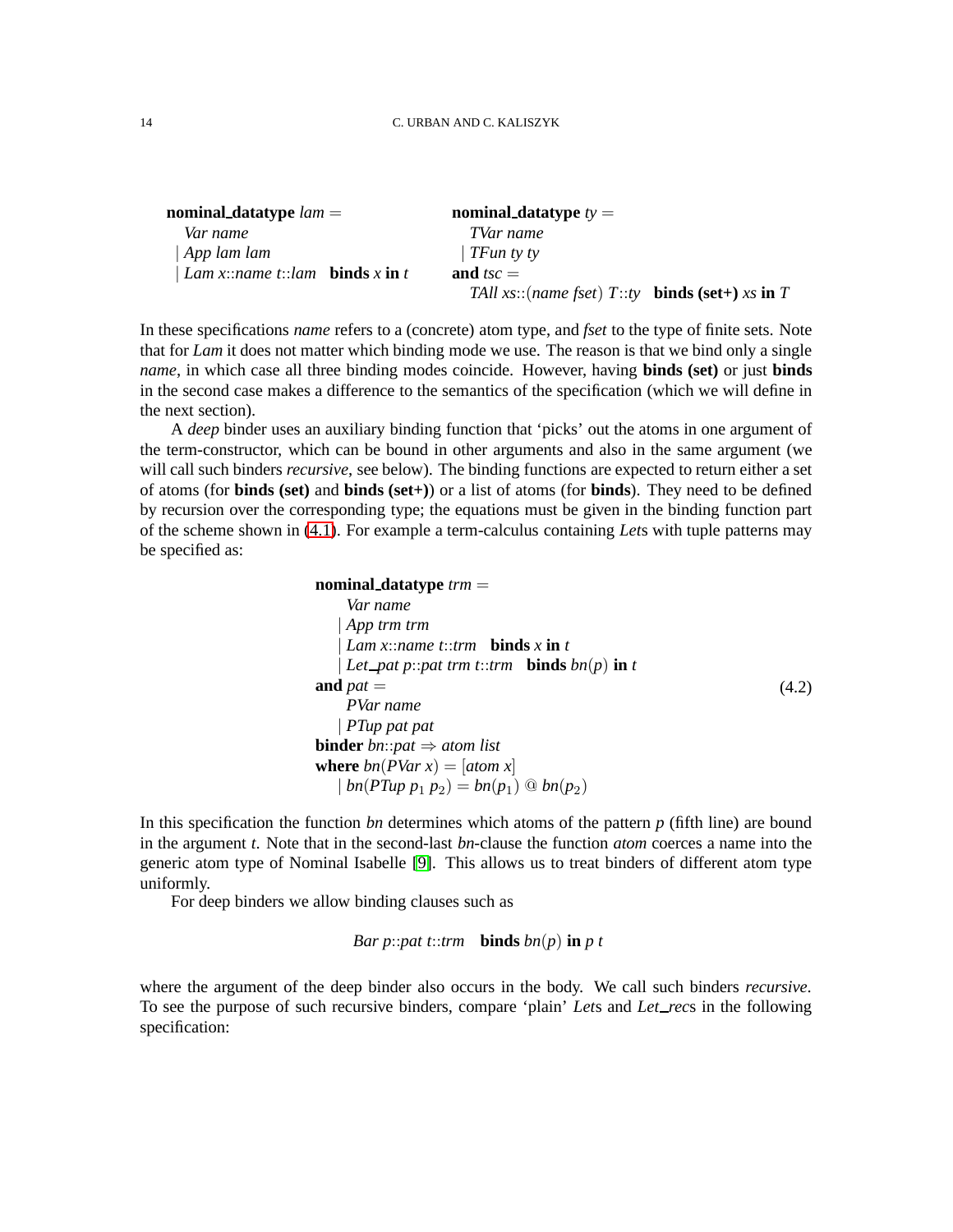```
nominal datatype trm =
```
. . .

<span id="page-14-1"></span>
$$
Let as::assn t::trm
$$
 **binds**  $bn(as)$  **in** t  
\n
$$
Let\_rec \, as::assn t::trm
$$
 **binds**  $bn(as)$  **in** as t  
\n**and**  $assn =$   
\n
$$
ANil
$$
  
\n
$$
| ACons \, name \, trm \, assn
$$
  
\n**binder**  $bn::assn \Rightarrow atom \, list$   
\n**where**  $bn(ANil) = []$   
\n
$$
| bn(ACons \, at \, as) = [atom \, a] \, @ \, bn(as)
$$
\n(4.3)

The difference is that with *Let* we only want to bind the atoms  $bn(as)$  in the term *t*, but with *Let rec* we also want to bind the atoms inside the assignment. This difference has consequences for the associated notions of free-atoms and alpha-equivalence.

To make sure that atoms bound by deep binders cannot be free at the same time, we cannot have more than one binding function for a deep binder. Consequently we exclude specifications such as

*Baz*<sub>1</sub> *p*:*pat t*:*trm* **binds** 
$$
bn_1(p)
$$
  $bn_2(p)$  **in** *p t*   
*Baz*<sub>2</sub> *p*:*pat t*<sub>1</sub>:*trm t*<sub>2</sub>:*trm* **binds**  $bn_1(p)$  **in** *p t*<sub>1</sub>, **binds**  $bn_2(p)$  **in** *p t*<sub>2</sub>

Otherwise it is possible that  $bn_1$  and  $bn_2$  pick out different atoms to become bound, respectively be free, in  $p^3$  $p^3$ .

We also need to restrict the form of the binding functions in order to ensure the *bn*-functions can be defined for alpha-equated terms. The main restriction is that we cannot return an atom in a binding function that is also bound in the corresponding term-constructor. Consider again the specification for *trm* and a contrived version for assignments *assn*:

nominal\_datatype 
$$
trm = \ldots
$$

\nand  $assn =$ 

\n $ANil'$ 

\n $|ACons'x::name y::name t::trm assn$  **binds y in t**

\nbinder  $bn::assn \Rightarrow atom list$ 

\nwhere  $bn(ANil') = []$ 

\n $|bn(ACons'x y t as) = [atom x] \textcircled{b} bn(as)$ 

In this example the term constructor *ACons*′ has four arguments with a binding clause involving two of them. This constructor is also used in the definition of the binding function. The restriction we have to impose is that the binding function can only return free atoms, that is the ones that are *not* mentioned in a binding clause. Therefore *y* cannot be used in the binding function *bn* (since it is bound in *ACons*′ by the binding clause), but *x* can (since it is a free atom). This restriction is sufficient for lifting the binding function to alpha-equated terms. If we would permit *bn* to return *y*, then it would not be respectful and therefore cannot be lifted to alpha-equated lambda-terms.

In the version of Nominal Isabelle described here, we also adopted the restriction from the Otttool that binding functions can only return: the empty set or empty list (as in case *ANil* ′ ), a singleton set or singleton list containing an atom (case *PVar* in [\(4.2\)](#page-13-0)), or unions of atom sets or appended

<span id="page-14-0"></span><sup>&</sup>lt;sup>3</sup>Since the Ott-tool does not derive a reasoning infrastructure for alpha-equated terms with deep binders, it can permit such specifications.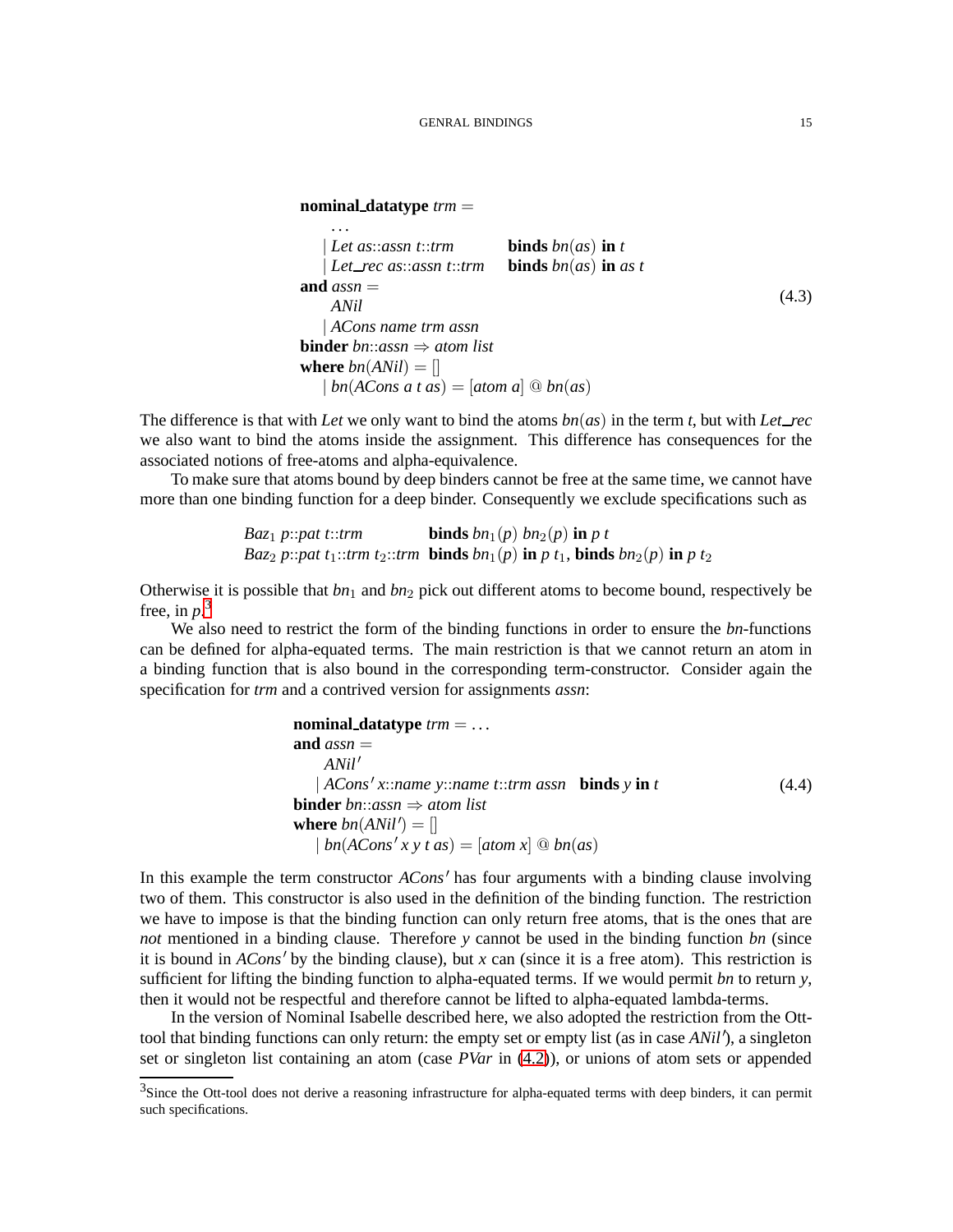atom lists (case *ACons*′ ). This restriction will simplify some automatic definitions and proofs later on.

To sum up this section, we introduced nominal datatype specifications, which are like standard datatype specifications in Isabelle/HOL but extended with binding clauses and specifications for binding functions. Each constructor argument in our specification can also have an optional label. These labels are used in the binding clauses of a constructor; there can be several binding clauses for each constructor, but bodies of binding clauses can only occur in a single one. Binding clauses come in three modes: **binds**, **binds (set)** and **binds (set+)**. Binders fall into two categories: shallow binders and deep binders. Shallow binders can occur in more than one binding clause and only have to respect the binding mode (i.e. be of the right type). Deep binders can also occur in more than one binding clause, unless they are recursive in which case they can only occur once. Each of the deep binders can only have a single binding function. Binding functions are defined by recursion over a nominal datatype. They can return the empty set, singleton atoms and unions of sets of atoms (for binding modes **binds (set)** and **binds (set+)**), and the empty list, singleton atoms and appended lists of atoms (for mode **bind**). However, they can only return atoms that are not mentioned in any binding clause.

In order to simplify our definitions of free atoms and alpha-equivalence we define next, we shall assume specifications of term-calculi are implicitly *completed*. By this we mean that for every argument of a term-constructor that is *not* already part of a binding clause given by the user, we add implicitly a special *empty* binding clause, written **binds** ∅ **in** *labels*. In case of the lambda-terms, the completion produces

> **nominal datatype** *lam* = *Var x*::*name* **binds**  $\varnothing$  **in** *x*  $App \t1::lam \t2::lam \t 0::lam \t 0::d s \oslash in \t1_1 \t2_2$ | *Lam x*::*name t*::*lam* **binds** *x* **in** *t*

The point of completion is that we can make definitions over the binding clauses and be sure to have captured all arguments of a term constructor.

#### 5. ALPHA-EQUIVALENCE AND FREE ATOMS

Having dealt with all syntax matters, the problem now is how we can turn specifications into actual type definitions in Isabelle/HOL and then establish a reasoning infrastructure for them. As Pottier and Cheney pointed out [\[7,](#page-33-3) [19\]](#page-34-6), just re-arranging the arguments of term-constructors so that binders and their bodies are next to each other will result in inadequate representations in cases like *Let*  $x_1 = t_1 \dots x_n = t_n$  *in s*. Therefore we will first extract 'raw' datatype definitions from the specification and then define explicitly an alpha-equivalence relation over them. We subsequently construct the quotient of the datatypes according to our alpha-equivalence.

The 'raw' datatype definition can be obtained by stripping off the binding clauses and the labels from the types given by the user. We also have to invent new names for the types  $ty^{\alpha}$  and the termconstructors  $C^{\alpha}$ . In our implementation we just use the affix "*\_raw*". But for the purpose of this paper, we use the superscript  $\mathcal{L}^{\alpha}$  to indicate that a notion is given for alpha-equivalence classes and leave it out for the corresponding notion given on the raw level. So for example we have  $t y^{\alpha} / t y$  and  $C^{\alpha}$  / *C* where *ty* is the type used in the quotient construction for  $ty^{\alpha}$  and *C* is the term-constructor of the raw type *ty*, respectively  $C^{\alpha}$  is the corresponding term-constructor of  $t y^{\alpha}$ .

The resulting datatype definition is legal in Isabelle/HOL provided the datatypes are non-empty and the types in the constructors only occur in positive position (see [\[4\]](#page-33-4) for an in-depth description of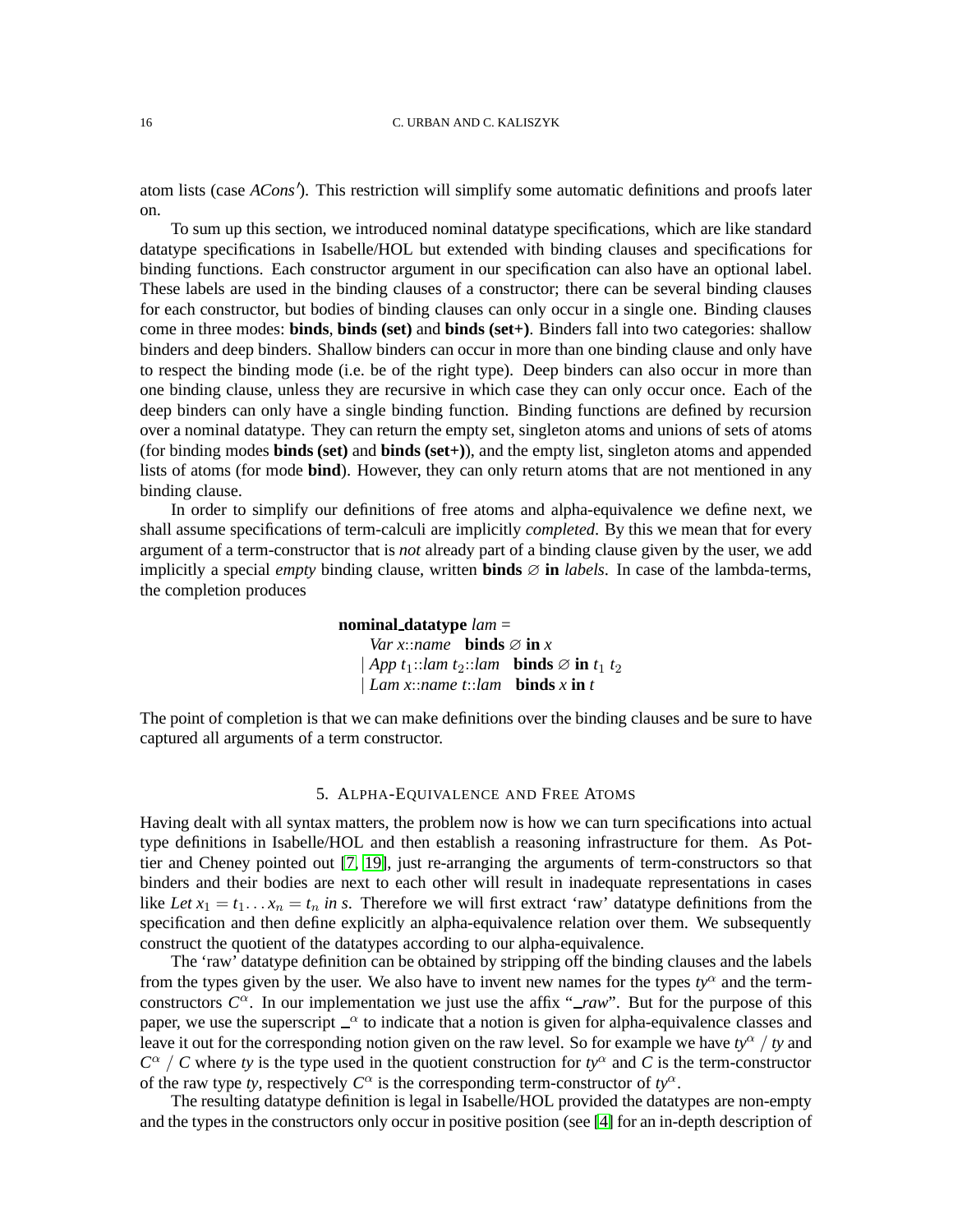the datatype package in Isabelle/HOL). We subsequently define each of the user-specified binding functions  $bn_{1..m}$  by recursion over the corresponding raw datatype. We also define permutation operations by recursion so that for each term constructor *C* we have that

<span id="page-16-2"></span>
$$
\pi \cdot (C z_1 \ldots z_n) = C (\pi \cdot z_1) \ldots (\pi \cdot z_n)
$$
\n(5.1)

We will need this operation later when we define the notion of alpha-equivalence.

The first non-trivial step we have to perform is the generation of *free-atom functions* from the specifications.<sup>[4](#page-16-0)</sup> For the *raw* types  $t_{y_{1..n}}$  we define the free-atom functions

$$
fa\_ty_{1..n} \tag{5.2}
$$

by recursion. We define these functions together with auxiliary free-atom functions for the binding functions. Given raw binding functions  $bn_{1..m}$  we define

$$
fa\_bn_{1..m}
$$
.

The reason for this setup is that in a deep binder not all atoms have to be bound, as we saw in [\(4.3\)](#page-14-1) with the example of 'plain' *Let*s. We need therefore functions that calculate those free atoms in deep binders.

While the idea behind these free-atom functions is simple (they just collect all atoms that are not bound), because of our rather complicated binding mechanisms their definitions are somewhat involved. Given a raw term-constructor *C* of type *ty* and some associated binding clauses  $bc_1 \ldots bc_k$ , the result of *fa\_ty* ( $C z_1 ... z_n$ ) will be the union  $fa(bc_1) \cup ... \cup fa(bc_k)$  where we will define below what *fa* for a binding clause means. We only show the details for the mode **binds (set)** (the other modes are similar). Suppose a binding clause  $bc<sub>i</sub>$  is of the form

## **binds (set)**  $b_1 \ldots b_p$  **in**  $d_1 \ldots d_q$

in which the body-labels  $d_{1..q}$  refer to types  $ty_{1..q}$ , and the binders  $b_{1..p}$  either refer to labels of atom types (in case of shallow binders) or to binding functions taking a single label as argument (in case of deep binders). Assuming *D* stands for the set of free atoms of the bodies, *B* for the set of binding atoms in the binders and  $\overline{B}$ <sup>'</sup> for the set of free atoms in non-recursive deep binders, then the free atoms of the binding clause  $bc_i$  are

<span id="page-16-1"></span>
$$
fa(bc_i) \stackrel{def}{=} (D - B) \cup B'. \tag{5.3}
$$

The set *D* is formally defined as

$$
D \stackrel{\text{def}}{=} \text{fa\_ty}_1 \, d_1 \cup \ldots \cup \text{fa\_ty}_q \, d_q
$$

<span id="page-16-0"></span><sup>4</sup>Admittedly, the details of our definitions will be somewhat involved. However they are still conceptually simple in comparison with the 'positional' approach taken in Ott [\[22,](#page-34-7) Pages 88–95], which uses the notions of *occurrences* and *partial equivalence relations* over sets of occurrences.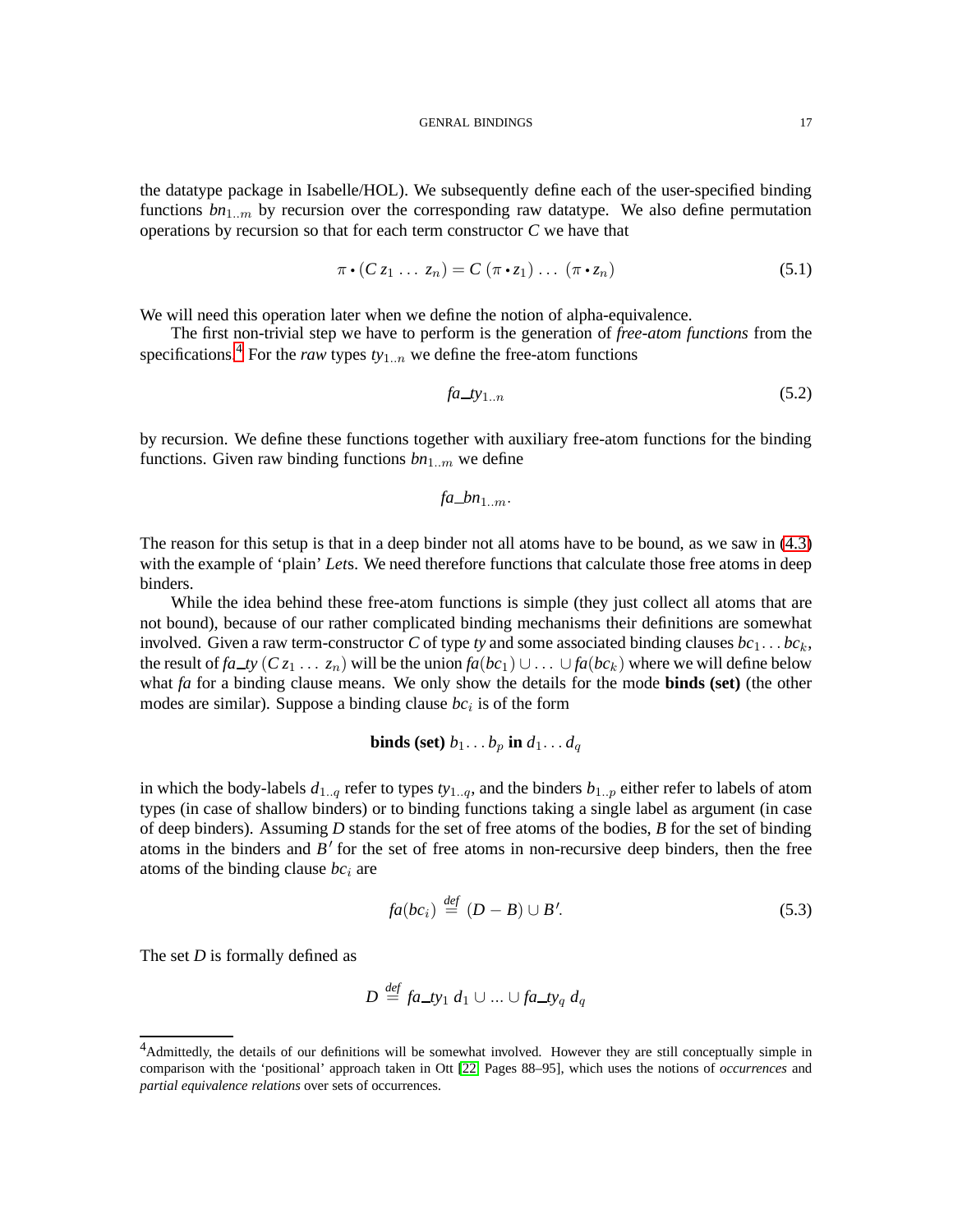where in case  $d_i$  refers to one of the raw types  $t_{y1..n}$  from the specification, the function  $fa\_\text{ty}_i$  is the corresponding free-atom function we are defining by recursion; otherwise we set  $fa\_{ty} \stackrel{def}{=} supp$ . The reason for the latter is that  $ty_i$  is not a type that is part of the specification, and we assume *supp* is the generic function that characterises the free variables of a type (in fact in the next section we will show that the free-variable functions we define here, are equal to the support once lifted to alpha-equivalence classes).

In order to formally define the set *B* we use the following auxiliary *bn*-functions for atom types to which shallow binders may refer

<span id="page-17-0"></span>
$$
bn_{atom} \ a \stackrel{def}{=} \{atom \ a\}
$$
  

$$
bn_{atom\_set} \ as \stackrel{def}{=} atoms \ as
$$
  

$$
bn_{atom\_list} \ as \stackrel{def}{=} atoms (set \ as)
$$
  

$$
(5.4)
$$

Like the function *atom*, the function *atoms* coerces a set of atoms to a set of the generic atom type. It is defined as *atoms*  $as \stackrel{def}{=} \{atom \ a \mid a \in as\}$ . The set *B* in [\(5.3\)](#page-16-1) is then formally defined as

*def*

$$
B \stackrel{\text{def}}{=} bn\_ty_1 b_1 \cup \ldots \cup bn\_ty_p b_p \tag{5.5}
$$

where we use the auxiliary binding functions from  $(5.4)$  for shallow binders (that means when  $ty_i$  is of type *atom*, *atom set* or *atom list*).

The set  $B'$  in [\(5.3\)](#page-16-1) collects all free atoms in non-recursive deep binders. Let us assume these binders in the binding clause  $bc<sub>i</sub>$  are

$$
bn_1 l_1, \ldots, bn_r l_r
$$

with  $l_{1..r} \subseteq b_{1..p}$  and none of the  $l_{1..r}$  being among the bodies  $d_{1..q}$ . The set *B*' is defined as

$$
B' \stackrel{\text{def}}{=} fa\_bn_1 l_1 \cup \dots \cup fa\_bn_r l_r \tag{5.6}
$$

This completes all clauses for the free-atom functions  $fa_t y_{1..n}$ .

Note that for non-recursive deep binders, we have to add in [\(5.3\)](#page-16-1) the set of atoms that are left unbound by the binding functions  $bn_{1..m}$ . We used for the definition of this set the functions  $fa\_bn_{1..m}$ . The definition for those functions needs to be extracted from the clauses the user provided for  $bn_{1..m}$ Assume the user specified a *bn*-clause of the form

$$
bn(C z_1 \ldots z_s) = rhs
$$

where the  $z_{1..s}$  are of types  $ty_{1..s}$ . For each of the arguments we calculate the free atoms as follows:

- $fa_{ty_i} z_i$  provided  $z_i$  does not occur in *rhs* (that means nothing is bound in  $z_i$  by the binding function),
- *fa bn*<sub>i</sub>  $z_i$  provided  $z_i$  occurs in *rhs* with the recursive call *bn*<sub>i</sub>  $z_i$ (that means whatever is 'left over' from the *bn*-function is free)
- $\emptyset$  provided  $z_i$  occurs in *rhs*, but without a recursive call (that means  $z_i$  is supposed to become bound by the binding function)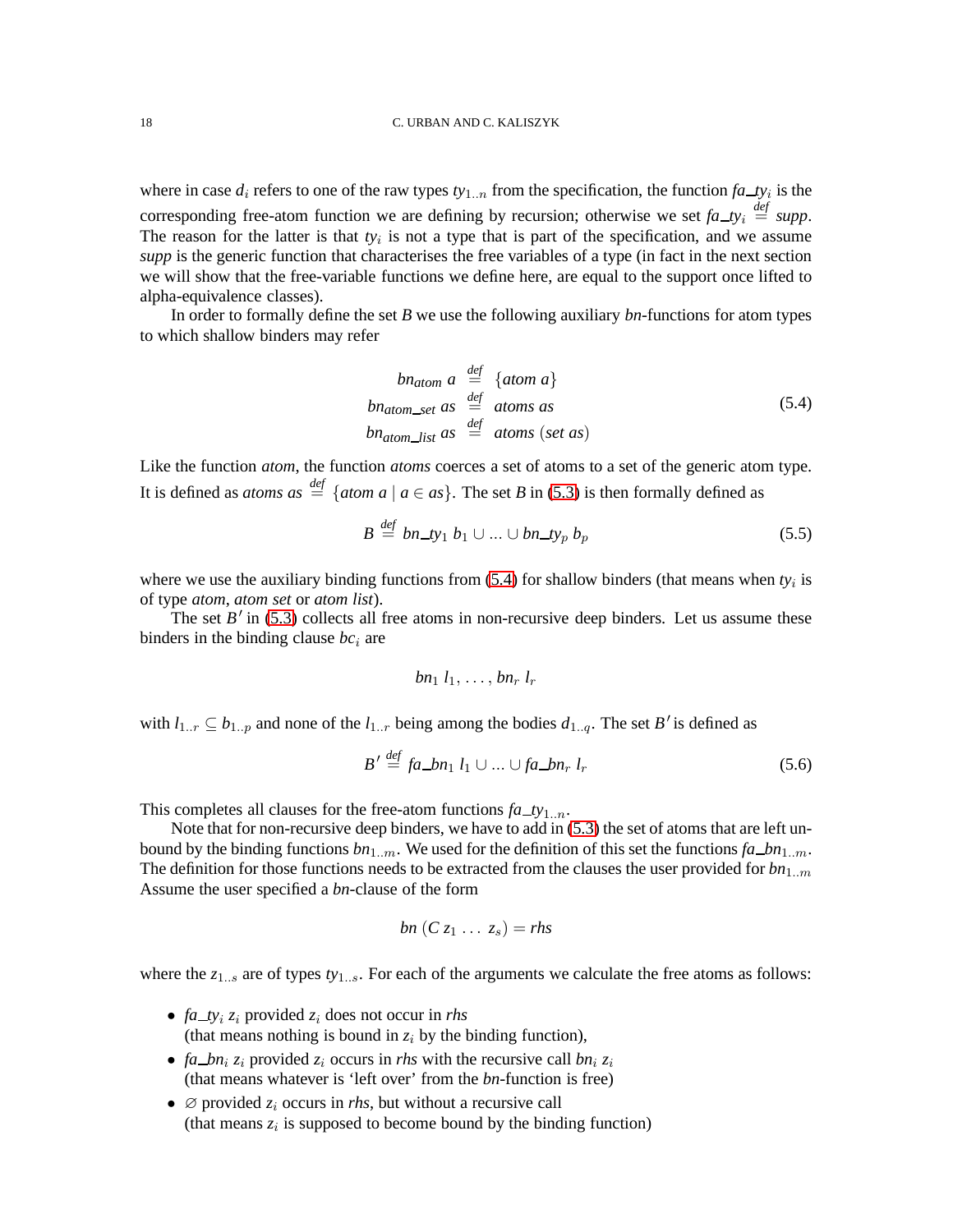For defining  $fa\_bn$  ( $Cz_1 \ldots z_n$ ) we just union up all these sets.

To see how these definitions work in practice, let us reconsider the term-constructors *Let* and *Let rec* shown in [\(4.3\)](#page-14-1) together with the term-constructors for assignments *ANil* and *ACons*. Since there is a binding function defined for assignments, we have three free-atom functions, namely *fatrm*, *faassn* and *fabn* as follows:

$$
f_{a\ell r m} (Let as t) \stackrel{def}{=} (f_{a\ell r m} t - set (bn as)) \cup f_{a\ell m} as
$$
  
\n
$$
f_{a\ell r m} (Let\_rec as t) \stackrel{def}{=} (f_{a\ell s s n} as \cup f_{a\ell r m} t) - set (bn as)
$$
  
\n
$$
f_{a\ell s s n} (ANil) \stackrel{def}{=} \varnothing
$$
  
\n
$$
f_{a\ell s s n} (A\ell s s) \stackrel{def}{=} (supp a) \cup (f_{a\ell r m} t) \cup (f_{a\ell s s n} as)
$$
  
\n
$$
f_{a\ell m} (ANil) \stackrel{def}{=} \varnothing
$$
  
\n
$$
f_{a\ell m} (A\ell s s) \stackrel{def}{=} (f_{a\ell r m} t) \cup (f_{a\ell m} as)
$$

Recall that *ANil* and *ACons* have no binding clause in the specification. The corresponding freeatom function *faassn* therefore returns all free atoms of an assignment (in case of *ACons*, they are given in terms of *supp*, *fatrm* and *faassn*). The binding only takes place in *Let* and *Let rec*. In case of *Let*, the binding clause specifies that all atoms given by *set* (*bn as*) have to be bound in *t*. Therefore we have to subtract *set* (*bn as*) from *fatrm t*. However, we also need to add all atoms that are free in *as*. This is in contrast with *Let rec* where we have a recursive binder to bind all occurrences of the atoms in *set* (*bn as*) also inside *as*. Therefore we have to subtract *set* (*bn as*) from both *fatrm t* and *faassn as*. Like the function *bn*, the function *fabn* traverses the list of assignments, but instead returns the free atoms, which means in this example the free atoms in the argument *t*.

An interesting point in this example is that a 'naked' assignment (*ANil* or *ACons*) does not bind any atoms, even if the binding function is specified over assignments. Only in the context of a *Let* or *Let rec*, where the binding clauses are given, will some atoms actually become bound. This is a phenomenon that has also been pointed out in [\[22\]](#page-34-7). For us this observation is crucial, because we would not be able to lift the *bn*-functions to alpha-equated terms if they act on atoms that are bound. In that case, these functions would *not* respect alpha-equivalence.

Having the free-atom functions at our disposal, we can next define the alpha-equivalence relations for the raw types  $ty_{1..n}$ . We write them as

 $≈ty_{1..n}.$ 

Like with the free-atom functions, we also need to define auxiliary alpha-equivalence relations

≈*bn*1..m

for the binding functions  $bn_{1..m}$ , To simplify our definitions we will use the following abbreviations for *compound equivalence relations* and *compound free-atom functions* acting on tuples.

$$
(x_1,\ldots,x_n) (R_1,\ldots,R_n) (y_1,\ldots,y_n) \stackrel{\text{def}}{=} x_1 R_1 y_1 \wedge \ldots \wedge x_n R_n y_n
$$
  

$$
(fa_1,\ldots,fa_n) (x_1,\ldots,x_n) \stackrel{\text{def}}{=} fa_1 x_1 \cup \ldots \cup fa_n x_n
$$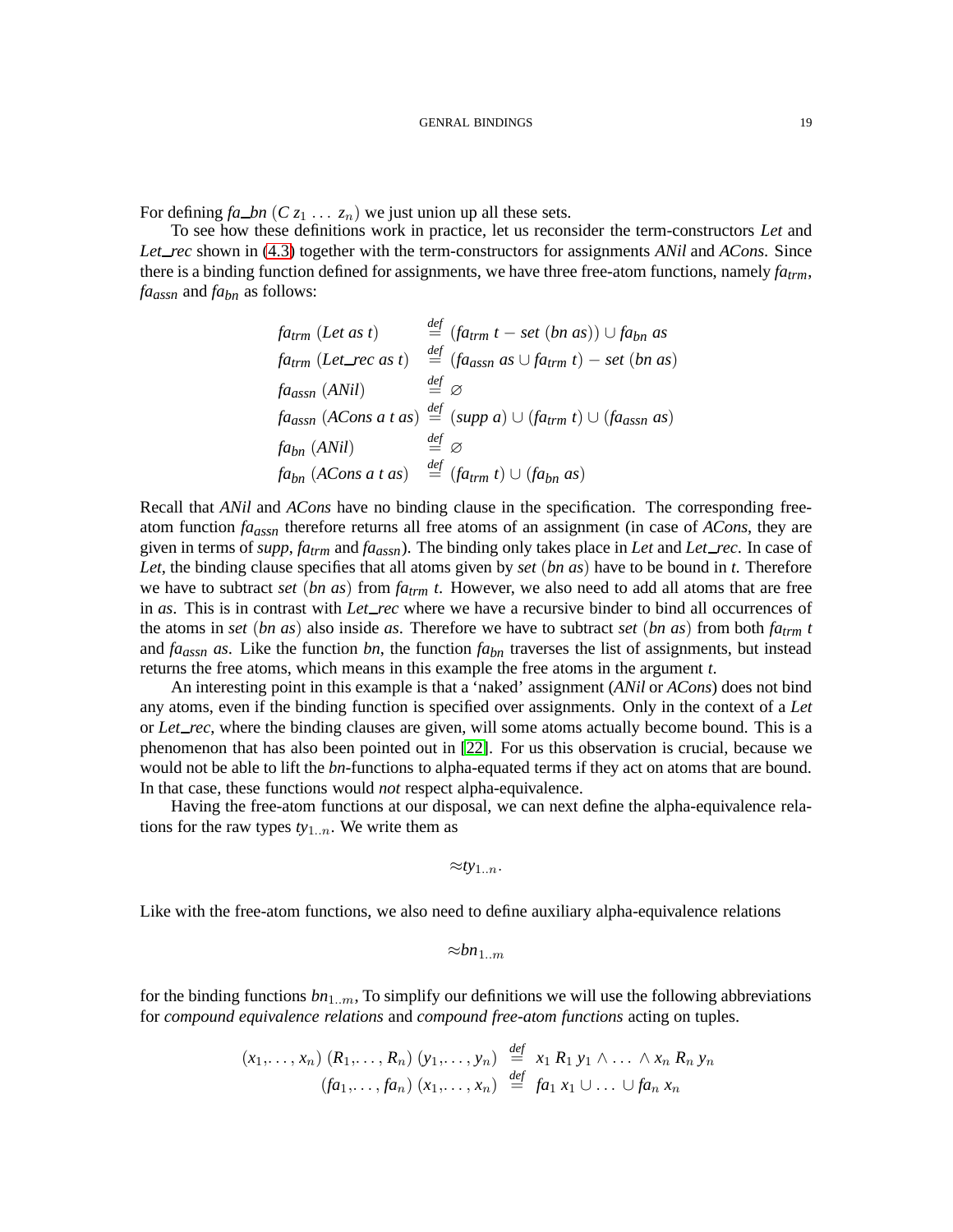The alpha-equivalence relations are defined as inductive predicates having a single clause for each term-constructor. Assuming a term-constructor *C* is of type *ty* and has the binding clauses *bc*1..k, then the alpha-equivalence clause has the form

<span id="page-19-0"></span>
$$
\frac{prems(bc_1)\dots prems(bc_k)}{Cz_1\dots z_n \approx ty \ Cz'_1\dots z'_n}
$$
\n(5.7)

The task below is to specify what the premises corresponding to a binding clause are. To understand better what the general pattern is, let us first treat the special instance where  $bc<sub>i</sub>$  is the empty binding clause of the form

**binds** (set) 
$$
\varnothing
$$
 in  $d_1 \dots d_q$ .

In this binding clause no atom is bound and we only have to 'alpha-relate' the bodies. For this we build first the tuples  $D\stackrel{def}{=} (d_1,\ldots,d_q)$  and  $D'\stackrel{def}{=} (d_1',\ldots,d_q')$  whereby the labels  $d_{1..q}$  refer to some of the arguments  $z_{1..n}$  and respectively  $d'_{1..q}$  to some of the  $z'_{1..n}$  in [\(5.7\)](#page-19-0). In order to relate two such tuples we define the compound alpha-equivalence relation *R* as follows

<span id="page-19-1"></span>
$$
R \stackrel{\text{def}}{=} (R_1, \dots, R_q) \tag{5.8}
$$

with  $R_i$  being  $\approx t y_i$  if the corresponding labels  $d_i$  and  $d'_i$  refer to a recursive argument of *C* and have type  $ty_i$ ; otherwise we take  $R_i$  to be the equality  $=$ . Again the latter is because  $ty_i$  is then not part of the specified types and alpha-equivalence of any previously defined type is supposed to coincide with equality. This lets us now define the premise for an empty binding clause succinctly as *prems*(*bc*<sub>i</sub>)  $\stackrel{\text{def}}{=}$  *D R D'*, which can be unfolded to the series of premises

$$
d_1 R_1 d_1' \ldots d_q R_q d_q'.
$$

We will use the unfolded version in the examples below.

Now suppose the binding clause  $bc<sub>i</sub>$  is of the general form

**binds (set)** 
$$
b_1 \dots b_p
$$
 **in**  $d_1 \dots d_q$ . (5.9)

In this case we define a premise *P* using the relation  $\approx_{set}^{R,fa}$  given in Section [3](#page-8-2) (similarly  $\approx_{set}^{R,fa}$  and  $\approx_{list}^{R,fa}$  for the other binding modes). As above, we first build the tuples *D* and *D'* for the bodies  $d_{1..q}$ , and the corresponding compound alpha-relation *R* (shown in [\(5.8\)](#page-19-1)). For  $\approx_{set}^{R,fa}$  we also need a compound free-atom function for the bodies defined as

$$
fa \stackrel{\text{def}}{=} (fa\_ty_1, \ldots, fa\_ty_q)
$$

with the assumption that the  $d_{1..q}$  refer to arguments of types  $t y_{1..q}$ . The last ingredient we need are the sets of atoms bound in the bodies. For this we take

$$
B \stackrel{\text{def}}{=} \text{bn\_ty}_1 \ b_1 \cup \ldots \cup \text{bn\_ty}_p \ b_p \ .
$$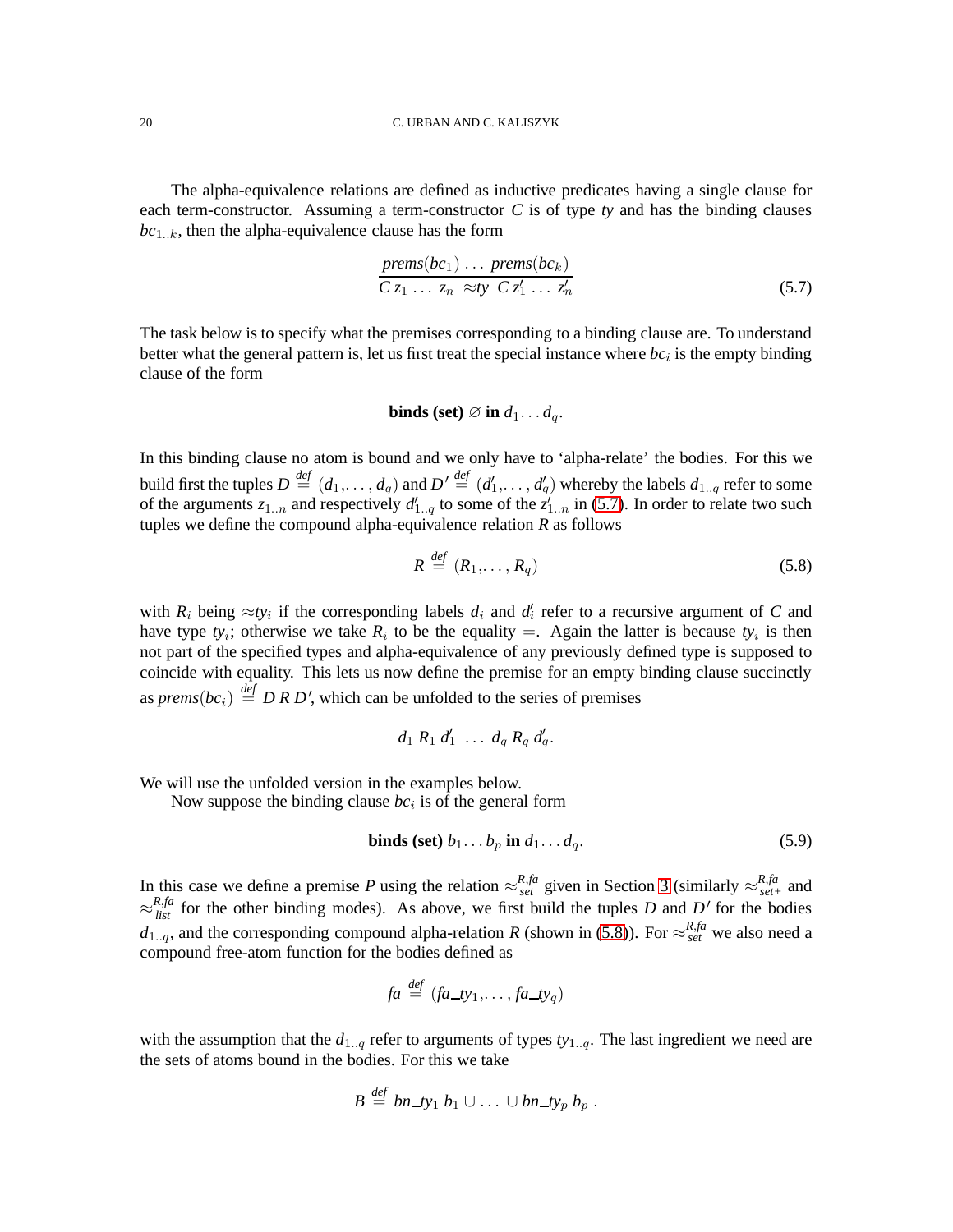Similarly for *B*<sup> $\prime$ </sup> using the labels  $b'_{1..p}$ . This lets us formally define the premise *P* for a non-empty binding clause as:

$$
P \stackrel{\text{def}}{=} (B, D) \approx_{\text{set}}^{R,fa} (B', D').
$$

This premise accounts for alpha-equivalence of the bodies of the binding clause. However, in case the binders have non-recursive deep binders, this premise is not enough: we also have to 'propagate' alpha-equivalence inside the structure of these binders. An example is *Let* where we have to make sure the right-hand sides of assignments are alpha-equivalent. For this we use relations  $\approx b n_{1..m}$ (which we will define shortly). Let us assume the non-recursive deep binders in  $bc_i$  are

$$
bn_1 l_1, \ldots, bn_r l_r.
$$

The tuple *L* consists then of all these binders  $(l_1, \ldots, l_r)$  (similarly *L*<sup> $\prime$ </sup>) and the compound equivalence relation  $R'$  is  $(\approx bn_1, \ldots, \approx bn_r)$ . All premises for  $bc_i$  are then given by

$$
prems(bc_i) \stackrel{\textit{def}}{=} P \wedge LR'L'
$$

The auxiliary alpha-equivalence relations  $\approx b n_{1..m}$  in *R'* are defined as follows: assuming a *bn*-clause is of the form

$$
bn(C z_1 \ldots z_s) = rhs
$$

where the  $z_{1...s}$  are of types  $ty_{1...s}$ , then the corresponding alpha-equivalence clause for  $\approx$ *bn* has the form

$$
\frac{z_1 R_1 z_1' \ldots z_s R_s z_s'}{C z_1 \ldots z_s \approx b n C z_1' \ldots z_s'}
$$

In this clause the relations  $R_{1...s}$  are given by

- $z_i \approx t y z'_i$  provided  $z_i$  does not occur in *rhs* and is a recursive argument of *C*,
- $z_i = z'_i$  provided  $z_i$  does not occur in *rhs* and is a non-recursive argument of *C*,
- $z_i \approx bn_i$   $z'_i$  provided  $z_i$  occurs in *rhs* with the recursive call  $bn_i$   $x_i$  and
- *True* provided  $z_i$  occurs in *rhs* but without a recursive call.

This completes the definition of alpha-equivalence. As a sanity check, we can show that the premises of empty binding clauses are a special case of the clauses for non-empty ones (we just have to unfold the definition of  $\approx_{set}^{R,fa}$  and take *0* for the existentially quantified permutation).

Again let us take a look at a concrete example for these definitions. For the specification shown in [\(4.3\)](#page-14-1) we have three relations  $\approx_{trm}$ ,  $\approx_{assn}$  and  $\approx_{bn}$  with the following rules: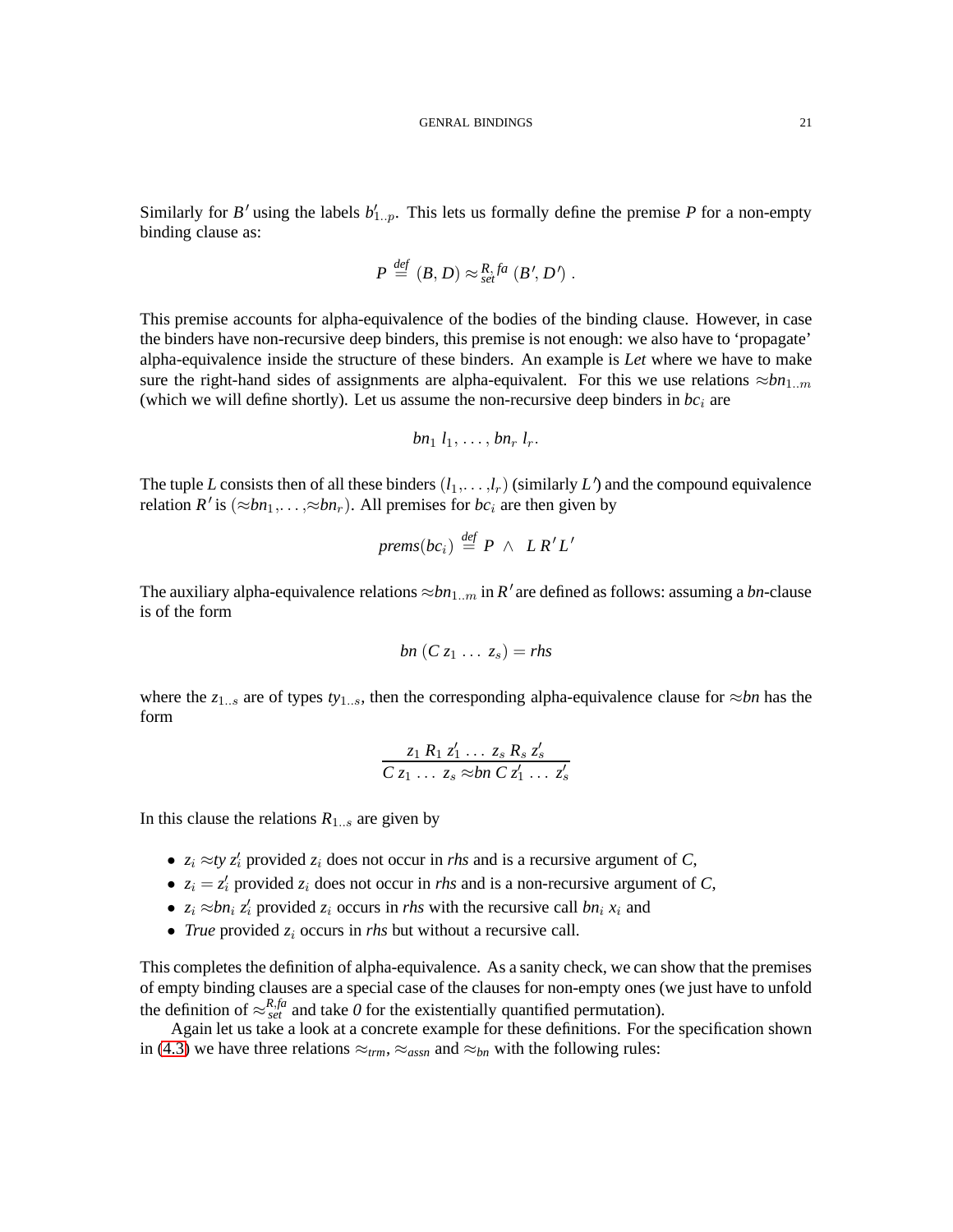<span id="page-21-2"></span>
$$
\frac{(bn \ as, t) \approx \frac{\approx_{trmr}}{\text{list}} \sin \theta_{trm} \ (bn \ as', t') \quad as \approx_{bn} \ as''}{\text{Let as } t \approx_{trm} \text{Let as'} t'}
$$
\n
$$
(bn \ as, (as, t)) \approx \frac{(\approx_{dsm} \times_{trmm} \text{Let as'} t')}{\text{list}} \text{Set\_rec as } t \approx_{trm} \text{Let\_rec as'} t'
$$
\n
$$
\overbrace{ANil \approx_{assn} \text{ANil}}^{A Nil} \quad \overbrace{ACons \ a \ t \ as \approx_{assn} \text{ACons } a' \ t' \ as}^{A Nil} \quad \overbrace{ACons \ a \ t \ as \approx_{assn} \text{ACons } a' \ t' \ as}^{A Nil} \quad \overbrace{ACons \ a \ t \ as \approx_{bn} \ as' \atop A Cons \ a' \ t' \ as}^{A Nil} \quad \overbrace{ACons \ a \ t \ as \approx_{bn} \text{ACons } a' \ t' \ as}^{A Nil}
$$
\n
$$
(5.10)
$$

Notice the difference between  $\approx_{asyn}$  and  $\approx_{bn}$ : the latter only 'tracks' alpha-equivalence of the components in an assignment that are *not* bound. This is needed in the clause for *Let* (which has a non-recursive binder). The underlying reason is that the terms inside an assignment are not meant to be 'under' the binder. Such a premise is *not* needed in *Let rec*, because there all components of an assignment are 'under' the binder. Note also that in case of more than one body (that is in the *Let rec*-case above) we need to parametrise the relation  $\approx_{list}$  with a compound equivalence relation and a compound free-atom function. This is because the corresponding binding clause specifies a binder with two bodies, namely *as* and *t*.

#### 6. ESTABLISHING THE REASONING INFRASTRUCTURE

Having made all necessary definitions for raw terms, we can start with establishing the reasoning infrastructure for the alpha-equated types  $ty_{1..n}^{\alpha}$ , that is the types the user originally specified. We give in this section and the next the proofs we need for establishing this infrastructure. One point of our work is that we have completely automated these proofs in Isabelle/HOL.

First we establish that the free-variable functions, the binding functions and the alpha-equivalences are equivariant.

#### **Lemma 6.1.**

- (*i*) The functions fa\_ty<sub>1..n</sub>, fa\_bn<sub>1.m</sub> and bn<sub>1.m</sub> are equivariant.
- (*ii*) *The relations*  $\approx$ *ty*<sub>1..n</sub> *and*  $\approx$ *bn*<sub>1..m</sub> *are equivariant.*

*Proof.* The function package of Isabelle/HOL allows us to prove the first part by mutual induction over the definitions of the functions.<sup>[5](#page-21-0)</sup> The second is by a straightforward induction over the rules of  $\approx t y_{1..n}$  and  $\approx b n_{1..m}$  using the first part. П

Next we establish that the alpha-equivalence relations defined in the previous section are indeed equivalence relations.

<span id="page-21-1"></span>**Lemma 6.2.** *The relations*  $\approx t y_{1..n}$  *and*  $\approx b n_{1..m}$  *are equivalence relations.* 

*Proof.* The proofs are by induction. The non-trivial cases involve premises built up by  $\approx_{set}$ ,  $\approx_{set}$ and  $\approx_{list}$ . They can be dealt with as in Lemma [3.4.](#page-9-2) However, the transitivity case needs in addition the fact that the relations are equivariant.  $\Box$ 

<span id="page-21-0"></span><sup>&</sup>lt;sup>5</sup>We have that the free-atom functions are terminating. From this the function package derives an induction principle [\[11\]](#page-33-8).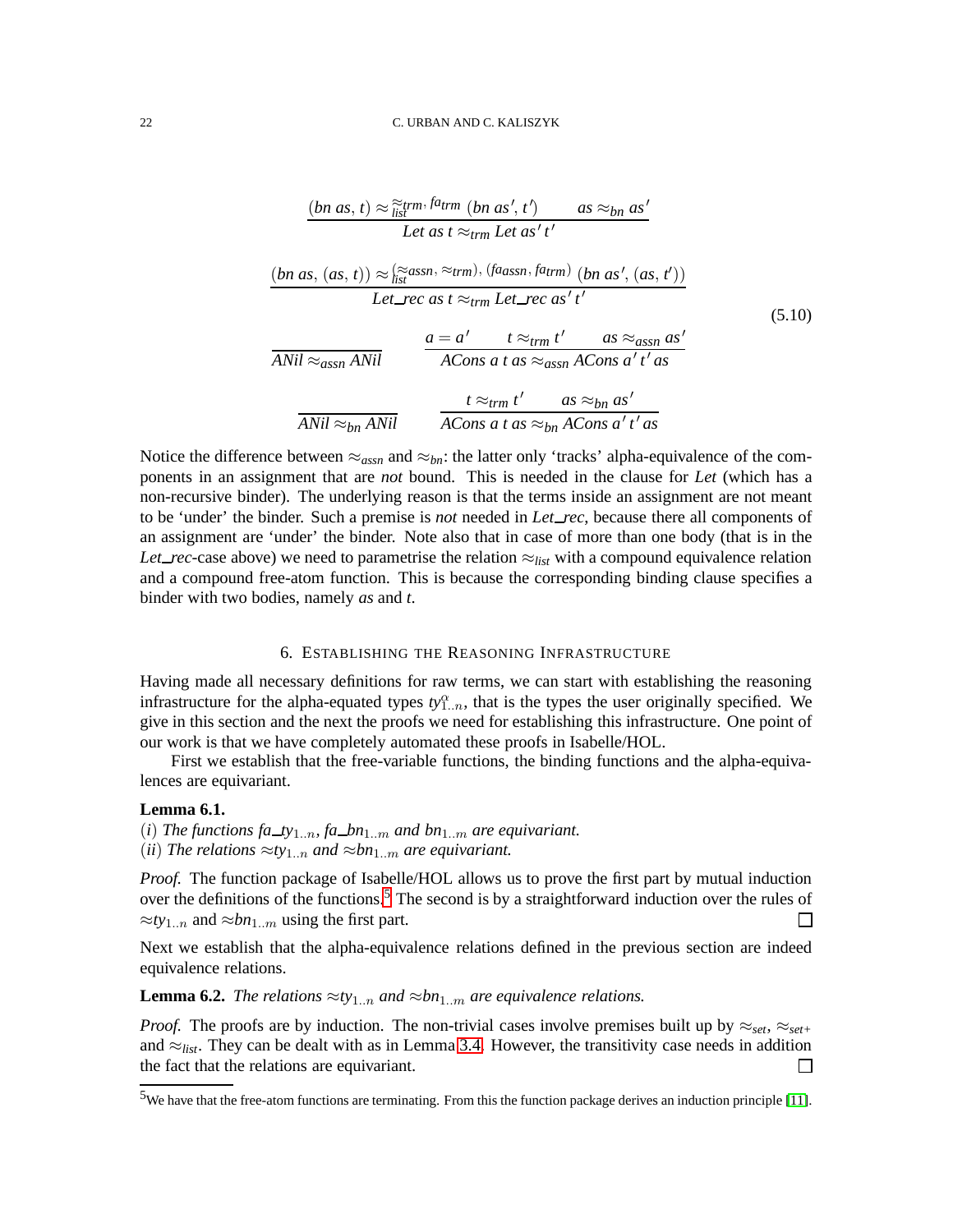We can feed the last lemma into our quotient package and obtain new types  $ty_{1..n}^{\alpha}$  representing alpha-equated terms of types  $ty_{1..n}$ . We also obtain definitions for the term-constructors  $C_{1..k}^{\alpha}$  from the raw term-constructors  $C_{1..k}$ , and similar definitions for the free-atom functions  $fa\_\mathcal{D}^\alpha_{1..n}$  and *fa bn*<sub>1</sub><sup> $\alpha$ </sup> as well as the binding functions *bn*<sub>1</sub><sup> $\alpha$ </sup><sub>1</sub>. However, these definitions are not really useful to the user, since they are given in terms of the isomorphisms we obtained by creating new types in Isabelle/HOL (recall the picture shown in the Introduction).

The first useful property for the user is the fact that distinct term-constructors are not equal, that is the property

<span id="page-22-0"></span>
$$
C^{\alpha} x_1 \ldots x_r \neq D^{\alpha} y_1 \ldots y_s \tag{6.1}
$$

whenever  $C^{\alpha} \neq D^{\alpha}$ . In order to derive this property, we use the definition of alpha-equivalence and establish that

<span id="page-22-1"></span>
$$
C x_1 \ldots x_r \not\approx t y D y_1 \ldots y_s \tag{6.2}
$$

holds for the corresponding raw term-constructors. In order to deduce [\(6.1\)](#page-22-0) from [\(6.2\)](#page-22-1), our quotient package needs to know that the raw term-constructors *C* and *D* are *respectful* w.r.t. the alpha-equivalence relations (see [\[8\]](#page-33-7)). Given, for example, C is of type *ty* with argument types  $t_{y_1}$ . respectfulness amounts to showing that

$$
C x_1 \ldots x_r \approx t y C x'_1 \ldots x'_r
$$

holds under the assumptions  $x_i \approx t y_i x_i'$  whenever  $x_i$  and  $x_i'$  are recursive arguments of *C*, and  $x_i = x_i'$ whenever they are non-recursive arguments (similarly for *D*). For this we have to show by induction over the definitions of alpha-equivalences the following auxiliary implications

$$
x \approx ty_i x' \text{ implies } fa\_ty_i x = fa\_ty_i x' \n x \approx ty_l x' \text{ implies } fa\_bn_j x = fa\_bn_j x' \n x \approx ty_l x' \text{ implies } bn_j x = bn_j x' \n x \approx ty_l x' \text{ implies } x \approx bn_j x' \tag{6.3}
$$

whereby  $ty_l$  is the type over which  $bn_j$  is defined. Whereas the first, second and last implication are true by how we stated our definitions, the third *only* holds because of our restriction imposed on the form of the binding functions—namely *not* to return any bound atoms. In Ott, in contrast, the user may define *bn*1..m so that they return bound atoms and in this case the third implication is *not* true. A result is that in general the lifting of the corresponding binding functions in Ott to alpha-equated terms is impossible. Having established respectfulness for the raw term-constructors, the quotient package is able to automatically deduce [\(6.1\)](#page-22-0) from [\(6.2\)](#page-22-1).

Next we can lift the permutation operations defined in [\(5.1\)](#page-16-2). In order to make this lifting to go through, we have to show that the permutation operations are respectful. This amounts to showing that the alpha-equivalence relations are equivariant, which we already established in Lemma [6.2.](#page-21-1) As a result we can add the equations

<span id="page-22-2"></span>
$$
\pi \cdot (C^{\alpha} x_1 \dots x_r) = C^{\alpha} (\pi \cdot x_1) \dots (\pi \cdot x_r)
$$
 (6.4)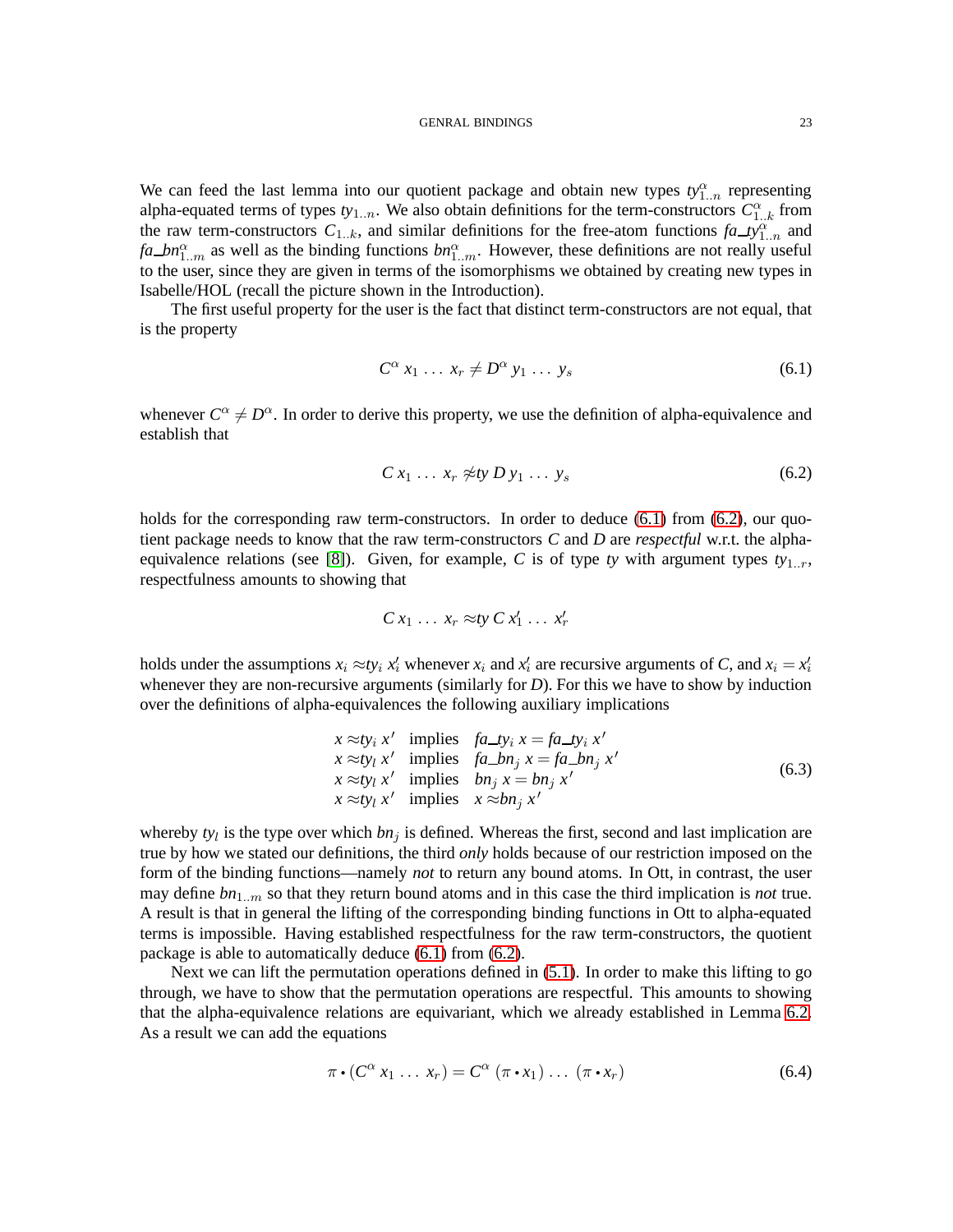to our infrastructure. In a similar fashion we can lift the defining equations of the free-atom functions *fa ty*<sup>α</sup><sub>*n*</sub></sub> and *fa bn*<sup>α</sup><sub>*n*</sub></sub> as well as of the binding functions *bn*<sup>α</sup><sub>*n*</sub></sub> and size functions *size ty*<sup>α</sup><sub>*n*</sub></sub>. The latter are defined automatically for the raw types *ty*1..n by the datatype package of Isabelle/HOL.

We also need to lift the properties that characterise when two raw terms of the form

$$
C x_1 \ldots x_r \approx t y C x'_1 \ldots x'_r
$$

are alpha-equivalent. This gives us conditions when the corresponding alpha-equated terms are *equal*, namely

$$
C^{\alpha} x_1 \ldots x_r = C^{\alpha} x'_1 \ldots x'_r.
$$

We call these conditions *quasi-injectivity*. They correspond to the premises in our alpha-equivalence relations, except that the relations ≈*ty*1..n are all replaced by equality (and similarly the free-atom and binding functions are replaced by their lifted counterparts). Recall the alpha-equivalence rules for *Let* and *Let\_rec* shown in [\(5.10\)](#page-21-2). For *Let*<sup> $\alpha$ </sup> and *Let\_rec*<sup> $\alpha$ </sup> we have

=, *fa*<sup>α</sup>

<span id="page-23-2"></span>
$$
\frac{(bn^{\alpha} \ as, t) \approx \overline{\overline{t}}_{list}^{T} \nbinom{a}{m} \ (bn \ as', t') \qquad \text{as} \approx \overline{\overline{b}}_{nn} \ as' \ a' \text{as} \atop \text{Let}^{\alpha} \text{ as } t = \text{Let}^{\alpha} \ as' t' \tag{6.5}
$$
\n
$$
\frac{(bn^{\alpha} \ as, (as, t)) \approx (\overline{t} - t^{-1}) \cdot (\text{fa}^{\alpha}_{\text{ass}, n} \text{fa}^{\alpha}_{\text{tr}})}{(bn^{\alpha} \ as', (as, t'))} \text{Let } \text{tree}^{\alpha} \text{ as } t = \text{Let } \text{tree}^{\alpha} \text{ as'} t'
$$

We can also add to our infrastructure cases lemmas and a (mutual) induction principle for the types  $ty_{1..n}^{\alpha}$ . The cases lemmas allow the user to deduce a property *P* by exhaustively analysing how an element of a type, say  $ty_i^{\alpha}$ , can be constructed (that means one case for each of the termconstructors in  $ty_i^{\alpha}$ ). The lifted cases lemma for a type  $ty_i^{\alpha}$  looks as follows

<span id="page-23-0"></span>
$$
\forall x_1 \dots x_k. \ y = C_1^{\alpha} x_1 \dots x_k \Rightarrow P
$$
  
\n
$$
\vdots
$$
  
\n
$$
\forall x_1 \dots x_l. \ y = C_m^{\alpha} x_1 \dots x_l \Rightarrow P
$$
  
\n
$$
P
$$
\n(6.6)

where *y* is a variable of type  $ty_i^{\alpha}$  and *P* is the property that is established by the case analysis. Similarly, we have a (mutual) induction principle for the types  $ty_{1..n}^{\alpha}$ , which is of the form

<span id="page-23-1"></span>
$$
\forall x_1 \dots x_k. \ P_i \ x_i \land \dots \land P_j \ x_j \Rightarrow P \ (C_1^{\alpha} x_1 \dots x_k)
$$
  
\n
$$
\vdots
$$
  
\n
$$
\forall x_1 \dots x_l. \ P_r \ x_r \land \dots \land P_s \ x_s \Rightarrow P \ (C_m^{\alpha} x_1 \dots x_l)
$$
  
\n
$$
P_1 \ y_1 \land \dots \land P_n \ y_n
$$
\n(6.7)

whereby the  $P_{1..n}$  are the properties established by the induction, and the  $y_{1..n}$  are of type  $ty_{1..n}^{\alpha}$ . Note that for the term constructor  $C_1^{\alpha}$  the induction principle has a hypothesis of the form

$$
\forall x_1 \ldots x_k \ldotp P_i x_i \land \ldots \land P_j x_j \Rightarrow P \ (C_1^{\alpha} x_1 \ldots x_k)
$$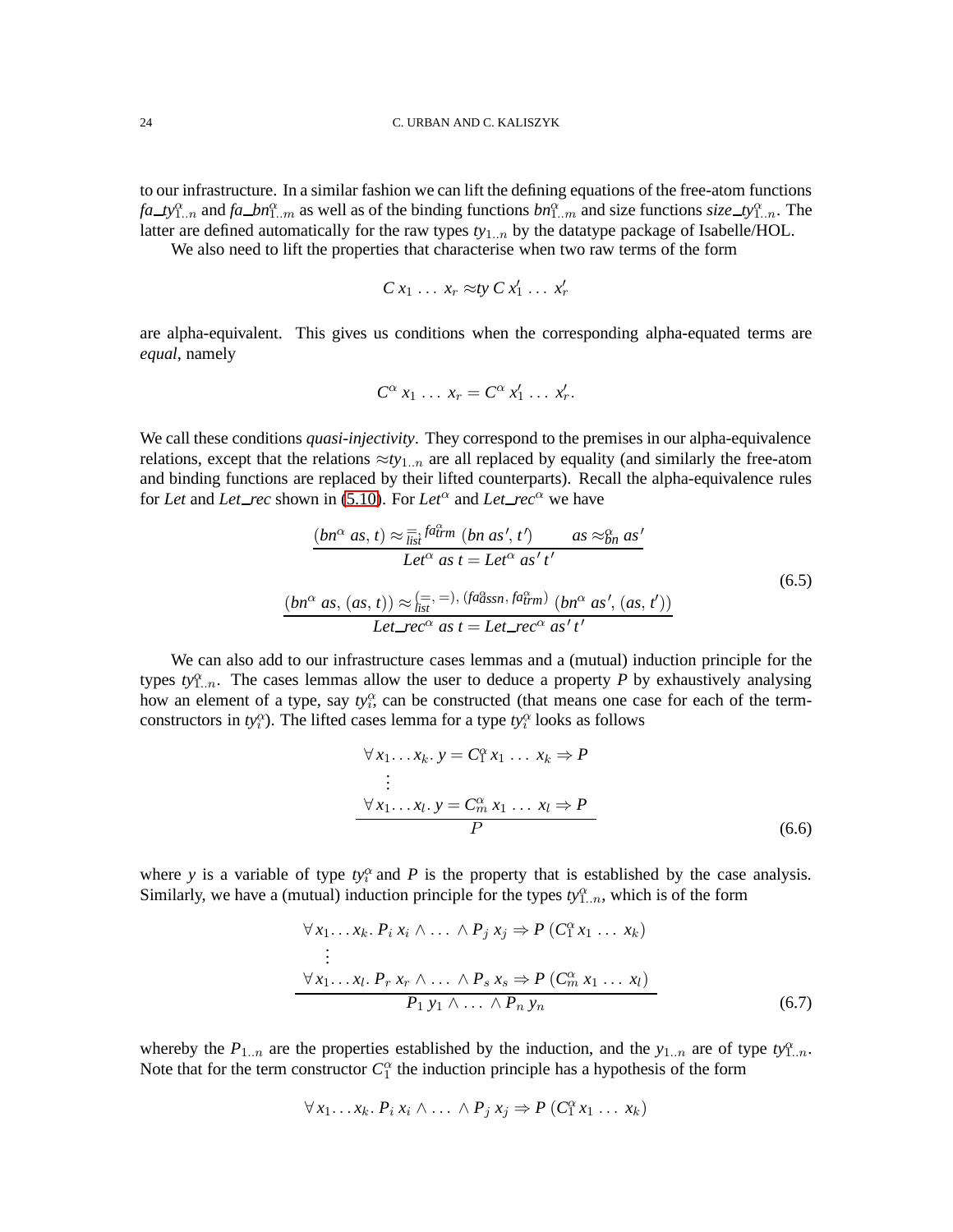Recall the lambda-calculus with *Let*-patterns shown in [\(4.2\)](#page-13-0). The cases lemmas and the induction principle shown in [\(6.6\)](#page-23-0) and [\(6.7\)](#page-23-1) boil down in that example to the following three inference rules:

cases lemmas:

$$
\forall x. y = Var^{\alpha} x \Rightarrow P_{trm}
$$
  
\n
$$
\forall x_1 x_2. y = App^{\alpha} x_1 x_2 \Rightarrow P_{trm}
$$
  
\n
$$
\forall x_1 x_2. y = Lam^{\alpha} x_1 x_2 \Rightarrow P_{trm}
$$
  
\n
$$
\forall x_1 x_2 x_3. y = Let\_pat^{\alpha} x_1 x_2 x_3 \Rightarrow P_{trm}
$$
  
\n
$$
\forall x. y = PVar^{\alpha} x \Rightarrow P_{pat}
$$
  
\n
$$
\forall x_1 x_2. y = PTup^{\alpha} x_1 x_2 \Rightarrow P_{pat}
$$
  
\n
$$
\forall x_1 x_2. y = PTup^{\alpha} x_1 x_2 \Rightarrow P_{pat}
$$
  
\n
$$
\forall x_1 x_2. y = PTup^{\alpha} x_1 x_2 \Rightarrow P_{pat}
$$

<span id="page-24-0"></span>induction principle:

 $∀ x. P_{trm} (Var^{\alpha} x)$  $∀ x_1 x_2. P_{trm} x_1 ∧ P_{trm} x_2 ⇒ P_{trm} (App^{\alpha} x_1 x_2)$  $∀ x_1 x_2. P_{trm} x_2 ⇒ P_{trm} (Lam^\alpha x_1 x_2)$  $∀ x_1 x_2 x_3. P_{pat} x_1 ∧ P_{trm} x_2 ∧ P_{trm} x_3 ⇒ P_{trm} (Let$  $∀ x. P_{pat} (PVar<sup>α</sup> x)$ ∀ *x*<sub>1</sub> *x*<sub>2</sub>. *P*<sub>*pat*</sub> *x*<sub>1</sub>  $\land$  *P*<sub>*pat*</sub> *x*<sub>2</sub>  $\Rightarrow$  *P<sub>pat</sub>* (*PTup*<sup> $\alpha$ </sup> *x*<sub>1</sub> *x*<sub>2</sub>) *Ptrm y*<sup>1</sup> ∧ *Ppat y*<sup>2</sup>

By working now completely on the alpha-equated level, we can first show using [\(6.4\)](#page-22-2) and Property [2.1](#page-6-0) that the support of each term constructor is included in the support of its arguments, namely

$$
(supp x_1 \cup \ldots \cup supp x_r) supports (C^{\alpha} x_1 \ldots x_r)
$$

This allows us to prove using the induction principle for  $ty_{1..n}^{\alpha}$  that every element of type  $ty_{1..n}^{\alpha}$ is finitely supported (using Proposition [2.3](#page-7-3)*(i)*). Similarly, we can establish by induction that the free-atom functions and binding functions are equivariant, namely

$$
\pi \cdot (fa \_ty_i^{\alpha} x) = fa \_ty_i^{\alpha} (\pi \cdot x)
$$
  

$$
\pi \cdot (fa \_bn_j^{\alpha} x) = fa \_bn_j^{\alpha} (\pi \cdot x)
$$
  

$$
\pi \cdot (bn_j^{\alpha} x) = bn_j^{\alpha} (\pi \cdot x)
$$

Lastly, we can show that the support of elements in  $ty_{1..n}^{\alpha}$  is the same as the free-atom functions  $fa_{1} - fy_{1}^{\alpha}$ . This fact is important in the nominal setting where the general theory is formulated in terms of support and freshness, but also provides evidence that our notions of free-atoms and alphaequivalence 'match up' correctly.

<span id="page-24-1"></span>**Theorem 6.3.** *For*  $x_{1..n}$  *with type ty*<sub>1</sub><sup>*n*</sup>,*n*, *we have supp*  $x_i = fa \textbf{1} y_i^{\alpha} x_i$ *.* 

*Proof.* The proof is by induction on  $x_{1..n}$ . In each case we unfold the definition of *supp*, move the swapping inside the term-constructors and then use the quasi-injectivity lemmas in order to complete the proof. For the abstraction cases we use then the facts derived in Theorem [3.5,](#page-10-0) for which we have to know that every body of an abstraction is finitely supported. This, we have proved earlier.П

(6.8)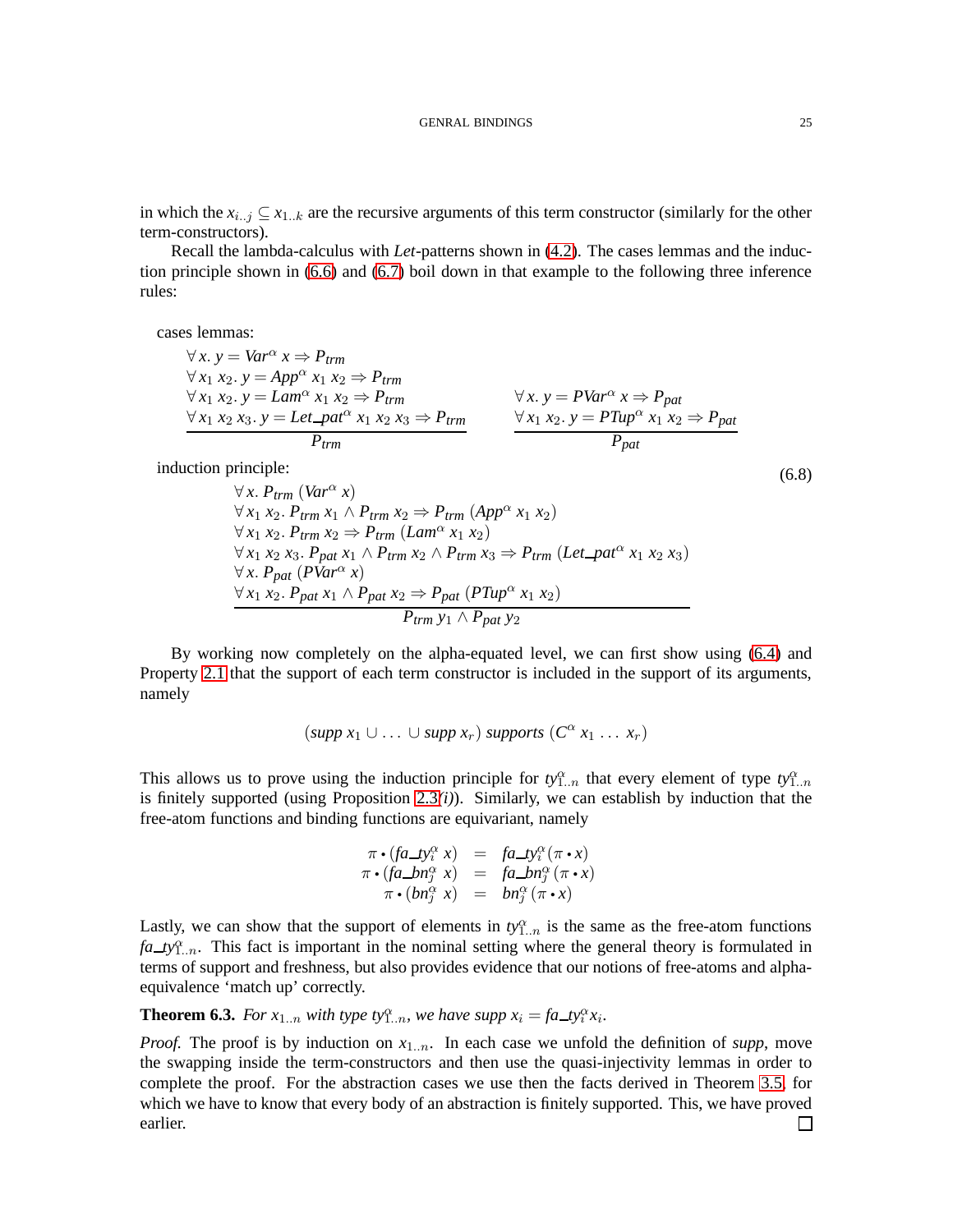Consequently, we can replace the free-atom functions by *supp* in our quasi-injection lemmas. In the examples shown in [\(6.5\)](#page-23-2), for instance, we obtain for Let<sup> $\alpha$ </sup> and Let\_rec<sup> $\alpha$ </sup>

$$
\frac{(bn^{\alpha} \text{ as}, t) \approx \frac{1}{\text{list}} \text{supp} (bn^{\alpha} \text{ as}', t') \qquad \text{as} \approx_{bn}^{\alpha} \text{as}'}{\text{Let}^{\alpha} \text{ as} t = \text{Let}^{\alpha} \text{ as}' t'}
$$
\n
$$
\frac{(bn^{\alpha} \text{ as}, (as, t)) \approx_{\text{list}}^{(=,-)} , (\text{supp}, \text{supp}) (bn^{\alpha} \text{ as}', (as, t'))}{\text{Let\_rec}^{\alpha} \text{ as} t = \text{Let\_rec}^{\alpha} \text{ as}' t'}
$$

Taking into account that the compound equivalence relation  $(=, =)$  and the compound free-atom function (*supp*, *supp*) are by definition equal to  $=$  and *supp*, respectively, the above rules simplify further to

$$
\frac{[bn^{\alpha} \; as]_{list}.t = [bn^{\alpha} \; as']_{list}.t' \qquad as \approx_{bn}^{\alpha} \; as'}{Let^{\alpha} \; as \; t = Let^{\alpha} \; as' \; t'}
$$

$$
\frac{[bn^{\alpha} \; as]_{list}.(as, \; t) = [bn^{\alpha} \; as']_{list}.(as, \; t')}{Let\_rec^{\alpha} \; as \; t = Let\_rec^{\alpha} \; as' \; t'}
$$

which means we can characterise equality between term-constructors (on the alpha-equated level) in terms of equality between the abstractions defined in Section [3.](#page-8-2) From this we can deduce the support for  $Let^{\alpha}$  and  $Let\_rec^{\alpha}$ , namely

$$
supp (Let\alpha as t) = (supp t - set (bn\alpha as)) \cup fa\alpha assupp (Let-rec\alpha as t) = (supp t \cup supp as) - set (bn\alpha as)
$$

using the support of abstractions derived in Theorem [3.5.](#page-10-0)

To sum up this section, we have established a reasoning infrastructure for the types  $ty_{1..n}^{\alpha}$  by first lifting definitions from the 'raw' level to the quotient level and then by proving facts about these lifted definitions. All necessary proofs are generated automatically by custom ML-code.

### 7. STRONG INDUCTION PRINCIPLES

In the previous section we derived induction principles for alpha-equated terms (see [\(6.7\)](#page-23-1) for the general form and [\(6.8\)](#page-24-0) for an example). This was done by lifting the corresponding inductions principles for 'raw' terms. We already employed these induction principles for deriving several facts about alpha-equated terms, including the property that the free-atom functions and the notion of support coincide. Still, we call these induction principles *weak*, because for a term-constructor, say  $C^{\alpha} x_1 \dots x_r$ , the induction hypothesis requires us to establish (under some assumptions) a property  $P(C^{\alpha} x_1 \ldots x_r)$  for *all*  $x_{1..r}$ . The problem with this is that in the presence of binders we cannot make any assumptions about the atoms that are bound—for example assuming the variable convention. One obvious way around this problem is to rename bound atoms. Unfortunately, this leads to very clunky proofs and makes formalisations grievous experiences (especially in the context of multiple bound atoms).

For the older versions of Nominal Isabelle we described in [\[26\]](#page-34-11) a method for automatically strengthening weak induction principles. These stronger induction principles allow the user to make additional assumptions about bound atoms. The advantage of these assumptions is that they make in most cases any renaming of bound atoms unnecessary. To explain how the strengthening works, we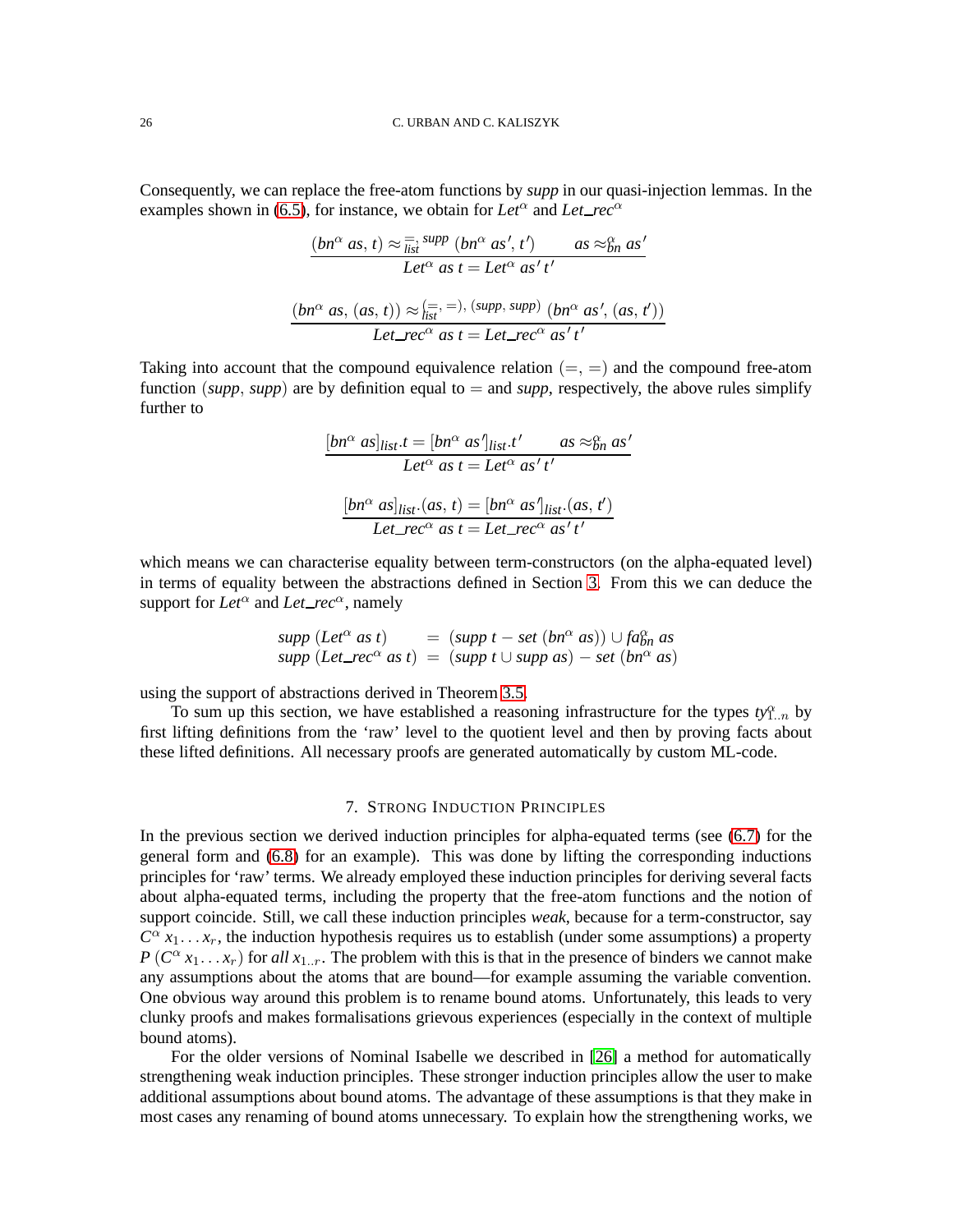use as running example the lambda-calculus with *Let*-patterns shown in [\(4.2\)](#page-13-0). Its weak induction principle is given in [\(6.8\)](#page-24-0). The stronger induction principle is as follows:

<span id="page-26-0"></span> $∀x c. P_{trm} c (Var<sup>α</sup> x)$  $∀x_1 x_2 c. (∀ d. P_{trm} d x_1) ∧ (∀ d. P_{trm} d x_2) ⇒ P_{trm} c (App<sup>α</sup> x_1 x_2)$  $∀x_1 x_2 c. atom x_1 # c ∧ (∀ d. P_{trm} d x_2) ⇒ P_{trm} c (Lam^{\alpha} x_1 x_2)$  $\forall x_1 x_2 x_3 c. (set (bn^{\alpha} x_1)) #^{\alpha} c \wedge$  $(\forall d. \ P_{pat} d x_1) \land (\forall d. \ P_{trm} d x_2) \land (\forall d. \ P_{trm} d x_3) \Rightarrow P_{trm} c (Let$ -pat<sup> $\alpha$ </sup>  $x_1 x_2 x_3)$  $∀x c. P<sub>pat</sub> c (PVar<sup>α</sup> x)$ ∀ *x*<sup>1</sup> *x*<sup>2</sup> *c*. (∀ *d*. *Ppat d x*1) ∧ (∀ *d*. *Ppat d x*2) ⇒ *Ppat c* (*PTup*<sup>α</sup> *x*<sup>1</sup> *x*2) *Ptrm c y*<sup>1</sup> ∧ *Ppat c y*<sup>2</sup> (7.1)

Notice that instead of establishing two properties of the form  $P_{trm}$   $y_1 \wedge P_{pat}$   $y_2$ , as the weak one does, the stronger induction principle establishes the properties of the form  $P_{trm} c y_1 \wedge P_{pat} c y_2$  in which the additional parameter *c* is assumed to be of finite support. The purpose of *c* is to 'control' which freshness assumptions the binders should satisfy in the *Lam*<sup> $\alpha$ </sup> and *Let*  $pat^{\alpha}$  cases: for *Lam*<sup> $\alpha$ </sup> we can assume the bound atom  $x_1$  is fresh for *c* (third line); for *Let*  $pat^\alpha$  we can assume all bound atoms from an assignment are fresh for *c* (fourth line). In order to see how an instantiation for *c* in the conclusion 'controls' the premises, one has to take into account that Isabelle/HOL is a typed logic. That means if *c* is instantiated with, for example, a pair, then this type-constraint will be propagated to the premises. The main point is that if *c* is instantiated appropriately, then the user can mimic the usual convenient 'pencil-and-paper' reasoning employing the variable convention about bound and free variables being distinct [\[26\]](#page-34-11).

In what follows we will show that the weak induction principle in [\(6.8\)](#page-24-0) implies the strong one [\(7.1\)](#page-26-0). This fact was established for single binders in [\[26\]](#page-34-11) by some quite involved, nevertheless automated, induction proof. In this paper we simplify the proof by leveraging the automated proving tools from the function package of Isabelle/HOL [\[11\]](#page-33-8). The reasoning principle behind these tools is well-founded induction. To use them in our setting, we have to discharge two proof obligations: one is that we have well-founded measures (one for each type  $ty_{1..n}^{\alpha}$ ) that decrease in every induction step and the other is that we have covered all cases in the induction principle. Once these two proof obligations are discharged, the reasoning infrastructure of the function package will automatically derive the stronger induction principle. This way of establishing the stronger induction principle is considerably simpler than the earlier work presented in [\[26\]](#page-34-11).

As measures we can use the size functions  $size\_ty_{1..n}^{\alpha}$ , which we lifted in the previous section and which are all well-founded. It is straightforward to establish that the sizes decrease in every induction step. What is left to show is that we covered all cases. To do so, we have to derive stronger cases lemmas, which look in our running example as follows:

 $∀x. y = Var^{\alpha} x ⇒ P_{trm}$ ∀ *x*<sup>1</sup> *x*2. *y* = *App*<sup>α</sup> *x*<sup>1</sup> *x*<sup>2</sup> ⇒ *Ptrm*  $\forall x_1 x_2$ . *atom*  $x_1 \# c \land y = Lam^{\alpha} x_1 x_2 \Rightarrow P_{trm}$  $\forall x_1 \ x_2 \ x_3$ . *set*  $(bn^{\alpha} x_1) \#^* c \land y = Let$   $pat^{\alpha} x_1 \ x_2 \ x_3 \Rightarrow P_{trm}$ *Ptrm*  $∀x. y = PVar^{\alpha} x ⇒ P_{pat}$  $\forall x_1 x_2 \ldotp y = PTup^{\alpha} x_1 \ldotp x_2 \Rightarrow P_{pat}$ *Ppat*

They are stronger in the sense that they allow us to assume in the  $Lam^{\alpha}$  and  $Let$   $pat^{\alpha}$  cases that the bound atoms avoid, or are fresh for, a context *c* (which is assumed to be finitely supported).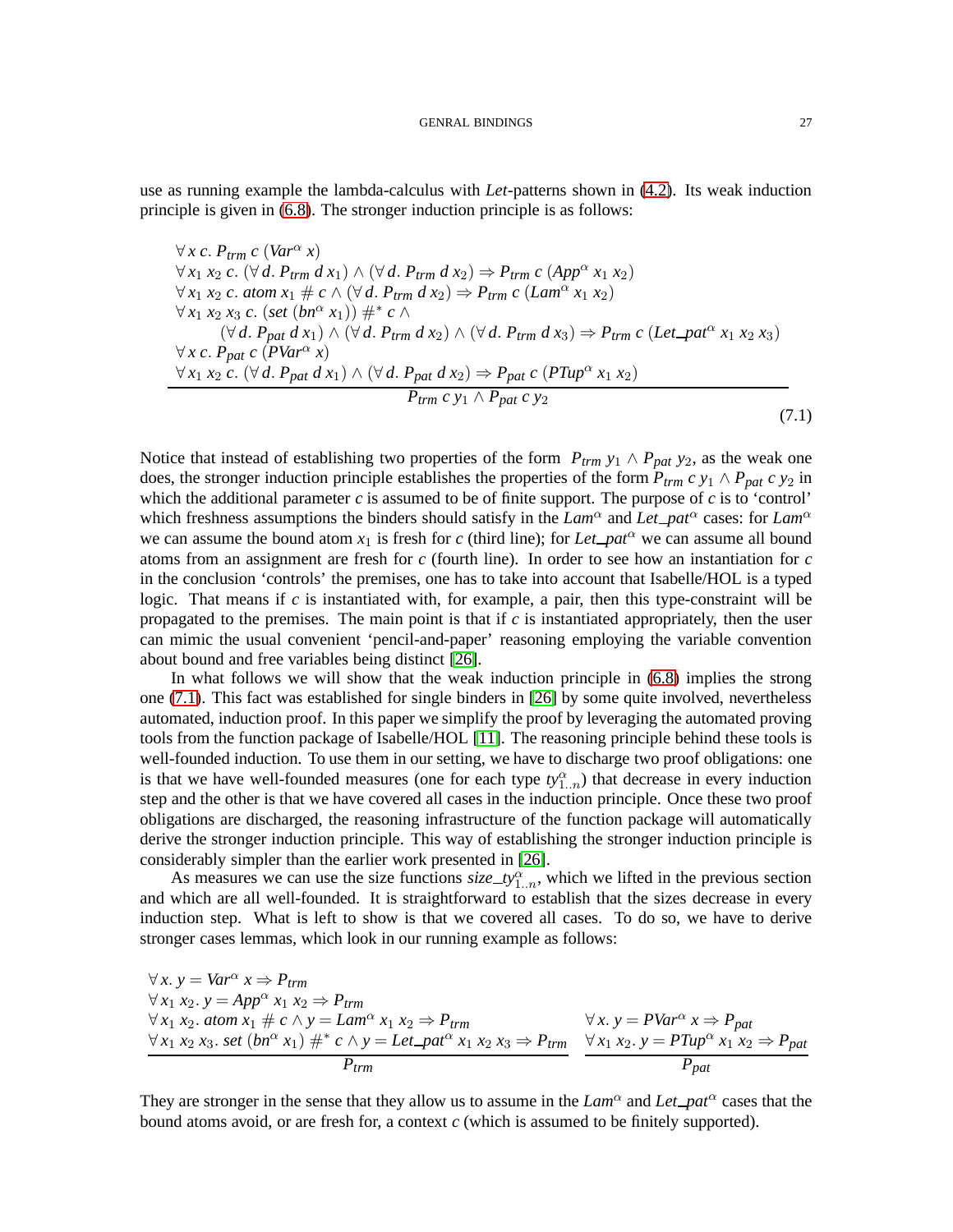These stronger cases lemmas can be derived from the 'weak' cases lemmas given in [\(6.8\)](#page-24-0). This is trivial in case of patterns (the one on the right-hand side) since the weak and strong cases lemma coincide (there is no binding in patterns). Interesting are only the cases for  $Lam^{\alpha}$  and  $Let$  $pat^{\alpha}$ , where we have some binders and therefore have an additional assumption about avoiding *c*. Let us first establish the case for  $Lam^{\alpha}$ . By the weak cases lemma [\(6.8\)](#page-24-0) we can assume that

<span id="page-27-0"></span>
$$
y = Lam^{\alpha} x_1 x_2 \tag{7.2}
$$

holds, and need to establish *Ptrm*. The stronger cases lemma has the corresponding implication

<span id="page-27-1"></span>
$$
\forall x_1 \ x_2. \ atom \ x_1 \ \# \ c \land y = Lam^{\alpha} \ x_1 \ x_2 \Rightarrow P_{trm} \tag{7.3}
$$

which we must use in order to infer *Ptrm*. Clearly, we cannot use this implication directly, because we have no information whether or not  $x_1$  is fresh for *c*. However, we can use Properties [2.4](#page-7-1) and [2.5](#page-7-2) to rename *x*<sub>1</sub>. We know by Theorem [6.3](#page-24-1) that  $\{atom x_1\}$   $#^* Lam^\alpha x_1 x_2$  (since its support is *supp x*<sub>2</sub>  $-$  {*atom x*<sub>1</sub>}). Property [2.5](#page-7-2) provides us then with a permutation  $\pi$ , such that {*atom* ( $\pi \cdot x_1$ )}  $\#^* c$ and *supp*  $(Lam^{\alpha} x_1 x_2) \#^* \pi$  hold. By using Property [2.4,](#page-7-1) we can infer from the latter that

$$
Lam^{\alpha}(\pi \cdot x_1)(\pi \cdot x_2) = Lam^{\alpha} x_1 x_2
$$

holds. We can use this equation in the assumption  $(7.2)$ , and hence use the implication  $(7.3)$  with the renamed  $\pi \cdot x_1$  and  $\pi \cdot x_2$  for concluding this case.

The *Let*  $pat^{\alpha}$ -case involving a deep binder is slightly more complicated. We have the assumption

<span id="page-27-2"></span>
$$
y = Let\_pat^{\alpha} x_1 x_2 x_3 \tag{7.4}
$$

and the implication from the stronger cases lemma

<span id="page-27-3"></span>
$$
\forall x_1 x_2 x_3. \text{ set } (bn^{\alpha} x_1) \#^* c \land y = Let\_pat^{\alpha} x_1 x_2 x_3 \Rightarrow P_{trm}
$$
 (7.5)

The reason that this case is more complicated is that we cannot directly apply Property [2.5](#page-7-2) for obtaining a renaming permutation. Property [2.5](#page-7-2) requires that the binders are fresh for the term in which we want to perform the renaming. But this is not true in terms such as (using an informal notation)

Let 
$$
(x, y) := (x, y)
$$
 in  $(x, y)$ 

where *x* and *y* are bound in the term, but are also free in the right-hand side of the assignment. We can, however, obtain such a renaming permutation, say  $\pi$ , for the abstraction  $[bn^{\alpha} x_1]_{list}.x_3$ . As a result we have *set*  $(bn^{\alpha} (\pi \cdot x_1)) \#^* c$  and  $[bn^{\alpha} (\pi \cdot x_1)]_{list} \cdot (\pi \cdot x_3) = [bn^{\alpha} x_1]_{list} \cdot x_3$  (remember *set* and  $bn^{\alpha}$  are equivariant). Now the quasi-injective property for *Let*  $pat^{\alpha}$  states that

$$
\frac{[bn^{\alpha} p]_{list} \cdot t_2 = [bn^{\alpha} p']_{list} \cdot t_2' \qquad p \approx_{bn}^{\alpha} p' \qquad t_1 = t_1'}{Let\_pat^{\alpha} p t_1 t_2 = Let\_pat^{\alpha} p' t_1' t_2'}
$$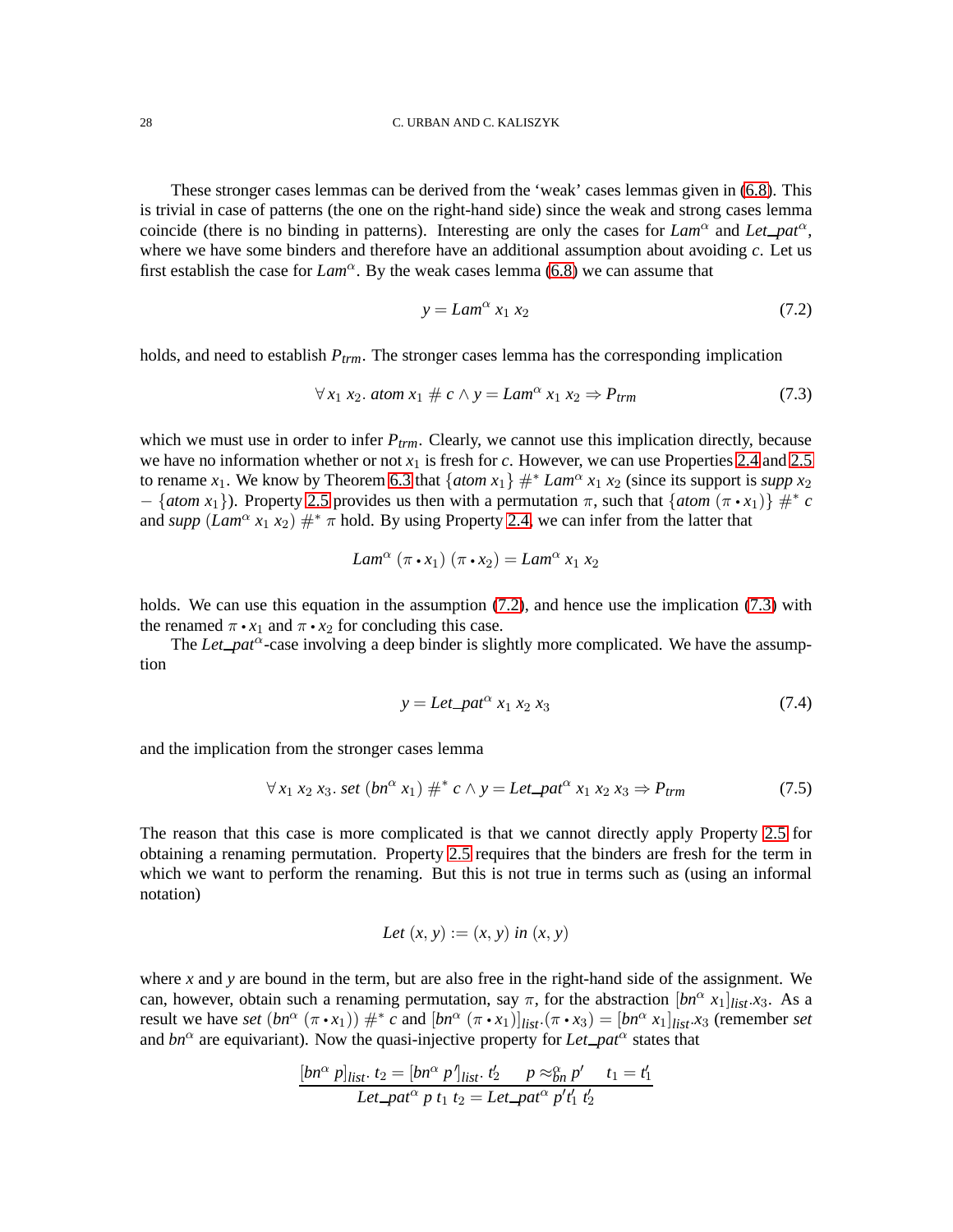Since all atoms in a pattern are bound by  $Let$   $paf^{\alpha}$ , we can infer that  $(\pi \cdot x_1) \approx_{bn}^{\infty} x_1$  holds for every  $\pi$ . Therefore we have that

Let 
$$
\text{pat}^{\alpha}(\pi \cdot x_1) x_2 (\pi \cdot x_3) = \text{Let } \text{pat}^{\alpha} x_1 x_2 x_3
$$

Taking the left-hand side in the assumption shown in [\(7.4\)](#page-27-2), we can use the implication [\(7.5\)](#page-27-3) from the stronger cases lemma to infer *Ptrm*, as needed.

The remaining difficulty is when a deep binder contains some atoms that are bound and some that are free. An example is  $Let^{\alpha}$  in [\(4.3\)](#page-14-1). In such cases  $(\pi \cdot x_1) \approx_{bn}^{\alpha} x_1$  does not hold in general. The idea however is that  $\pi$  only renames atoms that become bound. In this way  $\pi$  does not affect  $\approx_{bn}^{\alpha}$ (which only tracks alpha-equivalence of terms that are not under the binder). However, the problem is that the permutation operation  $\pi \cdot x_1$  applies to all atoms in  $x_1$ . To avoid this we introduce an auxiliary permutation operations, written  $\frac{1}{n}$ , for deep binders that only permutes bound atoms (or more precisely the atoms specified by the *bn*-functions) and leaves the other atoms unchanged. Like the functions  $fa\_bn_{1..m}$ , we can define these permutation operations over raw terms analysing how the functions  $bn_{1..m}$  are defined. Assuming the user specified a clause

$$
bn(C x_1 \ldots x_r) = rhs
$$

we define  $\pi \cdot_{bn} (Cx_1 \ldots x_r) \stackrel{\text{def}}{=} C y_1 \ldots y_r$  with  $y_i$  determined as follows:

- $y_i \stackrel{\text{def}}{=} x_i$  provided  $x_i$  does not occur in *rhs*
- $y_i \stackrel{\text{def}}{=} \pi \cdot_{bn} x_i$  provided *bn*  $x_i$  is in *rhs*
- $y_i \stackrel{\text{def}}{=} \pi \cdot x_i$  otherwise

Using again the quotient package we can lift the auxiliary permutation operations  $\frac{ }{ }$  *bn*  $\frac{ }{ }$  to alphaequated terms. Moreover we can prove the following two properties:

<span id="page-28-0"></span>**Lemma 7.1.** *Given a binding function bn*<sup> $\alpha$ </sup> *and auxiliary equivalence*  $\approx_{bn}^{\alpha}$  *then for all*  $\pi$ 

 $(i)$   $\pi \cdot (bn^{\alpha} x) = bn^{\alpha} (\pi \cdot b n x)$  *and*  $(iii)$   $(\pi \cdot \theta_n^{\alpha} x) \approx \theta_n^{\alpha} x.$ 

*Proof.* By induction on *x*. The properties follow by unfolding of the definitions.

П

The first property states that a permutation applied to a binding function is equivalent to first permuting the binders and then calculating the bound atoms. The second states that  $-\frac{\alpha}{2}n$  preserves  $\approx_{bn}^{\alpha}$ . The main point of the auxiliary permutation functions is that they allow us to rename just the bound atoms in a term, without changing anything else.

Having the auxiliary permutation function in place, we can now solve all remaining cases. For the *Let*<sup> $\alpha$ </sup> term-constructor, for example, we can by Property [2.5](#page-7-2) obtain a  $\pi$  such that

$$
(\pi \cdot (set (bn^{\alpha} x_1)) \#^* c \qquad \pi \cdot [bn^{\alpha} x_1]_{list}. x_2 = [bn^{\alpha} x_1]_{list}. x_2
$$

hold. Using the first part of Lemma [7.1,](#page-28-0) we can simplify this to *set*  $(bn^{\alpha} (\pi \cdot \hat{b}_n x_1)) \#^* c$  and  $[bn^{\alpha}$   $(\pi \cdot \hat{b}_n x_1)]_{list}$ .  $(\pi \cdot x_2) = [bn^{\alpha} x_1]_{list}$ .  $x_2$ . Since  $(\pi \cdot \hat{b}_n x_1) \approx \hat{b}_n x_1$  holds by the second part, we can infer that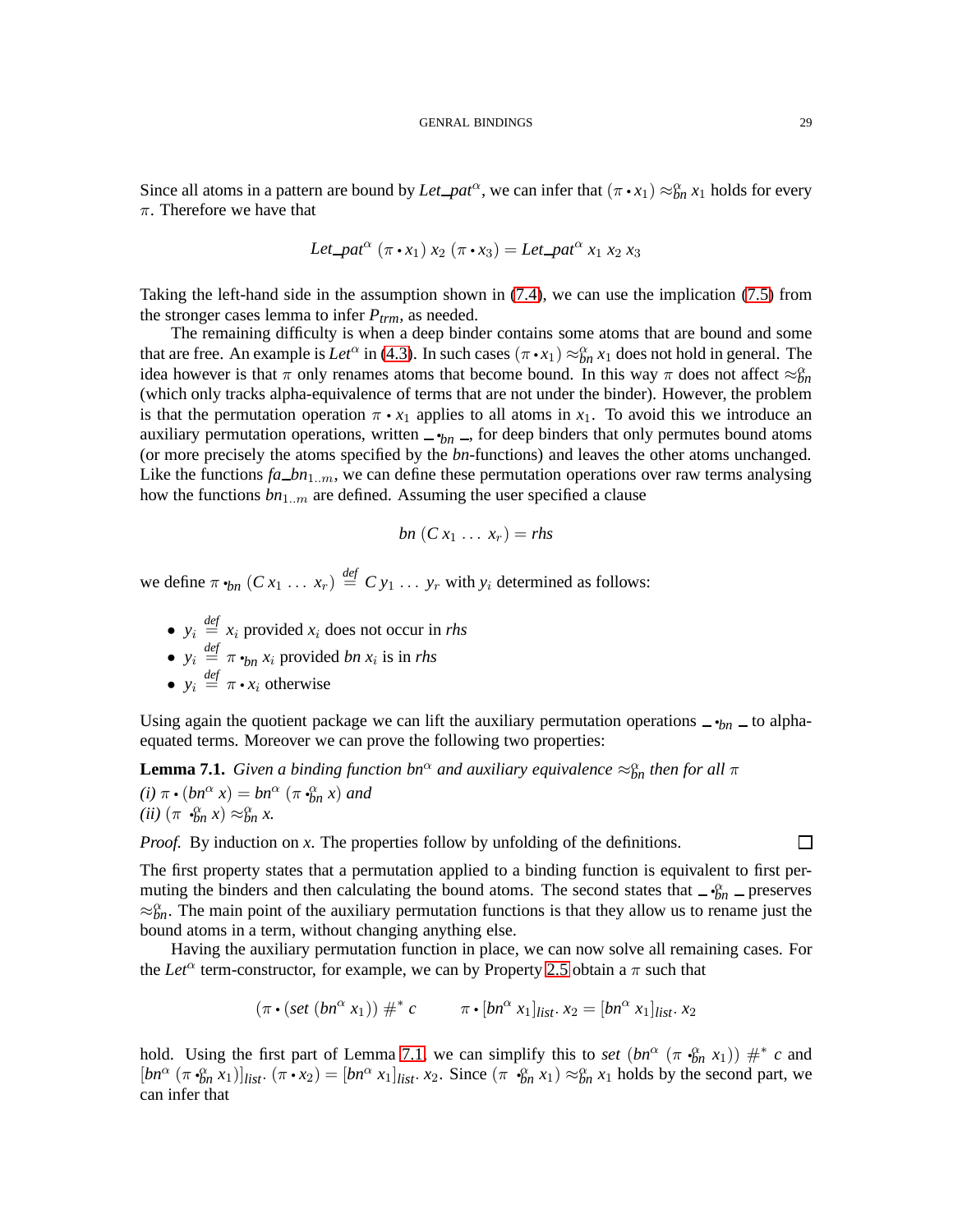$$
Let^{\alpha} (\pi \cdot_{bn}^{\alpha} x_1) (\pi \cdot x_2) = Let^{\alpha} x_1 x_2
$$

holds. This allows us to use the implication from the strong cases lemma, and we are done.

Consequently, we can discharge all proof-obligations about having 'covered all cases'. This completes the proof establishing that the weak induction principles imply the strong induction principles. These strong induction principles have already proved being very useful in practice, particularly for proving properties about capture-avoiding substitution [\[26\]](#page-34-11).

#### 8. RELATED WORK

To our knowledge the earliest usage of general binders in a theorem prover is described by Naraschewski and Nipkow [\[15\]](#page-33-10) with a formalisation of the algorithm W. This formalisation implements binding in type-schemes using a de-Bruijn indices representation. Since type-schemes in W contain only a single place where variables are bound, different indices do not refer to different binders (as in the usual de-Bruijn representation), but to different bound variables. A similar idea has been recently explored for general binders by Charguéraud [\[5\]](#page-33-11) in the locally nameless approach to binding. There, de-Bruijn indices consist of two numbers, one referring to the place where a variable is bound, and the other to which variable is bound. The reasoning infrastructure for both representations of bindings comes for free in theorem provers like Isabelle/HOL and Coq, since the corresponding term-calculi can be implemented as 'normal' datatypes. However, in both approaches it seems difficult to achieve our fine-grained control over the 'semantics' of bindings (i.e. whether the order of binders should matter, or vacuous binders should be taken into account). To do so, one would require additional predicates that filter out unwanted terms. Our guess is that such predicates result in rather intricate formal reasoning. We are not aware of any formalisation of a non-trivial language that uses Charguéraud's idea.

Another technique for representing binding is higher-order abstract syntax (HOAS), which for example is implemented in the Twelf system [\[16\]](#page-33-12). This representation technique supports very elegantly many aspects of *single* binding, and impressive work by Lee et al [\[12\]](#page-33-13) has been done that uses HOAS for mechanising the metatheory of SML. We are, however, not aware how multiple binders of SML are represented in this work. Judging from the submitted Twelf-solution for the POPLmark challenge, HOAS cannot easily deal with binding constructs where the number of bound variables is not fixed. For example, in the second part of this challenge, *Let*s involve patterns that bind multiple variables at once. In such situations, HOAS seems to have to resort to the iteratedsingle-binders-approach with all the unwanted consequences when reasoning about the resulting terms.

Two formalisations involving general binders have been performed in older versions of Nominal Isabelle (one about Psi-calculi and one about algorithm W [\[3,](#page-33-0) [29\]](#page-34-4)). Both use the approach based on iterated single binders. Our experience with the latter formalisation has been disappointing. The major pain arose from the need to 'unbind' bound variables and the resulting formal reasoning turned out to be rather unpleasant. In contrast, the unbinding can be done in one step with our general binders described in this paper.

The most closely related work to the one presented here is the Ott-tool by Sewell et al [\[22\]](#page-34-7) and the C $\alpha$ ml language by Pottier [\[19\]](#page-34-6). Ott is a nifty front-end for creating LAT<sub>EX</sub> documents from specifications of term-calculi involving general binders. For a subset of the specifications Ott can also generate theorem prover code using a 'raw' representation of terms, and in Coq also a locally nameless representation. The developers of this tool have also put forward (on paper) a definition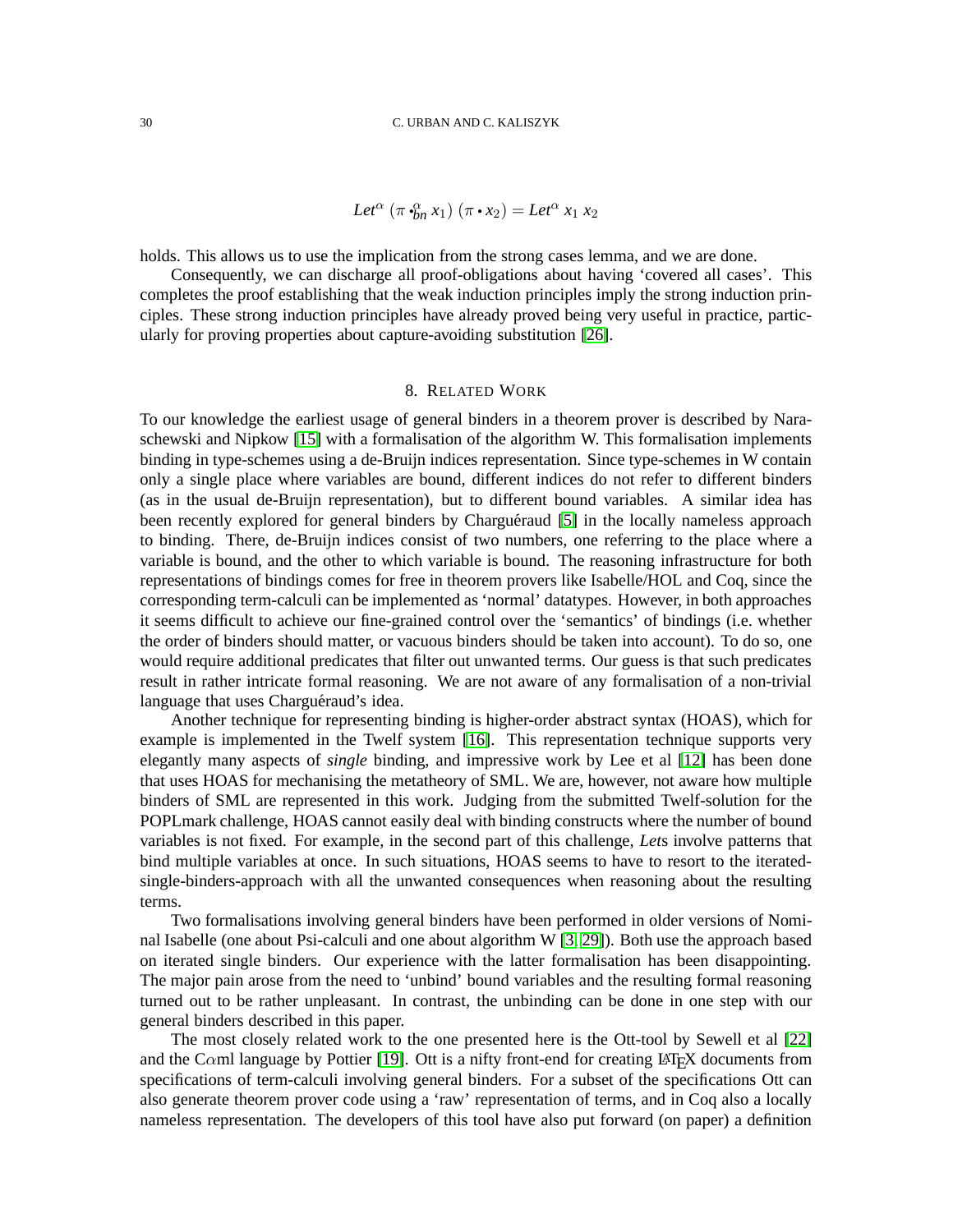#### GENRAL BINDINGS 31

for alpha-equivalence and free variables for terms that can be specified in Ott. This definition is rather different from ours, not using any nominal techniques. To our knowledge there is no concrete mathematical result concerning this notion of alpha-equivalence and free variables. We have proved that our definitions lead to alpha-equated terms, whose support is as expected (that means bound atoms are removed from the support). We also showed that our specifications lift from 'raw' terms to alpha-equivalence classes. For this we have established (automatically) that every term-constructor and function defined for 'raw' terms is respectful w.r.t. alpha-equivalence.

Although we were heavily inspired by the syntax of Ott, its definition of alpha-equivalence is unsuitable for our extension of Nominal Isabelle. First, it is far too complicated to be a basis for automated proofs implemented on the ML-level of Isabelle/HOL. Second, it covers cases of binders depending on other binders, which just do not make sense for our alpha-equated terms (the corresponding *fa*-functions would not lift). Third, it allows empty types that have no meaning in a HOL-based theorem prover. We also had to generalise slightly Ott's binding clauses. In Ott one specifies binding clauses with a single body; we allow more than one. We have to do this, because this makes a difference for our notion of alpha-equivalence in case of **binds (set)** and **binds (set+)**. Consider the examples

> *Foo*1 *xs*::*name fset t*::*trm s*::*trm* **binds (set)** *xs* **in** *t s Foo*2 *xs*::*name fset t*::*trm s*::*trm* **binds (set)** *xs* **in** *t*, **binds (set)** *xs* **in** *s*

In the first term-constructor we have a single body that happens to be 'spread' over two arguments; in the second term-constructor we have two independent bodies in which the same variables are bound. As a result we have  $6<sup>6</sup>$  $6<sup>6</sup>$ 

$$
Foo_1 \{a, b\} (a, b) (a, b) \neq Foo_1 \{a, b\} (a, b) (b, a)
$$

but

$$
Foo_2 \{a, b\} (a, b) (a, b) = Foo_2 \{a, b\} (a, b) (b, a)
$$

and therefore need the extra generality to be able to distinguish between both specifications. Because of how we set up our definitions, we also had to impose some restrictions (like a single binding function for a deep binder) that are not present in Ott. Our expectation is that we can still cover many interesting term-calculi from programming language research, for example the Core-Haskell language from the Introduction. With the work presented in this paper we can define it formally as shown in Figure [2](#page-31-0) and then Nominal Isabelle derives automatically a corresponding reasoning infrastructure. However we have found out that telescopes seem to not easily be representable in our framework. The reason is that we need to be able to lift our *bn*-functions to alpha-equated lambda-terms and therefore need to restrict what these *bn*-functions can return. Telescopes can be represented in the framework described in [\[31\]](#page-34-12) using an extension of the usual locally-nameless representation.

Pottier presents a programming language, called C $\alpha$ ml, for representing terms with general binders inside OCaml [\[19\]](#page-34-6). This language is implemented as a front-end that can be translated to OCaml with the help of a library. He presents a type-system in which the scope of general binders can be specified using special markers, written *inner* and *outer*. It seems our and his specifications

<span id="page-30-0"></span><sup>&</sup>lt;sup>6</sup>Assuming  $a \neq b$ , there is no permutation that can make  $(a, b)$  equal with both  $(a, b)$  and  $(b, a)$ , but there are two permutations so that we can make  $(a, b)$  and  $(a, b)$  equal with one permutation, and  $(a, b)$  and  $(b, a)$  with the other.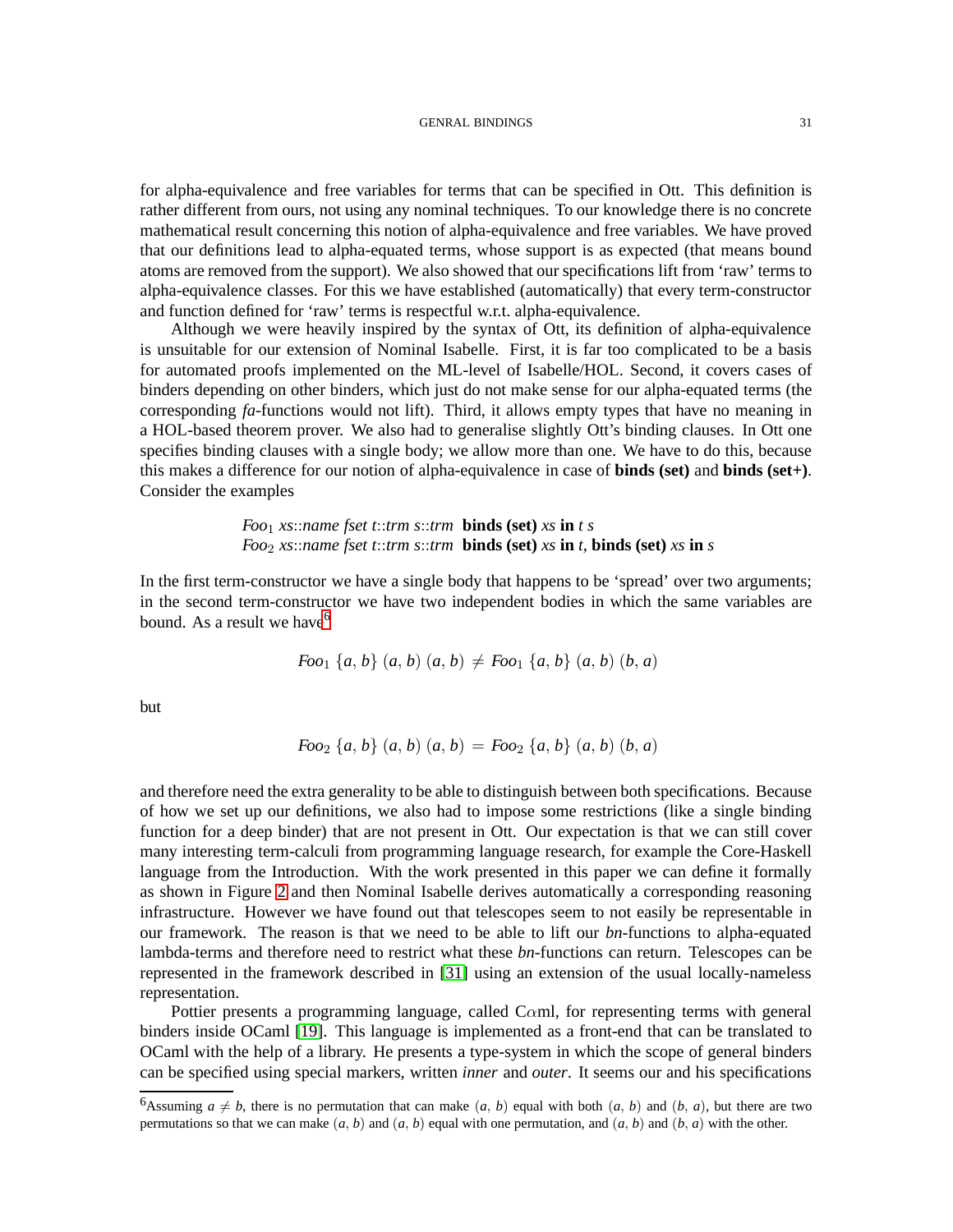```
atom decl var cvar tvar
```

```
nominal datatype tkind = KStar | KFun tkind tkind
and ckind = CKSim ty ty
and ty = TVar tvar | T string | TApp ty ty
| TFun string ty list | TAll tv::tvar tkind ty::ty binds tv in ty
| TArr ckind ty
and ty\_lst = TNil | TCons ty\_lstand cty = CVar cvar | C string | CApp cty cty | CFun string co lst
| CAll cv::cvar ckind cty::cty binds cv in cty
 | CArr ckind cty | CRefl ty | CSym cty | CCirc cty cty
 | CAt cty ty | CLeft cty | CRight cty | CSim cty cty
| CRightc cty | CLeftc cty | Coerce cty cty
and co\_lst = CNil \mid CCons \, cty \, co\_lstand trm = Var var | K string| LAM ty tv::tvar tkind t::trm binds tv in t
| LAM cty cv::cvar ckind t::trm binds cv in t
| App ty trm ty | App cty trm cty | App trm trm
| Lam v::var ty t::trm binds v in t
| Let x::var ty trm t::trm binds x in t
| Case trm assoc lst | Cast trm co
and assoc\_lst = ANil | ACons p::pat t::trm assoc\_lst binds bv p in tand pat = Kpat \, string \, tvtk \, lst \, vck \, lst \, vt \, lstand vt\_{lst} = VTNil | VTCons var ty vt\_{lst}and \text{tvtk}\_lst = \text{TVTKNil} \mid \text{TVTKCons} tvar tkind \text{tvtk}\_st
and tvck lst = TVCKNil | TVCKCons cvar ckind tvck lst
binder
bv :: pat \Rightarrow atom list and
bv_1 :: vt\_\textit{lst} \Rightarrow atom\textit{ list} \textbf{ and}b\nu_2 :: tvtk_lst \Rightarrow atom list and
b\nu_3 :: tvck_lst \Rightarrow atom list
where
 bv (K s tvts tvcs vs) = (bv_3 tvts) \textcircled{a} (bv_2 tvcs) \textcircled{a} (bv_1 vs)
|bv_1 VTNil = ||bv_1 (VTCons x ty t\ell)| = (atom x) :: (bv_1 t\ell)|bv_2 TVTKNil = |bv_2 (TVTKCons a ty tl) = (atom a)::(bv<sub>2</sub> tl)
|bv_3 TVCKNil = |b\nu_3 (TVCKCons c cty tl) = (atom c)::(bv<sub>3</sub> tl)
```
<span id="page-31-0"></span>Figure 2: A definition for Core-Haskell in Nominal Isabelle. For the moment we do not support nested types; therefore we explicitly have to unfold the lists *co lst*, *assoc lst* and so on. Apart from that limitation, the definition follows closely the original shown in Figure [1.](#page-5-0) The point of our work is that having made such a definition in Nominal Isabelle, one obtains automatically a reasoning infrastructure for Core-Haskell.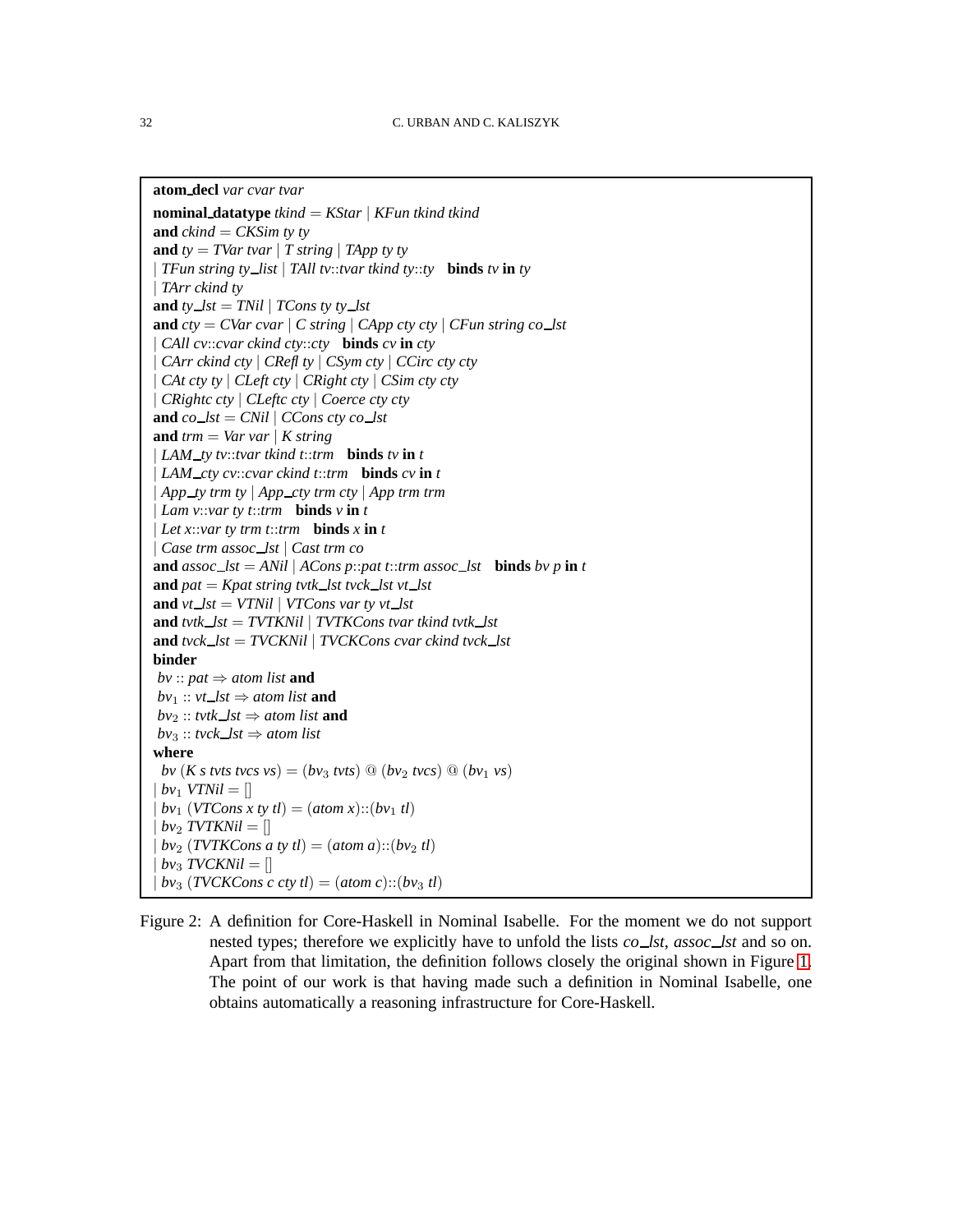#### GENRAL BINDINGS 33

can be inter-translated as long as ours use the binding mode **binds** only. However, we have not proved this. Pottier gives a definition for alpha-equivalence, which also uses a permutation operation (like ours). Still, this definition is rather different from ours and he only proves that it defines an equivalence relation. A complete reasoning infrastructure is well beyond the purposes of his language. Similar work for Haskell with similar results was reported by Cheney [\[6\]](#page-33-14) and more recently by Weirich et al [\[31\]](#page-34-12).

In a slightly different domain (programming with dependent types), Altenkirch et al [\[1\]](#page-33-15) present a calculus with a notion of alpha-equivalence related to our binding mode **binds (set+)**. Their definition is similar to the one by Pottier, except that it has a more operational flavour and calculates a partial (renaming) map. In this way, the definition can deal with vacuous binders. However, to our best knowledge, no concrete mathematical result concerning this definition of alpha-equivalence has been proved.

### 9. CONCLUSION

We have presented an extension of Nominal Isabelle for dealing with general binders, that is where term-constructors have multiple bound atoms. For this extension we introduced new definitions of alpha-equivalence and automated all necessary proofs in Isabelle/HOL. To specify general binders we used the syntax from Ott, but extended it in some places and restricted it in others so that the definitions make sense in the context of alpha-equated terms. We also introduced two binding modes  $(\text{set} \text{ and } \text{set})$  that do not exist in Ott. We have tried out the extension with calculi such as Core-Haskell, type-schemes and approximately a dozen of other typical examples from programming language research [\[21\]](#page-34-13). The code will eventually become part of the Isabelle distribution.<sup>[7](#page-32-0)</sup>

We have left out a discussion about how functions can be defined over alpha-equated terms involving general binders. In earlier versions of Nominal Isabelle this turned out to be a thorny issue. We hope to do better this time by using the function package [\[11\]](#page-33-8) that has recently been implemented in Isabelle/HOL and also by restricting function definitions to equivariant functions (for them we can provide more automation).

There are some restrictions we had to impose in this paper that can be lifted using a recent reimplementation [\[25\]](#page-34-14) of the datatype package for Isabelle/HOL, which however is not yet part of the stable distribution. This reimplementation allows nested datatype definitions and would allow one to specify, for instance, the function kinds in Core-Haskell as *TFun string* (*ty list*) instead of the unfolded version *TFun string ty list* (see Figure [2\)](#page-31-0). We can also use it to represent the *Let*terms from the Introduction where the order of *let*-assignments does not matter. This means we can represent *Let*s such that the following two terms are equal

Let 
$$
x_1 = t_1
$$
 and  $x_2 = t_2$  in  $s = \text{Let } x_2 = t_2$  and  $x_1 = t_1$  in  $s$ 

For this we have to represent the *Let*-assignments as finite sets of pair and a binding function that picks out the left components to be bound in *s*.

One line of future investigation is whether we can go beyond the simple-minded form of binding functions that we adopted from Ott. At the moment, binding functions can only return the empty set, a singleton atom set or unions of atom sets (similarly for lists). It remains to be seen whether properties like

<span id="page-32-0"></span> $^{7}$ It can be downloaded already from [http://isabelle.in.tum.de/nominal/download.](http://isabelle.in.tum.de/nominal/download)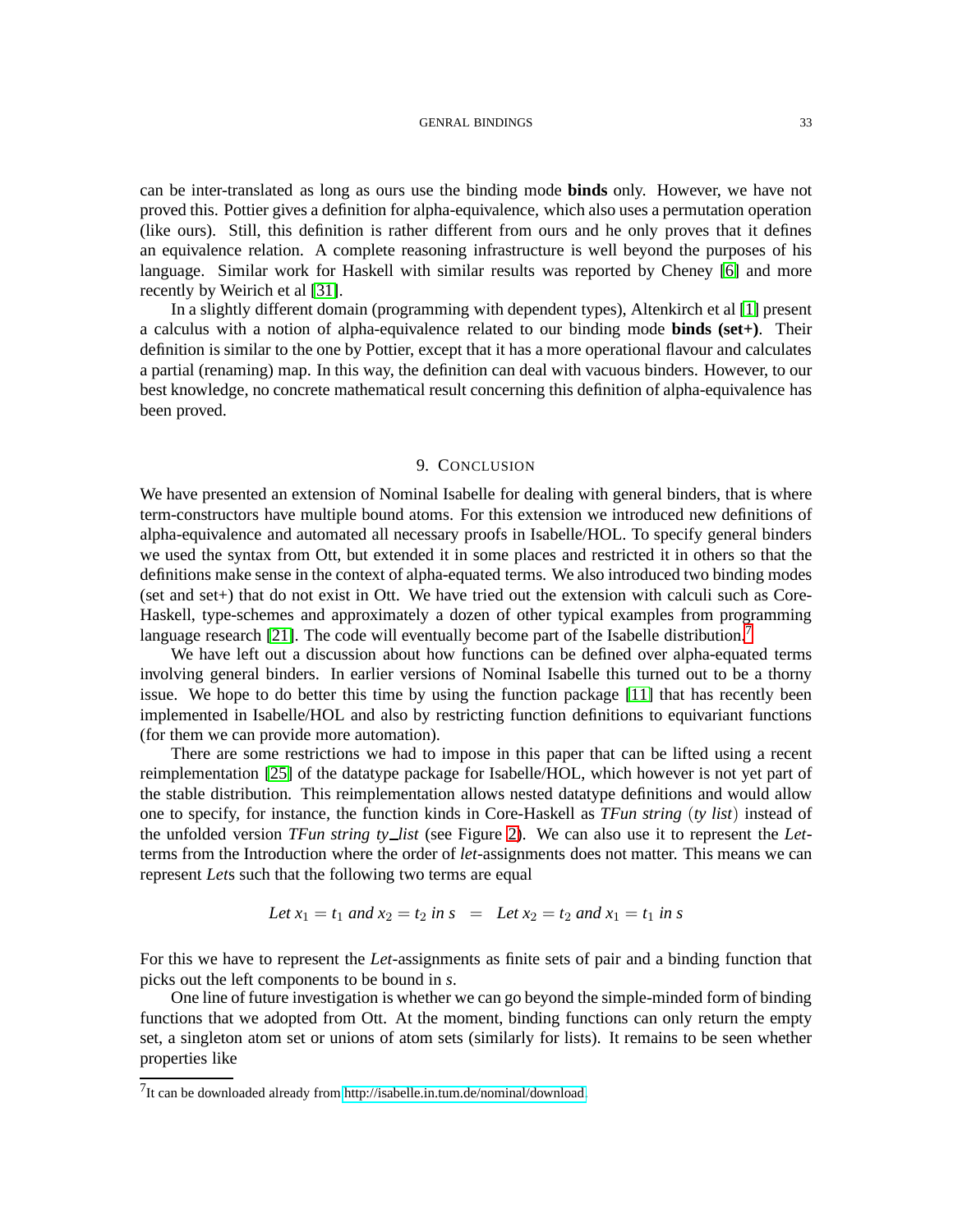$fa_{ty}x = bn x \cup fa_{hx}x$ 

allow us to support more interesting binding functions.

We have also not yet played with other binding modes. For example we can imagine that there is need for a binding mode where instead of usual lists, we abstract lists of distinct elements (the corresponding type *dlist* already exists in the library of Isabelle/HOL). We expect the presented work can be extended to accommodate such binding modes.

**Acknowledgements:** We are very grateful to Andrew Pitts for many discussions about Nominal Isabelle. We thank Peter Sewell for making the informal notes [\[21\]](#page-34-13) available to us and also for patiently explaining some of the finer points of the Ott-tool. Stephanie Weirich suggested to separate the subgrammars of kinds and types in our Core-Haskell example. Ramana Kumar and Andrei Popescu helped us with comments for an earlier version of this paper.

#### **REFERENCES**

- <span id="page-33-15"></span>[1] T. Altenkirch, N. A. Danielsson, A. Löh, and N. Oury. PiSigma: Dependent Types Without the Sugar. In *Proc. of the 10th International Symposium on Functional and Logic Programming (FLOPS)*, volume 6009 of *LNCS*, pages 40–55, 2010.
- <span id="page-33-1"></span>[2] B. E. Aydemir, A. Bohannon, M. Fairbairn, J. N. Foster, B. C. Pierce, P. Sewell, D. Vytiniotis, G. Washburn, S. Weirich, and S. Zdancewic. Mechanized Metatheory for the Masses: The PoplMark Challenge. In *Proc. of the 18th Conference on Theorem Proving in Higher Order Logics (TPHOLs)*, volume 3603 of *LNCS*, pages 50–65, 2005.
- <span id="page-33-0"></span>[3] J. Bengtson and J. Parrow. Psi-Calculi in Isabelle. In *Proc of the 22nd Conference on Theorem Proving in Higher Order Logics (TPHOLs)*, volume 5674 of *LNCS*, pages 99–114, 2009.
- <span id="page-33-4"></span>[4] S. Berghofer and M. Wenzel. Inductive Datatypes in HOL - Lessons Learned in Formal-Logic Engineering. In *Proc. of the 12th Conference on Theorem Proving in Higher Order Logics (TPHOLs)*, volume 1690 of *LNCS*, pages 19–36, 1999.
- <span id="page-33-14"></span><span id="page-33-11"></span>[5] A. Charguéraud. The Locally Nameless Representation. To appear in *Journal of Automated Reasoning*.
- [6] J. Cheney. Scrap Your Nameplate (Functional Pearl). In *Proc. of the 10th International Conference on Functional Programming (ICFP)*, pages 180–191, 2005.
- <span id="page-33-3"></span>[7] J. Cheney. Towards a General Theory of Names: Binding and Scope. In *Proc. of the 3rd ACM Workshop on Mechanized Reasoning about Languages with Variable Binding and Names (MERLIN)*, pages 33–40, 2005.
- <span id="page-33-7"></span>[8] P. Homeier. A Design Structure for Higher Order Quotients. In *Proc. of the 18th Conference on Theorem Proving in Higher Order Logics (TPHOLs)*, volume 3603 of *LNCS*, pages 130–146, 2005.
- <span id="page-33-9"></span>[9] B. Huffman and C. Urban. Proof Pearl: A New Foundation for Nominal Isabelle. In *Proc. of the 1st Conference on Interactive Theorem Proving (ITP)*, volume 6172 of *LNCS*, pages 35–50, 2010.
- <span id="page-33-6"></span>[10] C. Kaliszyk and C. Urban. Quotients Revisited for Isabelle/HOL. In *Proc. of the 26th ACM Symposium on Applied Computing (SAC)*, pages 1639–1644, 2011.
- <span id="page-33-8"></span>[11] A. Krauss. *Automating Recursive Definitions and Termination Proofs in Higher-Order Logic*. PhD thesis, TU Munich, 2009.
- <span id="page-33-13"></span>[12] D. K. Lee, K. Crary, and R. Harper. Towards a Mechanized Metatheory of Standard ML. In *Proc. of the 34th Symposium on Principles of Programming Languages (POPL)*, pages 173–184, 2007.
- <span id="page-33-2"></span>[13] X. Leroy. *Polymorphic Typing of an Algorithmic Language*. PhD thesis, University Paris 7, 1992. INRIA Research Report, No 1778.
- <span id="page-33-5"></span>[14] J. McKinna and R. Pollack. Some Lambda Calculus and Type Theory Formalized. *Journal of Automated Reasoning*, 23(3-4):373–409, 1999.
- <span id="page-33-10"></span>[15] W. Naraschewski and T. Nipkow. Type Inference Verified: Algorithm W in Isabelle/HOL. *Journal of Automated Reasoning*, 23:299–318, 1999.
- <span id="page-33-12"></span>[16] F. Pfenning and C. Schürmann. System Description: Twelf - A Meta-Logical Framework for Deductive Systems. In *Proc. of the 16th International Conference on Automated Deduction (CADE)*, volume 1632 of *LNAI*, pages 202–206, 1999.